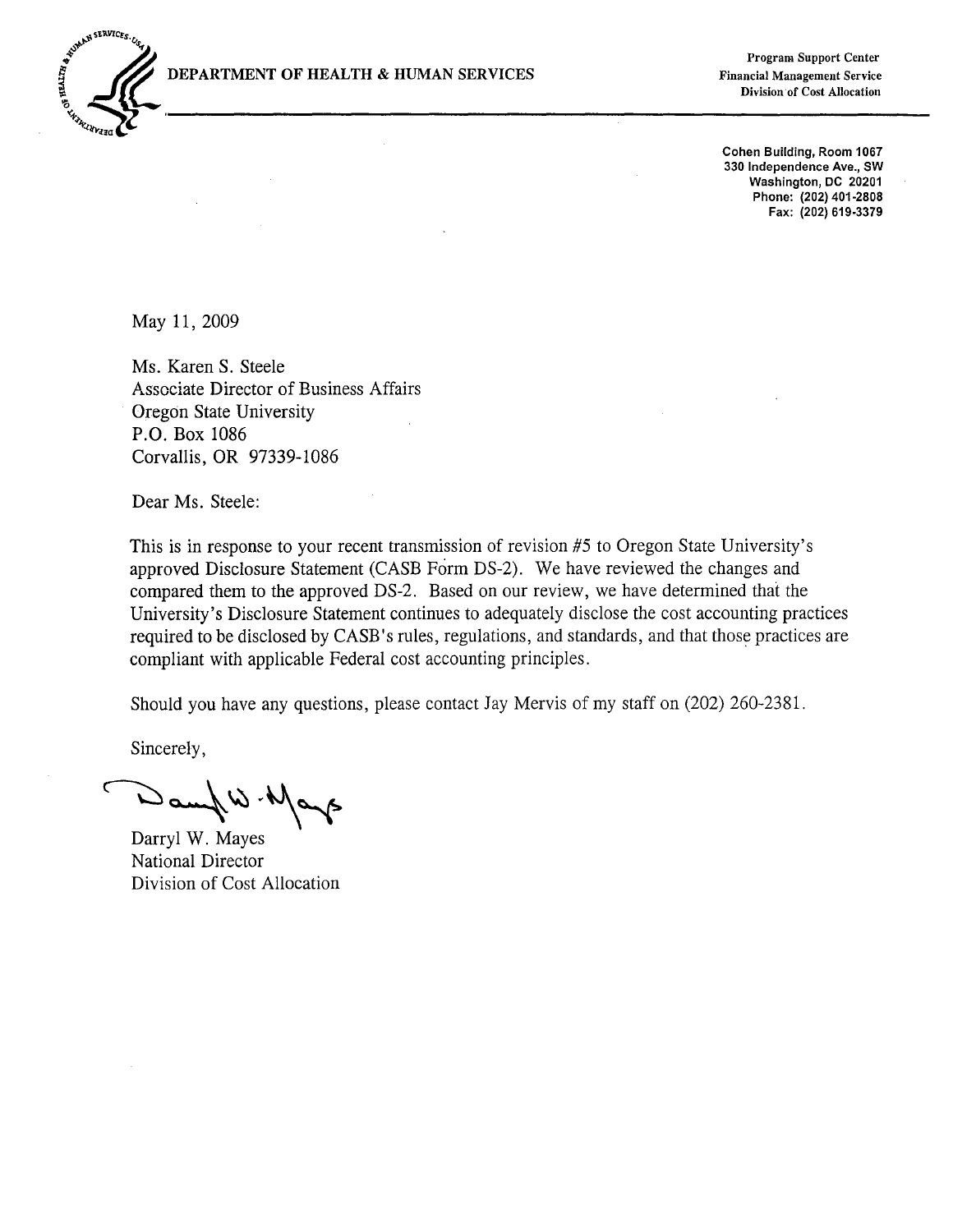# OREGON STATE UNIVERSITY

# COST ACCOUNTING STANDARDS BOARD DISCLOSURE STATEMENT



# REVISION NUMBER 5 EFFECTIVE DATE JULY 1, 2008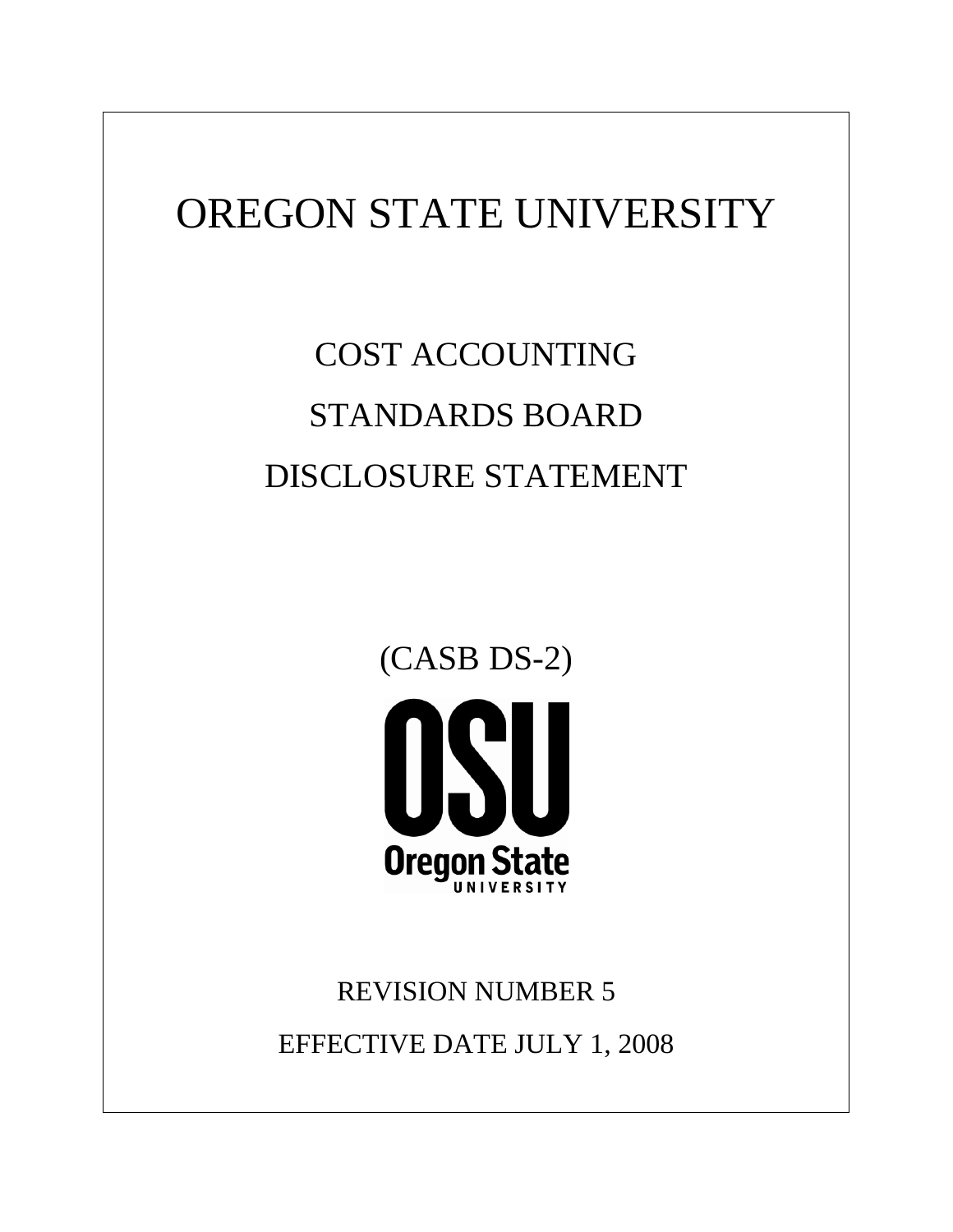| <b>ITEM</b> | <b>DESCRIPTION</b> | CFS |
|-------------|--------------------|-----|
|-------------|--------------------|-----|

REVISION NUMBER 5 EFFECTIVE DATE JULY 1, 2008

|                 | <b>GENERAL INSTRUCTIONS</b>               | $ii - iii$       |
|-----------------|-------------------------------------------|------------------|
|                 | <b>COVER SHEET AND CERTIFICATION</b>      | $iv - v$         |
| PART I          | General Information                       | $I-1 - I-8$      |
| PART II         | <b>Direct Costs</b>                       | $II-1 - II-17$   |
| PART III        | <b>Indirect Costs</b>                     | $III-1 - III-18$ |
| <b>PART IV</b>  | Depreciation and Use Allowances           | $IV-1$ - $IV-4$  |
| <b>PART V</b>   | <b>Other Costs and Credits</b>            | $V-1 - V-2$      |
| <b>PART VI</b>  | Deferred Compensation and Insurance Costs | $VI-1 - VI-4$    |
| <b>PART VII</b> | Central System or Group Expenses          | $VII-1$          |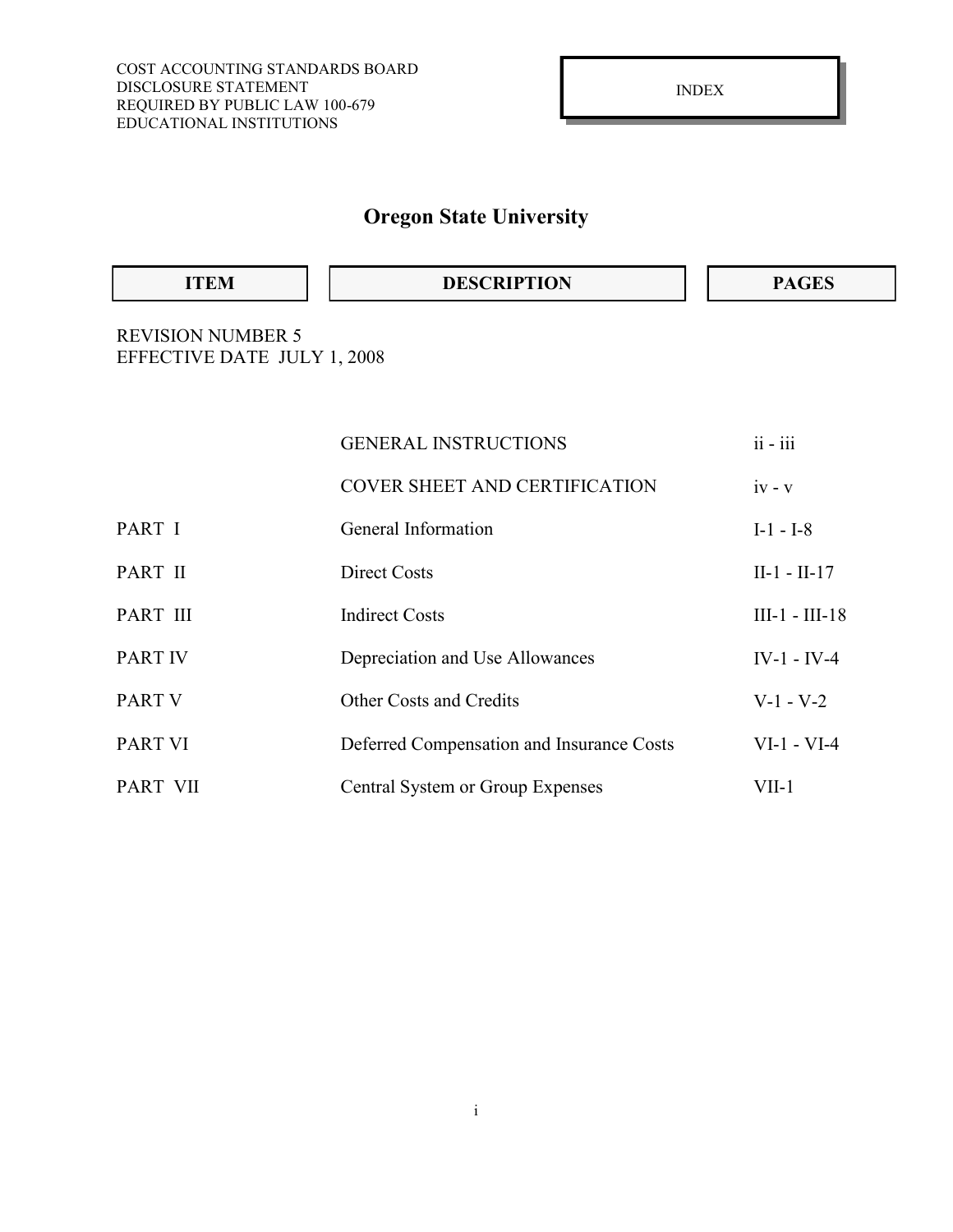- 1. This Disclosure Statement has been designed to meet the requirements of Public Law 100- 679, and persons completing it are to describe the Educational institution and its cost accounting practices. For complete regulations, instructions and timing requirements concerning submission of the Disclosure Statement, refer to Section 9903.202 of Chapter 99 of Title 48 CFR (48 CFR 9903).
- 2. Part I of the Statement provides general information concerning each reporting unit (e.g., segments, business units, and central system or group (intermediate administration) offices). Parts II through VI pertain to the types of costs generally incurred by the segment or business unit directly performing under Federally sponsored agreements (e.g., contracts, grants and cooperative agreements). Part VII pertains to the types of costs that are generally incurred by a Central or Group office and are allocated to one or more segments performing under Federally sponsored agreements.
- 3. Each segment or business unit required to disclose its cost accounting practices should complete the Cover Sheet, the Certification, and Part I through VI.
- 4. Each central or group office required to disclose its cost accounting practices for measuring, assigning and allocating its costs to segments performing under Federally sponsored agreements should complete the Cover Sheet, the Certification, Part I and Part VII of the Disclosure Statement. Where a central or group office incurs the types of cost covered by Parts IV, V and VI, and the cost amounts allocated to segments performing under Federally sponsored agreements are material, such office(s) should complete Parts IV, V, or VI for such material elements of cost. While a central or group office may have more than one reporting unit submitting Disclosure Statements, only one Statement needs to be submitted to cover the central or group office operations.
- 5. The Statement must be signed by an authorized signatory of the reporting unit.
- 6. The Disclosure Statement should be answered by marking the appropriate line or inserting the applicable letter code which describes the segment's (reporting unit's) cost accounting practices.
- 7. A number of questions in this Statement may need narrative answers requiring more space than is provided. In such instances, the reporting unit should use the attached continuation sheet provided. The continuation sheet may be reproduced locally as needed. The number of the question involved should be indicated and the same coding required to answer the questions in the Statement should be used in presenting the answer on the continuation sheet. Continuation sheets should be inserted at the end of the pertinent Part of the Statement. On each continuation sheet, the reporting unit should enter the next sequential page number for that Part and, on the last continuation sheet used, the words "End of Part" should be inserted after the last entry.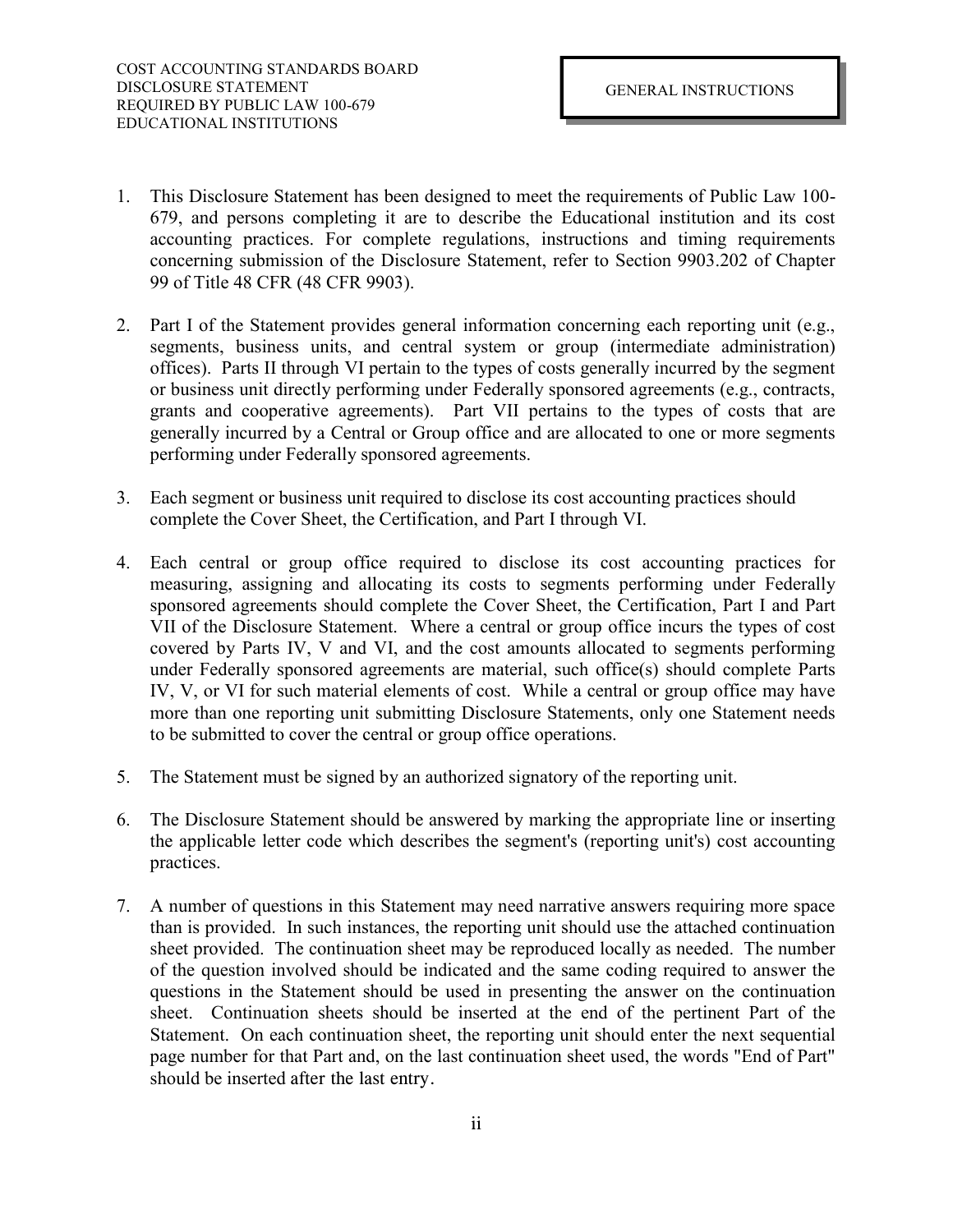- 8. Where the cost accounting practice being disclosed is clearly set forth in the institution's existing written accounting policies and procedures, such documents may be cited on a continuation sheet and incorporated by reference to the pertinent Disclosure Statement Part. In such cases, the reporting unit should provide the date of issuance and effective date for each accounting policy and/or procedures document cited. Any supplementary comments needed to fully describe the cost accounting practice being disclosed should also be provided.
- 9. Disclosure Statements must be amended when disclosed practices are changed to comply with a new CAS or when practices are changed with or without agreement of the Government (Also see 48 CFR 9903.202-3).
- 10. Amendments shall be submitted to the same offices to which submission would have to be made were an original Disclosure Statement being filed.
- 11. Each amendment should be accompanied by an amended cover sheet (indicating revision number and effective date of the change) and a signed certification. For all resubmissions, on each page, insert "Revision Number \_\_\_\_\_\_\_\_\_" and "Effective Date \_\_\_\_\_\_\_\_\_\_" in the Item Description block; and, insert "Revised" under each Item Number amended. Resubmitted Disclosure Statements must be accompanied by similar notations identifying the items which have been changed.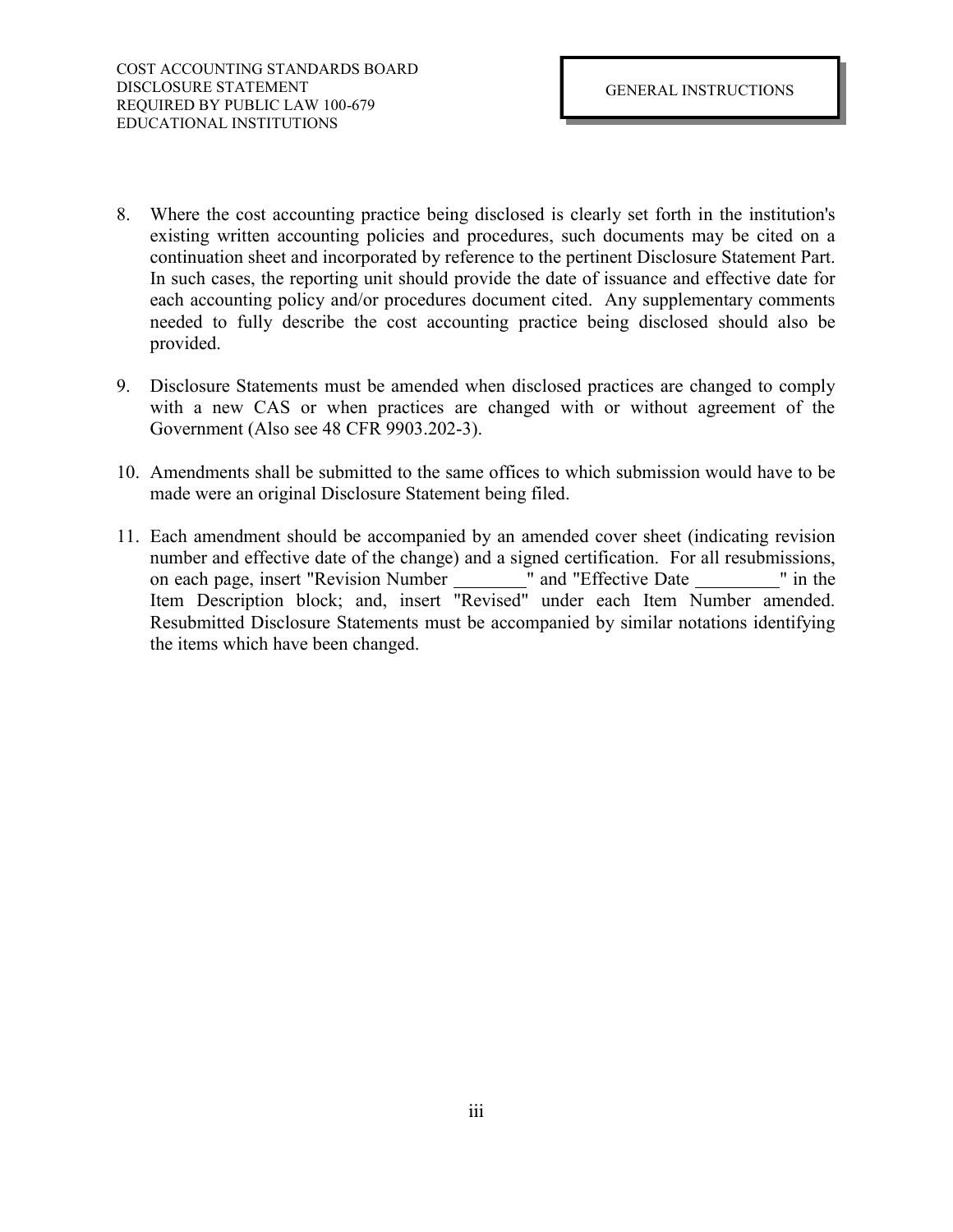COST ACCOUNTING STANDARDS BOARD DISCLOSURE STATEMENT REQUIRED BY PUBLIC LAW 100-679 EDUCATIONAL INSTITUTIONS

### COVER SHEET AND CERTIFICATION

### **0.1 EDUCATIONAL INSTITUTION**

- (a) Name Oregon State University
	-
- 
- (d) Division or Campus of N/A

(b) Street Address 15th & Jefferson Streets (c) City, State and ZIP Code Corvallis, OR 97331

### **0.2 REPORTING UNIT IS: (Mark one.)**

- A. \_\_ Independently Administered Public Institution
- B. \_\_ Independently Administered Nonprofit Institution
- C. x Administered as Part of a Public System
- D. Administered as Part of a Nonprofit System
- E. Other (Specify)

# **0.3 OFFICIAL TO CONTACT CONCERNING THIS STATEMENT:**<br>(a) Name and Title **Karen S. Steele**

- (a) Name and Title
	- Associate Director, Office of Business Affairs
- (b) Phone Number (include area code and extension) (541) 737-2294

## **0.4 STATEMENT TYPE AND EFFECTIVE DATE:**

- 
- **Revised** A. (Mark type of submission. If a revision, enter number)
	- (a) Original Statement
	- (b)  $x$  Amended Statement; Revision No.  $5$
	- B. Effective Date of this Statement: (Specify) July 1, 2008

### **0.5 STATEMENT SUBMITTED TO (Provide office name, location and telephone number, include area code and extension):**

| A. Cognizant Federal Agency:  | Department of Health and Human Services<br>Division of Cost Allocation<br>Cohen Building - Room 1067<br>330 Independence Ave., S.W.<br>Washington, D.C. 20201<br>$(202)$ 401-2808           |
|-------------------------------|---------------------------------------------------------------------------------------------------------------------------------------------------------------------------------------------|
| B. Cognizant Federal Auditor: | Department of Health and Human Services<br>Office of Inspector General<br>Office of Audit Services<br>1055 Corporate Center Drive, Suite 110<br>Monterey Park, CA 91754<br>$(323)$ 261-7218 |
| C. Western Region Office:     | <b>DHHS Division of Cost Allocation</b><br>DCA Western Field Office<br>90 Seventh Street<br>Federal Building, Suite 4-600<br>San Francisco, CA 94103<br>(415) 437-8500                      |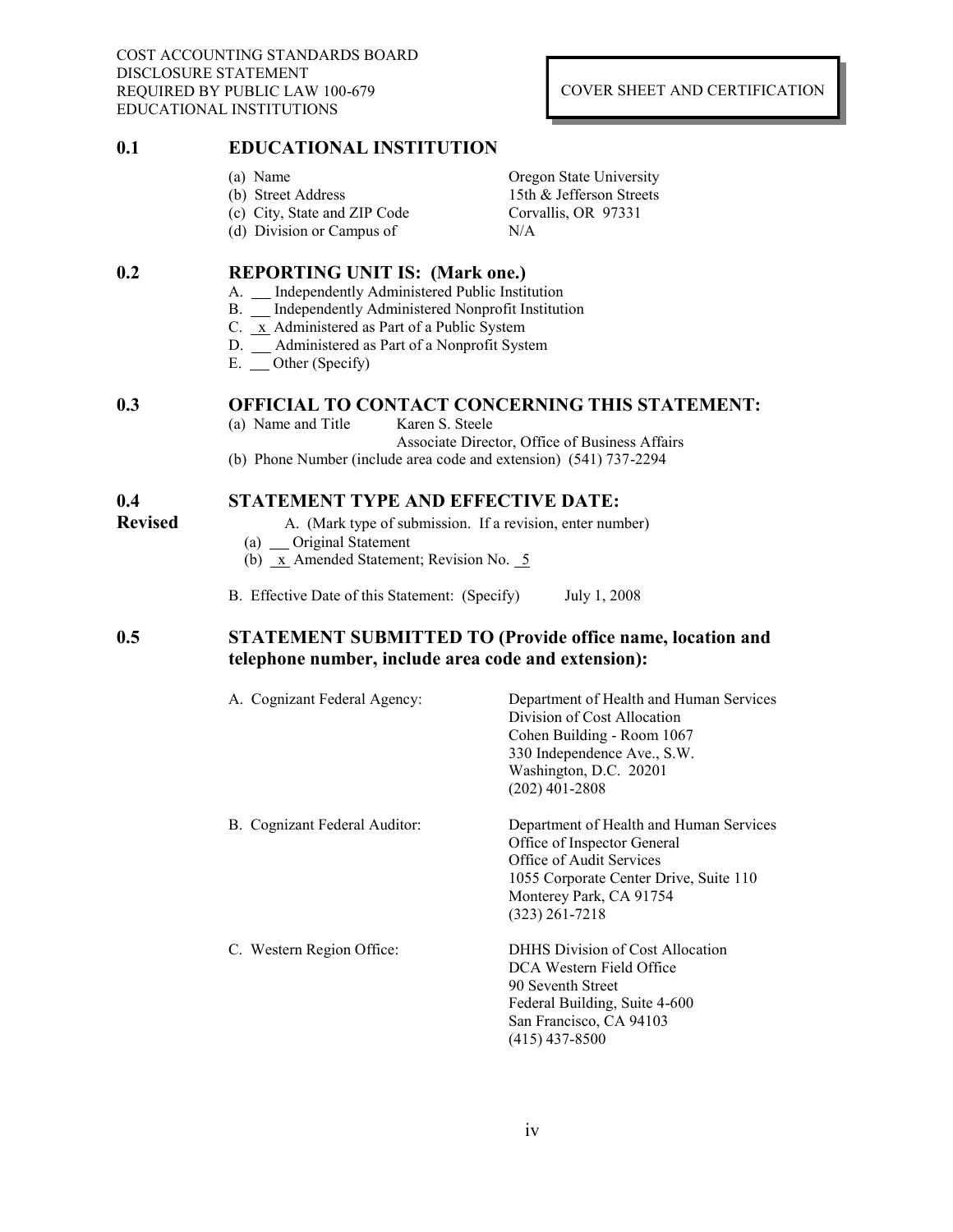# **CERTIFICATION**

I certify that to the best of my knowledge and belief this Statement, as amended in the case of a Revision, is the complete and accurate disclosure as of the date of certification shown below by the above-named organization of its cost accounting practices, as required by the Disclosure Regulations (48 CFR 9903.202) of the Cost Accounting Standards Board under 41 U.S.C. § 422.

Date of Certification: March 2, 2009

Mark E. McCambridge

(Print or Type Name)

Vice President for Finance and Administration Oregon State University

(Title)

THE PENALTY FOR MAKING A FALSE STATEMENT IN THIS DISCLOSURE IS PRESCRIBED IN 18 U.S.C. § 1001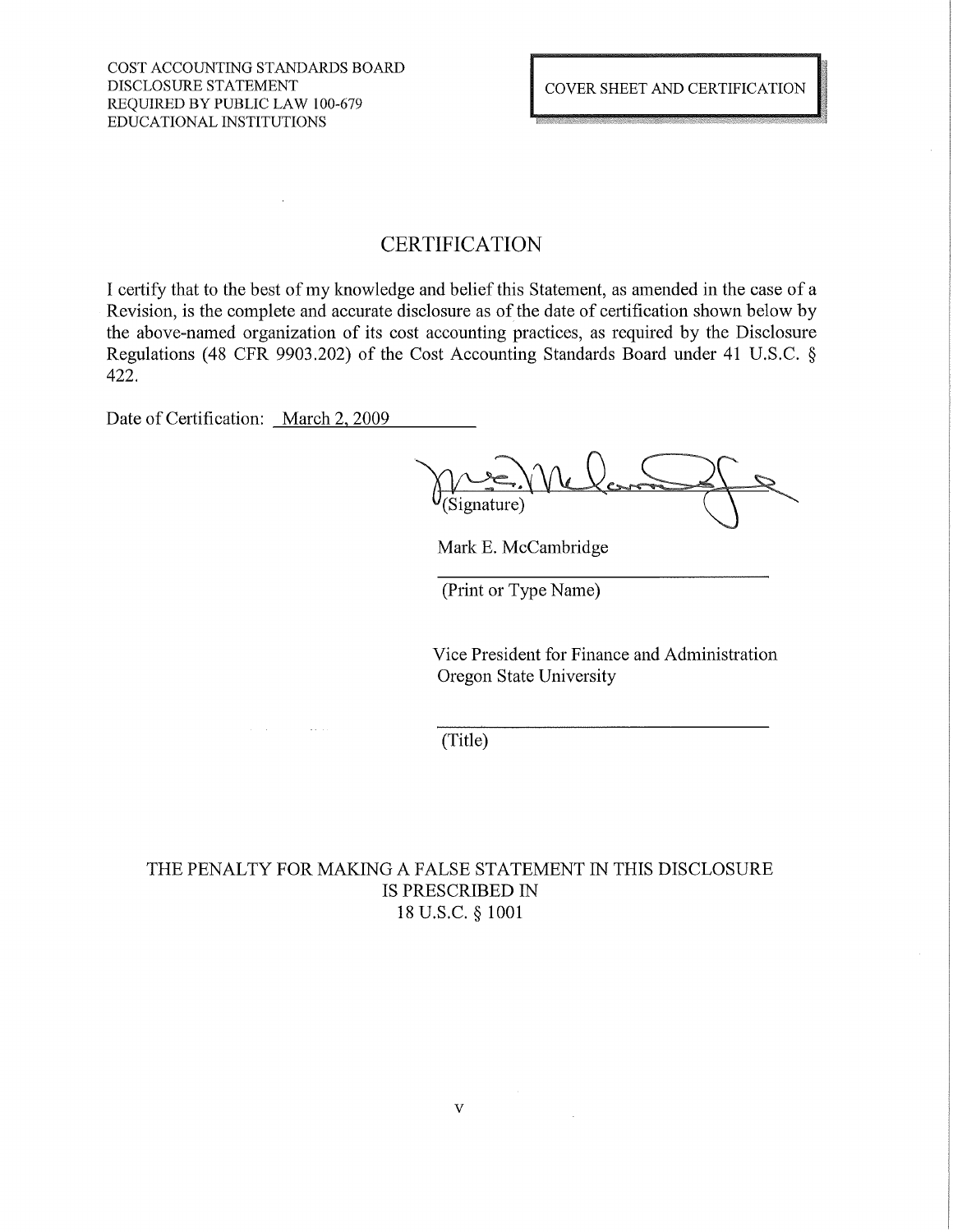### **Part I**

| <b>ITEM</b>   | <b>ITEM</b>        | <b>Revision Number 5</b>           |
|---------------|--------------------|------------------------------------|
| <b>NUMBER</b> | <b>DESCRIPTION</b> | <b>Effective Date July 1, 2008</b> |

- 1.1.0 Description of Your Cost Accounting System for recording expenses charged to Federally sponsored agreements (e.g., contracts, grants and cooperative agreements). (Mark the appropriate line(s) and if more than one is marked, explain on a continuation sheet.)
	- A. Accrual
	- B.  $\overline{X}$  Modified Accrual Basis  $\frac{1}{2}$
	- C. Cash Basis
	- $Y.$  Other  $1/$
- 1.2.0 Integration of Cost Accounting with Financial Accounting. The cost accounting system is: (Mark one. If B or C is marked, describe on a continuation sheet the costs which are accumulated on memorandum records.)
	- A. Integrated with financial accounting records (Subsidiary cost accounts are all controlled by general ledger control accounts.)
	- B. Not integrated with financial accounting records (Cost data are accumulated on memorandum records.)
	- C. x Combination of A and B
- 1.3.0 Unallowable Costs. Costs that are not reimbursable as allowable costs under the terms and conditions of Federally sponsored agreements are: (Mark one)
	- A. Specifically identified and recorded separately in the formal financial accounting records. 1/
	- B. Identified in separately maintained accounting records or workpapers. 1/
	- C. Solution-left identifiable through use of less formal accounting techniques that permit audit verification. 1/
	- D. x Combination of A, B or C 1/
	- E. Determinable by other means. 1/ 1/ Describe on a Continuation Sheet.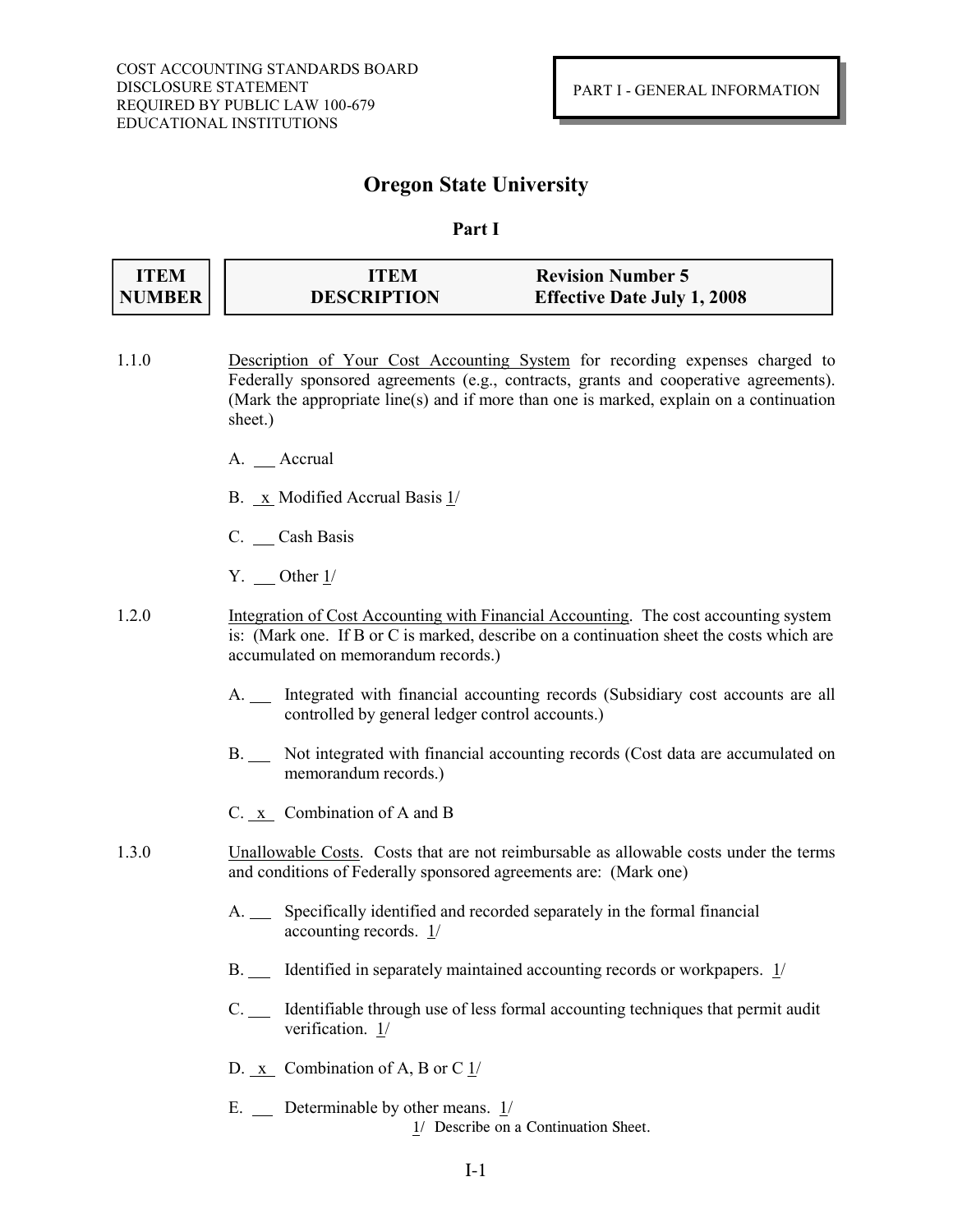#### **ITEM NUMBER ITEM Revision Number 5 DESCRIPTION Effective Date July 1, 2008**

- 1.3.1 Treatment of Unallowable Costs. (Explain on a continuation sheet how unallowable costs and directly associated costs are treated in each allocation base and indirect expense pool, e.g., when allocating costs to a major function or activity; when determining indirect cost rates; or, when a central office or group office allocates costs to a segment.)
- 1.4.0 Cost Accounting Period: 7/1 to 6/30 (Specify the twelve month period used for the accumulation and reporting of costs under Federally sponsored agreements, e.g., 7/1 to 6/30. If the cost accounting period is other than the Institution's fiscal year used for financial accounting and reporting purposes, explain circumstances on a continuation sheet.)
- 1.5.0 State Laws or Regulations. Identify on a continuation sheet any State laws or regulations which influence the institution's cost accounting practices, e.g., State administered pension plans, and any applicable statutory limitations or special agreements on allowance of costs.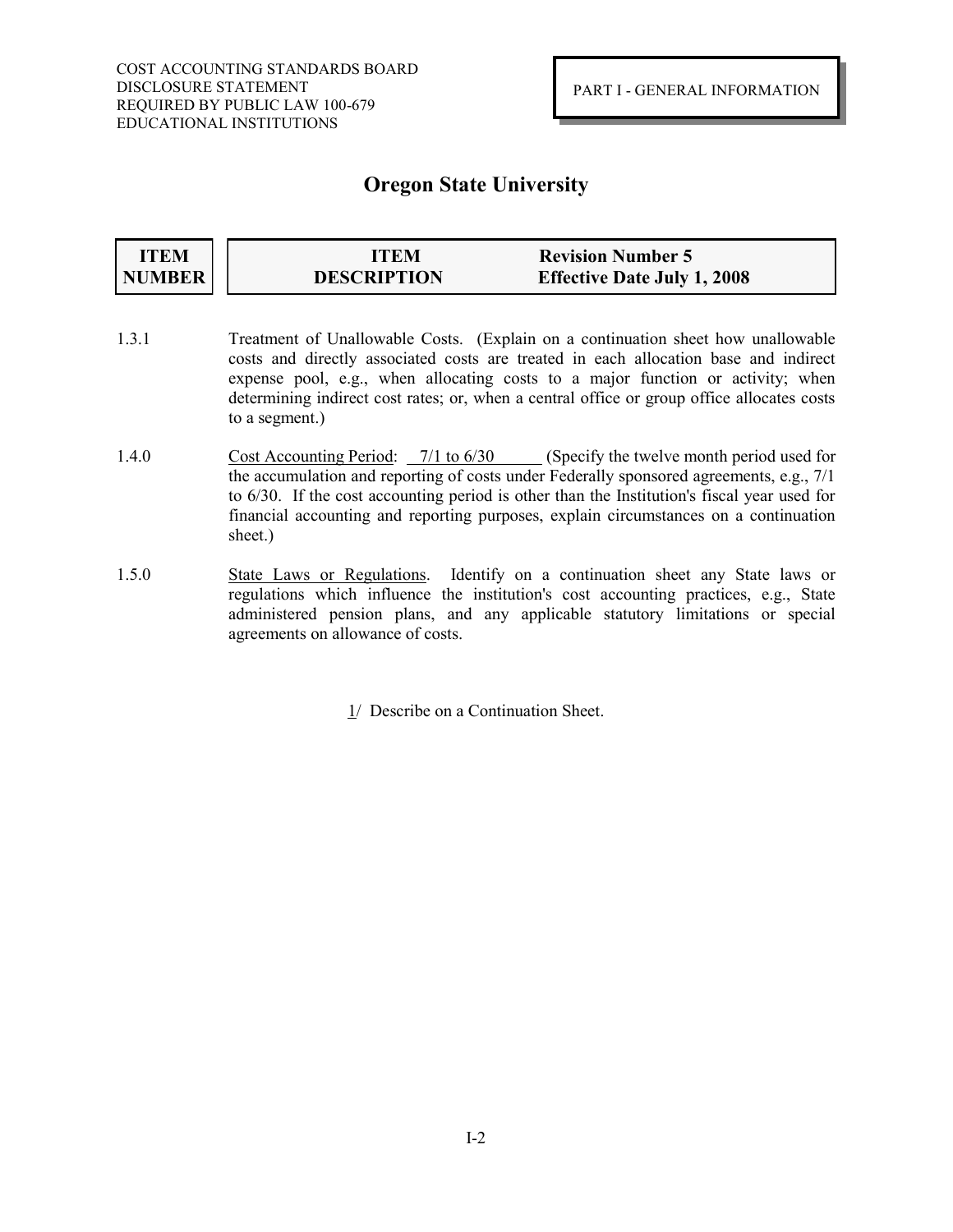| ITEM   | <b>ITEM</b>        | <b>Revision Number 5</b>           |
|--------|--------------------|------------------------------------|
| NUMBER | <b>DESCRIPTION</b> | <b>Effective Date July 1, 2008</b> |

## 1.1.0 **Description of Your Cost Accounting System**

**Revised**

The Oregon State University (OSU) cost accounting system is maintained within the financial accounting system, Banner Finance, also known as the Financial Information System (FIS), which operates on a modified accrual basis. The financial records of the University are maintained in accordance with generally accepted accounting principles (GAAP) as prescribed by Financial Accounting Standards Board (FASB), the American Institute of Certified Public Accountants (AICPA) in *"Audits of Colleges and Universities"*, applicable pronouncements of the Governmental Accounting Standards Board (GASB), and the National Association of College and University Business Officers (NACUBO). These standards require that financial transactions be recorded within separate funds and that similar funds be categorized into fund groups for purposes of accounting and financial reporting.

The OSU policies and procedures manuals can be found at http:// oregonstate.edu/dept/budgets/app/webapp.htm. As a member institution, OSU also follows Oregon University System (OUS) policies found at http:// www.ous.edu/cont-div/fpm/.

Throughout most of the fiscal year, income and expenses are recorded on a cash basis. Under FIS, items entered into the disbursement system are recognized as expense when entered rather than when the disbursement is made. At year end however, OSU account balances are adjusted to the accrual basis and consolidated with the other institutions of the Oregon University System (OUS), formerly the Oregon State System of Higher Education (OSSHE), for the purpose of presenting annual financial statements. Account codes are established, defined, and maintained by OUS (see Part II, Item 2.2.0). The financial statements are prepared on the accrual basis with the following exceptions:

- Interest income is not recorded until received in the Loan Funds. Most outstanding loans don't accrue interest until after the student leaves school.
- Current Restricted Fund revenues are recognized only to the extent  $\bullet$ expended; advances received are reclassified to deferred income at year end.
- Pledges are not recorded as revenue or receivables. There are no known  $\bullet$ material pledges receivable.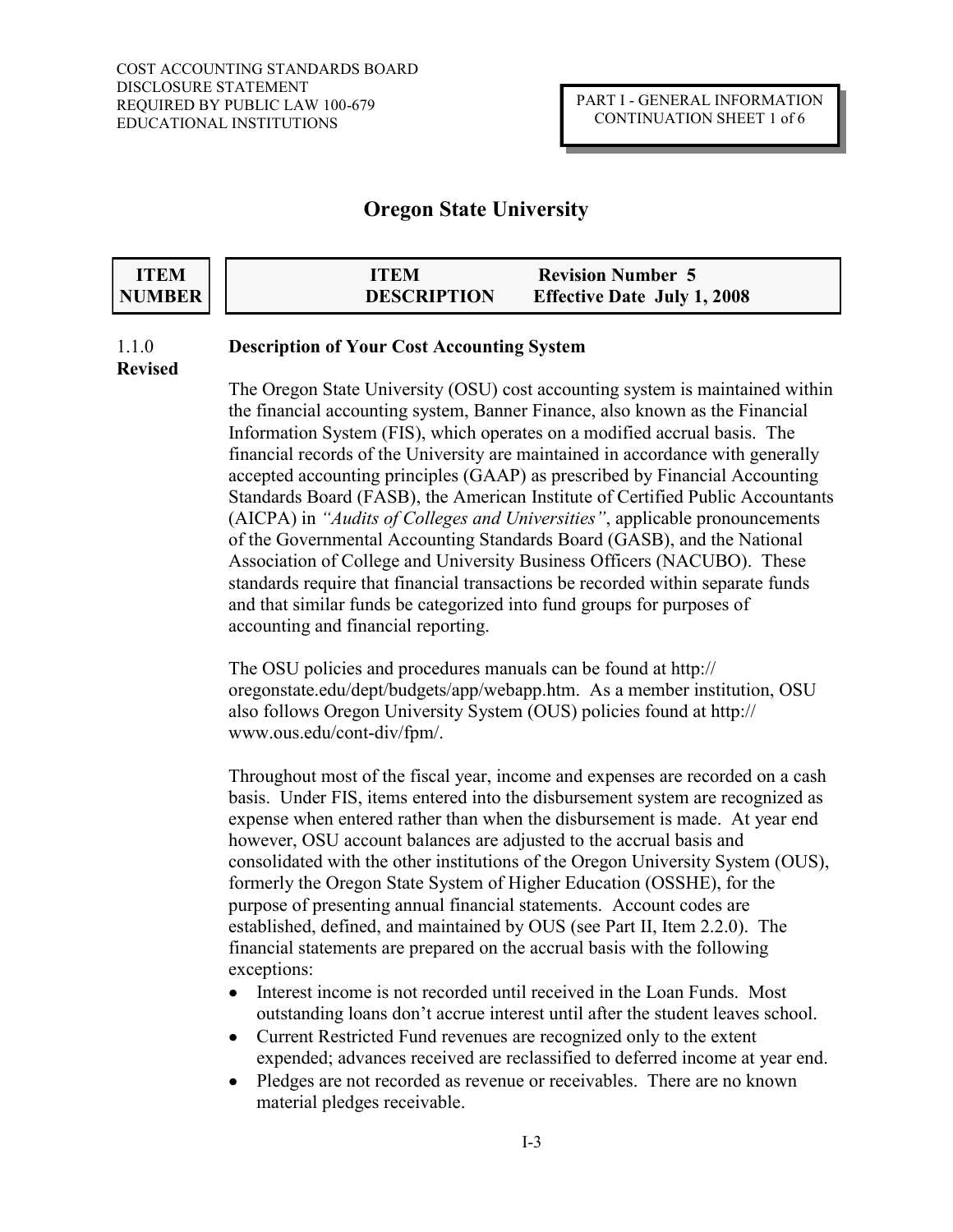| <b>ITEM</b> | ITEM               | <b>Revision Number 5</b>          |
|-------------|--------------------|-----------------------------------|
| NUMBER      | <b>DESCRIPTION</b> | <b>Effective Date July1, 2008</b> |

### 1.2.0 **Integration of Cost Accounting with Financial Accounting**

A. Integrated with financial accounting records.

The financial accounting system (FIS) accumulates costs according to funding source, organization function, program purpose, and account code categories. Sponsored program costs are recorded directly against individual awards, each represented by an individual fund. This includes costs such as payroll, materials, and services. All direct cost categories are recorded and accumulated in FIS. All indirect costs, except interest on bonds and other debt service, are recorded and accumulated in FIS.

B. Not integrated in financial accounting records. Interest on bonds and other debt service is recorded at the OUS System Chancellor's Office. See section 3.1.0.

## 1.3.0 **Unallowable Costs**

A. Specifically Identified and Recorded Separately in the Formal Financial Accounting Records.

Expressly unallowable costs as defined by OMB Circular A-21, Section J, are identified and accumulated in the formal accounting records of the University using designated fund, organization, program, or account codes, or a combination thereof.

The Grant, Contract, & Gift Accounting Manual, Sections 204 and 205, identify expenditure types that are allowable or unallowable as a direct cost.

Costs which are generally allowable may be unallowable as a direct cost on sponsored awards, due to formal cost sharing agreements with a sponsoring agency. Committed cost sharing expenses and cost overruns are charged to separate Funds established in the University's accounting system, in accordance with the Cost Sharing and Cost Overruns policies. The Cost Overrun Policy, issued August 26, 1996 and revised August 8, 2003 (Grant, Contract, and Gift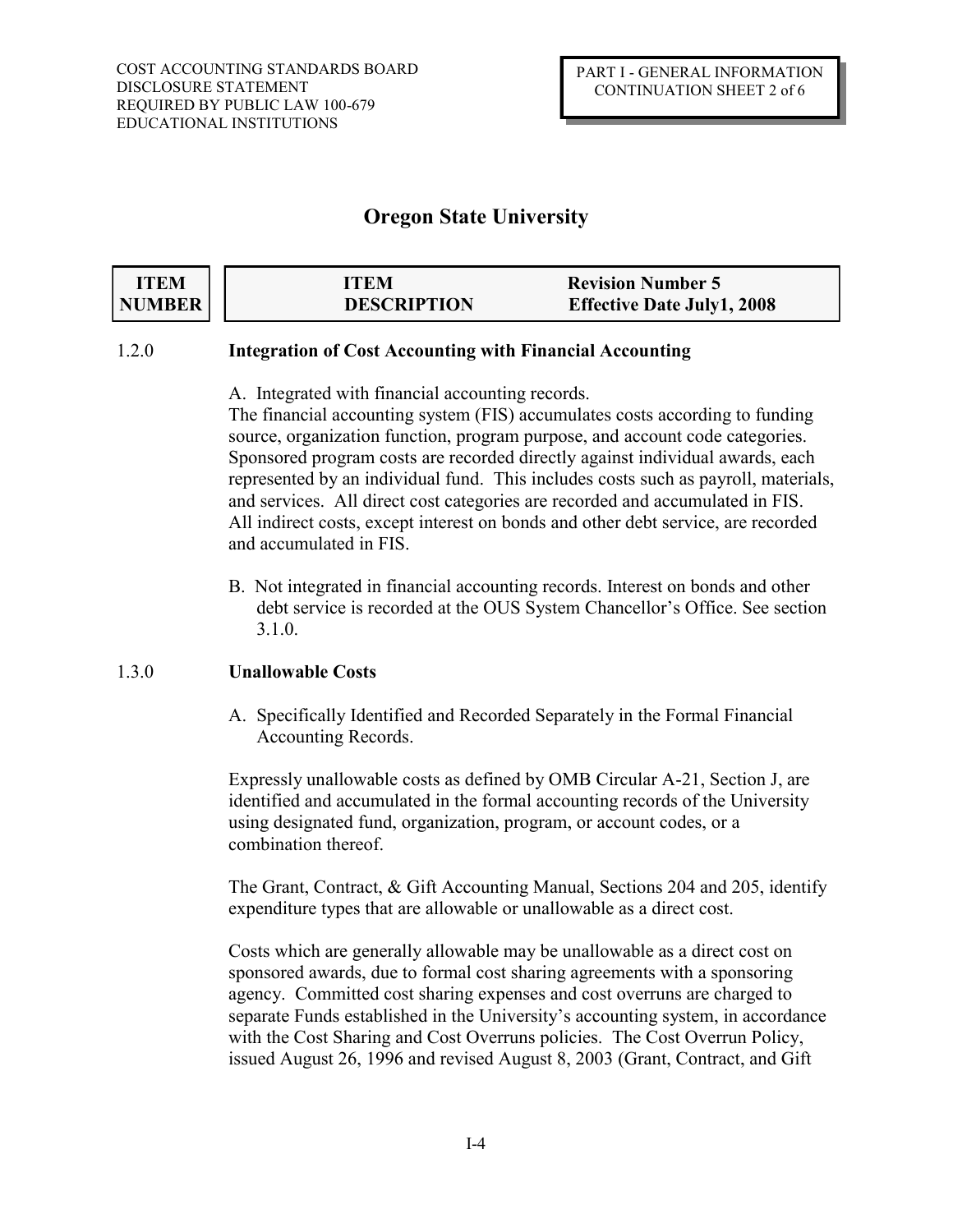| ITEM   | ITEM               | <b>Revision Number 5</b>           |
|--------|--------------------|------------------------------------|
| NUMBER | <b>DESCRIPTION</b> | <b>Effective Date July 1, 2008</b> |

Accounting Manual, section 209-03) treats those costs which are over and above the authorized expenditure limitation (budget) of a sponsored agreement—and thus not reimbursable by the sponsor—as cost sharing.

The Cost Sharing Policy, effective July 1995 (Grant, Contract & Gift Accounting Manual, section 212) requires that appropriate cost sharing funds be established to record cost sharing when a sponsored agreement is received that has cost sharing indicated—either in the agreement itself or in the proposal which becomes a part of the agreement; all cost sharing expenses for the sponsored agreement are recorded in the unrestricted cost share fund. Treatment of cost sharing is described in Part I, Item 1.3.1.

Direct costs allowable under OMB Circular A-21, but which will not be funded due to the specific terms of a sponsored agreement, are treated as cost share and funded from unrestricted University sources.

B. Identified in Separately Maintained Accounting Records or Workpapers.

OMB Circular A-21, Section J, identifies specific activities that are unallowable and which must be excluded during the preparation of the University's Facilities and Administrative rate proposal. Many of these activities are necessary for the operation of an educational institution and are supported by the University's operations and recognized in the accounting records. These types of unallowable activities, such as university marketing costs, are excluded in their entirety by classifying them with the other unallowable expenses in Other Institutional Activities. These adjustments are made as part of the indirect cost rate study. Appropriate accounting records and supporting documents are maintained for audit and review purposes.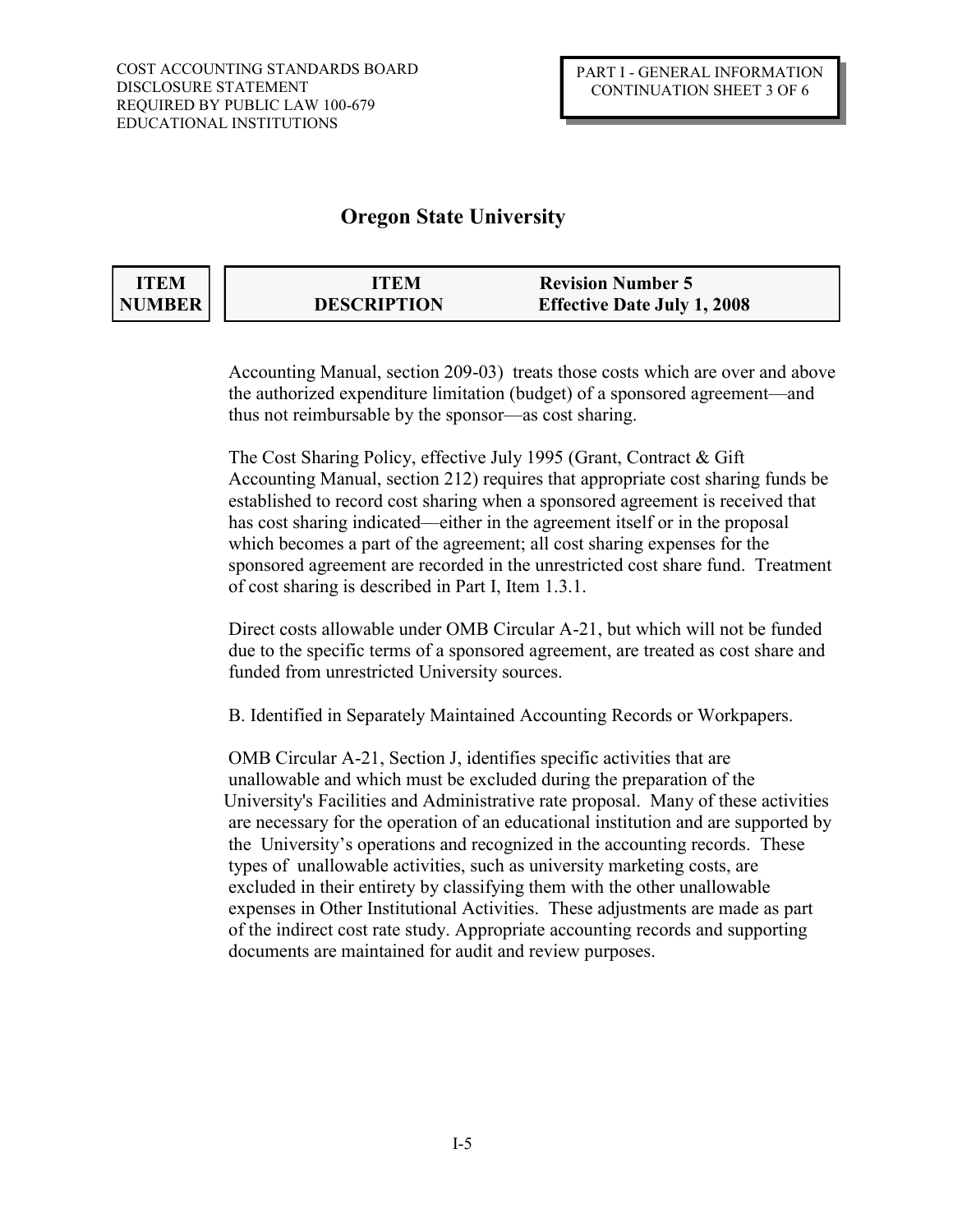| <b>ITEM</b> | ITEM               | <b>Revision Number 5</b>           |  |
|-------------|--------------------|------------------------------------|--|
| NUMBER      | <b>DESCRIPTION</b> | <b>Effective Date July 1, 2008</b> |  |

C. Use of Less Formal Accounting Techniques

During the preparation of OSU's indirect cost proposal, the formal accounting records are further reviewed to ensure that all unallowable costs have been properly identified and excluded.

### 1.3.1 **Treatment of Unallowable Costs**

### Cost Pools.

Unallowable costs are identified as described in Part I, Item 1.3.0 (see listing of Unallowable Account Codes under FIS) and, as required, reclassified from the functional activity classification used in the financial statements to "Other Institutional Activities," a direct cost objective identified in A-21. The costs of unallowable activities are not charged to any sponsored agreement as either a direct or indirect cost. Unallowable expenses of allowable indirect activities are excluded from indirect cost pools. Unallowable costs (including directly associated costs) are removed from the indirect cost pools prior to the allocation to benefiting functions as discussed in Part I, Item 1.3.0.

The limitation on administrative cost reimbursement described in OMB Circular A-21, Section G.7.a. does not affect the allocation of administrative costs in the University's cost accounting system; however, it does affect the indirect cost reimbursement rates applied to sponsored agreements.

### Allocation Bases.

Costs which are normally included in an indirect allocation base (as described in Part III, Item 3.5.0) will remain in that base for rate calculations and allocations, without regard to their allowability on sponsored agreements. This includes research expenses incurred under cost sharing agreements, and cost overruns which are treated as cost sharing; such costs are treated as university research and are, therefore, included in the Organized Research MTDC base.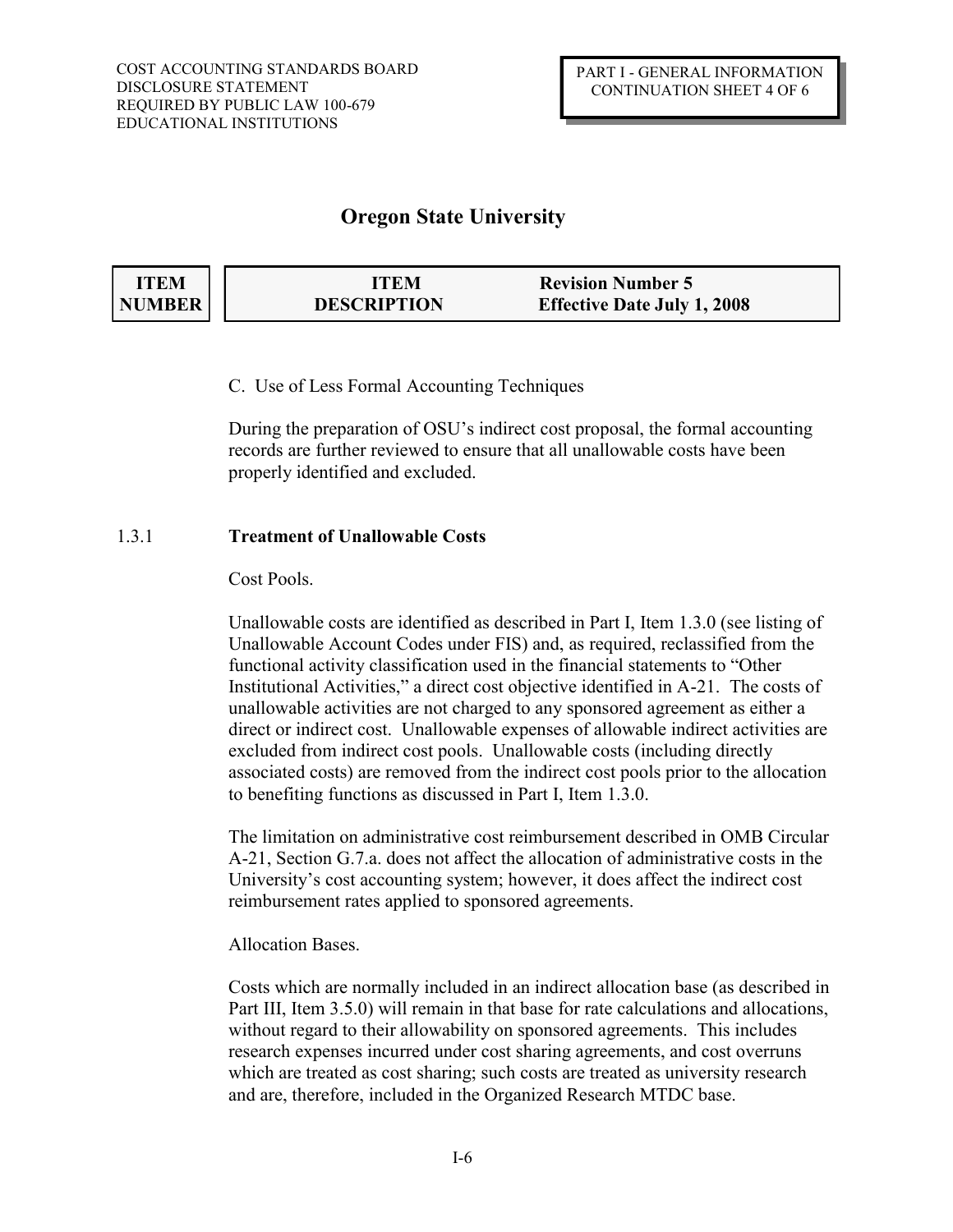| <b>ITEM</b>   | ITEM               | <b>Revision Number 5</b>           |  |
|---------------|--------------------|------------------------------------|--|
| <b>NUMBER</b> | <b>DESCRIPTION</b> | <b>Effective Date July 1, 2008</b> |  |

### 1.5.0 **State Laws or Regulations**

State of Oregon Revised Statutes and Administrative Rules place restrictions on the use of State funds and also establish financial reporting requirements for various funds. The OUS Fiscal Policy Manual is found at http://www.ous.edu/ cont-div/fpm/. Other areas of State regulations which influence OSU's cost accounting practices include:

- $\bullet$ The State mandates the fiscal year used by the University.
- Public Employees Retirement System (PERS) contribution/benefits expense to retirees is mandated by the State of Oregon. The State also authorizes OUS to offer a defined contribution retirement plan as an alternative to PERS. Additional plans affect other employees. (See Part VI, Item 6.1.0 which describes the University's pension plans)
- As a member institution of OUS, the University follows OUS Board  $\bullet$ purchasing regulations and pertinent other State of Oregon purchasing regulations. These regulations have been incorporated into the operating procedures of the University (Procurement, Contracting, and Construction Contracting Manual, revised April, 2005). However, any changes to the regulations made by the OUS Board could influence the activities of the Purchasing Department and the acquisition of goods and services.
- As a member institution of the OUS follows OUS Board travel regulations.  $\bullet$ These regulations have been incorporated into the operating procedures of the University for all travel expenses including the cost of airfare, mileage, lodging, and other subsistence expenses (Travel Manual, revised March, 2005). However, any changes to the regulations made by the OUS Board could influence the travel of employees as it relates to State or University contracts for airline travel and/or the use of other travel services.
- As a member of the Oregon University System, the University follows the  $\bullet$ OUS Board's accounting and budgeting procedures as required for depreciation on capital assets. Depreciation policies can be found in the OUS Fiscal Policy Manual, Fixed Asset section 55.xxx.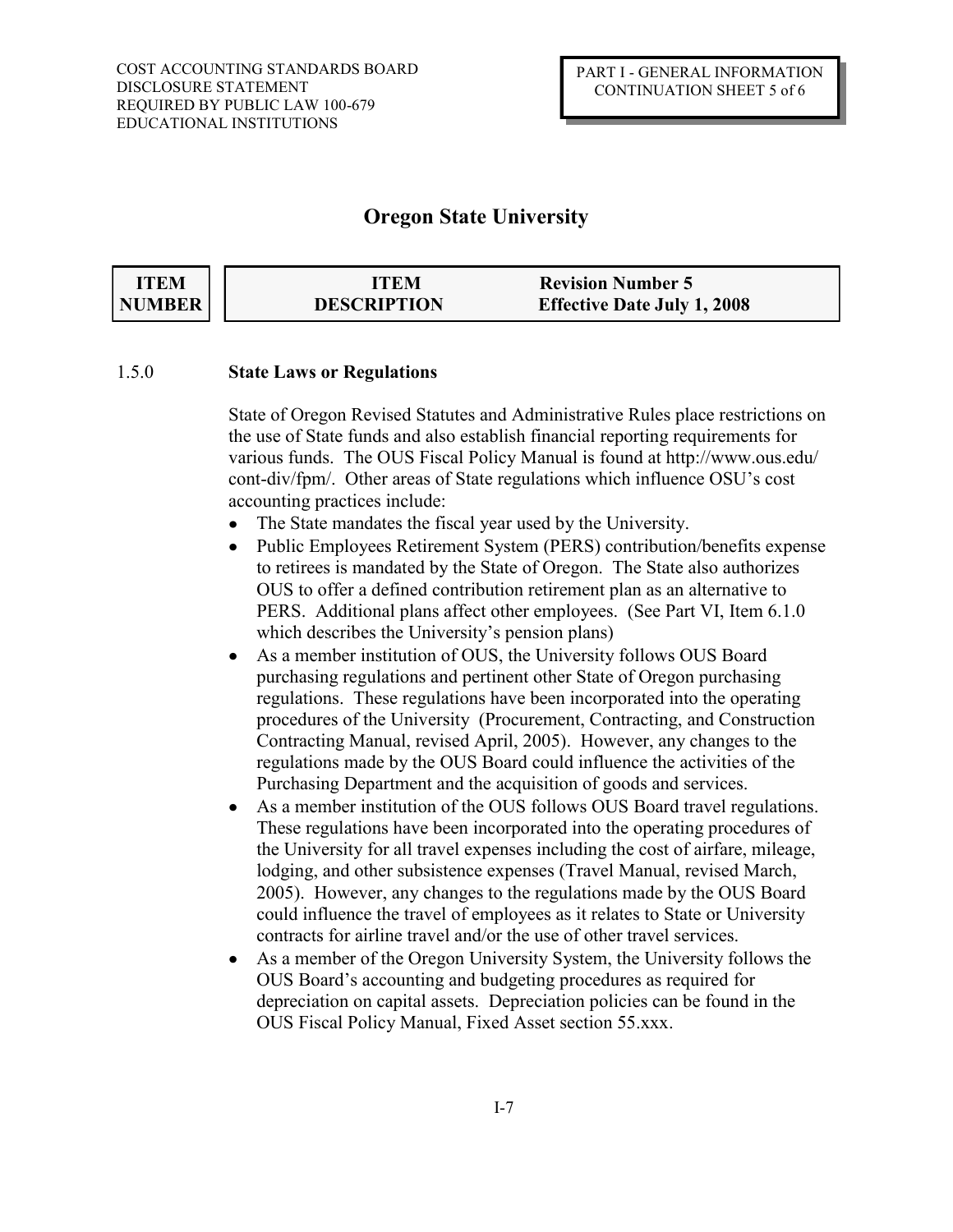| <b>ITEM</b> | ITEM               | <b>Revision Number 5</b>           |
|-------------|--------------------|------------------------------------|
| NUMBER      | <b>DESCRIPTION</b> | <b>Effective Date July 1, 2008</b> |

 The following asset classes are not depreciated: land and easements, non depreciable land improvements, collections (museum, art and historical treasures, library special collections) and construction-in-progress. State law allows the issuance of certain debt instruments to finance the acquisition of buildings and equipment. (OUS Fiscal Policy Manual, Debt Financing section 35.001).

- The State Risk Pool covers exposure to various risks of loss related to torts; theft, damage, and destruction of assets; errors and omissions; injuries to employees; and natural disasters. The University is billed for services provided through OUS and the State of Oregon Department of Administrative Services. (State of Oregon Liability Self-Insurance Policy manual, Department of Administrative Services, Risk Management Division, issued January 1996 and State of Oregon Property Self-Insurance Policy manual, Department of Administrative Services, Risk Management Division, issued July 1997)
- Unemployment compensation claims are administered by the Oregon  $\bullet$ Employment Division pursuant to Oregon Revised Statutes. Actual benefits paid are reimbursed to the State's Unemployment Compensation Trust Fund. (See Part II, Item 2.6.0 which describes direct fringe benefit costs)
- State sponsored benefit plans for health, dental, and life insurance allow employee choices in coverage selection (See Part II, Item 2.6.0 which describes direct fringe benefit costs).

"End of Part"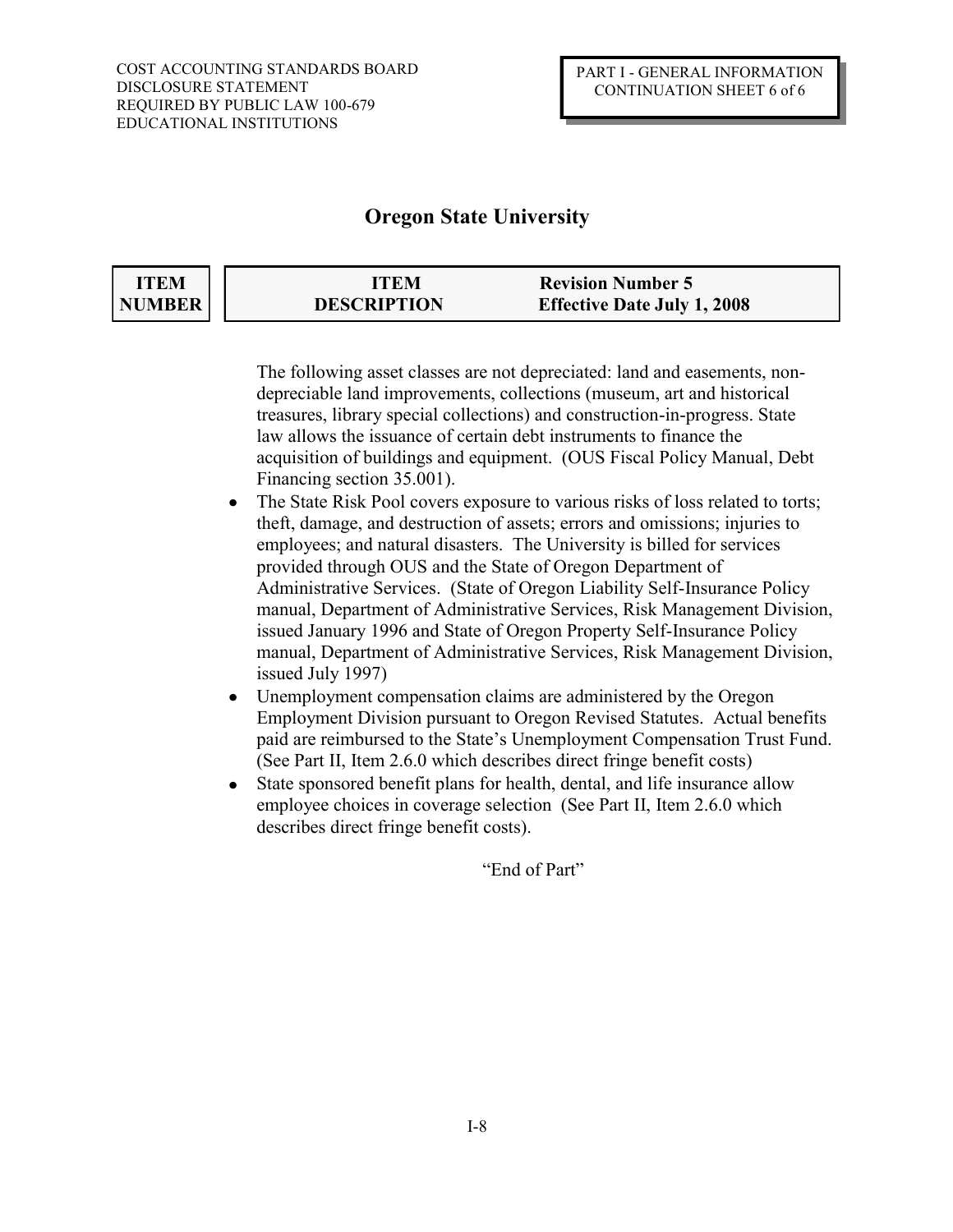### **Oregon State University Part II**

**ITEM NUMBER**

|                    | . |
|--------------------|---|
| <b>DESCRIPTION</b> |   |

**ITEM Revision Number 5 Effective Date July 1, 2008** 

### **Instructions for Part II**

Institutions should disclose what costs are, or will be, charged directly to Federally sponsored agreements or similar cost objectives as Direct Costs. It is expected that the disclosed cost accounting practices (as defined at 48 CFR 9903.302-1) for classifying costs either as direct costs or indirect costs will be consistently applied to all costs incurred by the reporting unit.

- 2.1.0 Criteria for Determining How Costs are Charged to Federally Sponsored Agreements or Similar Cost Objectives. (For all major categories of cost under each major function or activity such, as instruction, organized research, other sponsored activities and other institutional activities, describe on a continuation sheet, your criteria for determining when costs incurred for the same purpose, in like circumstances, are treated either as direct costs only or as indirect costs only with respect to final cost objectives. Particular emphasis should be placed on items of cost that may be treated as either direct or indirect costs (e.g., Supplies, Materials, Salaries and Wages, Fringe Benefits, etc.) depending upon the purpose of the activity involved. Separate explanations on the criteria governing each direct cost category identified in this Part II are required. Also, list and explain if there are any deviations from the specified criteria.)
- 2.2.0 Description of Direct Materials. All materials and supplies directly identified with Federally sponsored agreements or similar cost objectives. (Describe on a continuation sheet the principal classes or materials which are charged as direct materials and supplies.)
- 2.3.0 Method of Charging Direct Materials and Supplies. (Mark the appropriate line(s) and if more than one is marked, explain on a continuation sheet.)
- 2.3.1 Direct Purchases for Projects are Charged to Projects at:
	- A. Actual Invoiced Costs
	- B. x Actual Invoiced Costs Net of Discounts Taken
	- $Y.$  Other(s)  $1/$
	- Z. Not Applicable
- 2.3.2 Inventory Requisitions from Central or Common, Institution-owned Inventory. (Identify the inventory valuation method used to charge projects):
	- A. x First In, First Out
	- B. Last In, First Out
	- C.  $x$  Average Costs  $1/$
	- D. Predetermined Costs 1/
	- Y.  $x$  Other(s)  $1/$
	- Z. Not Applicable
		- 1/ Describe on a Continuation Sheet.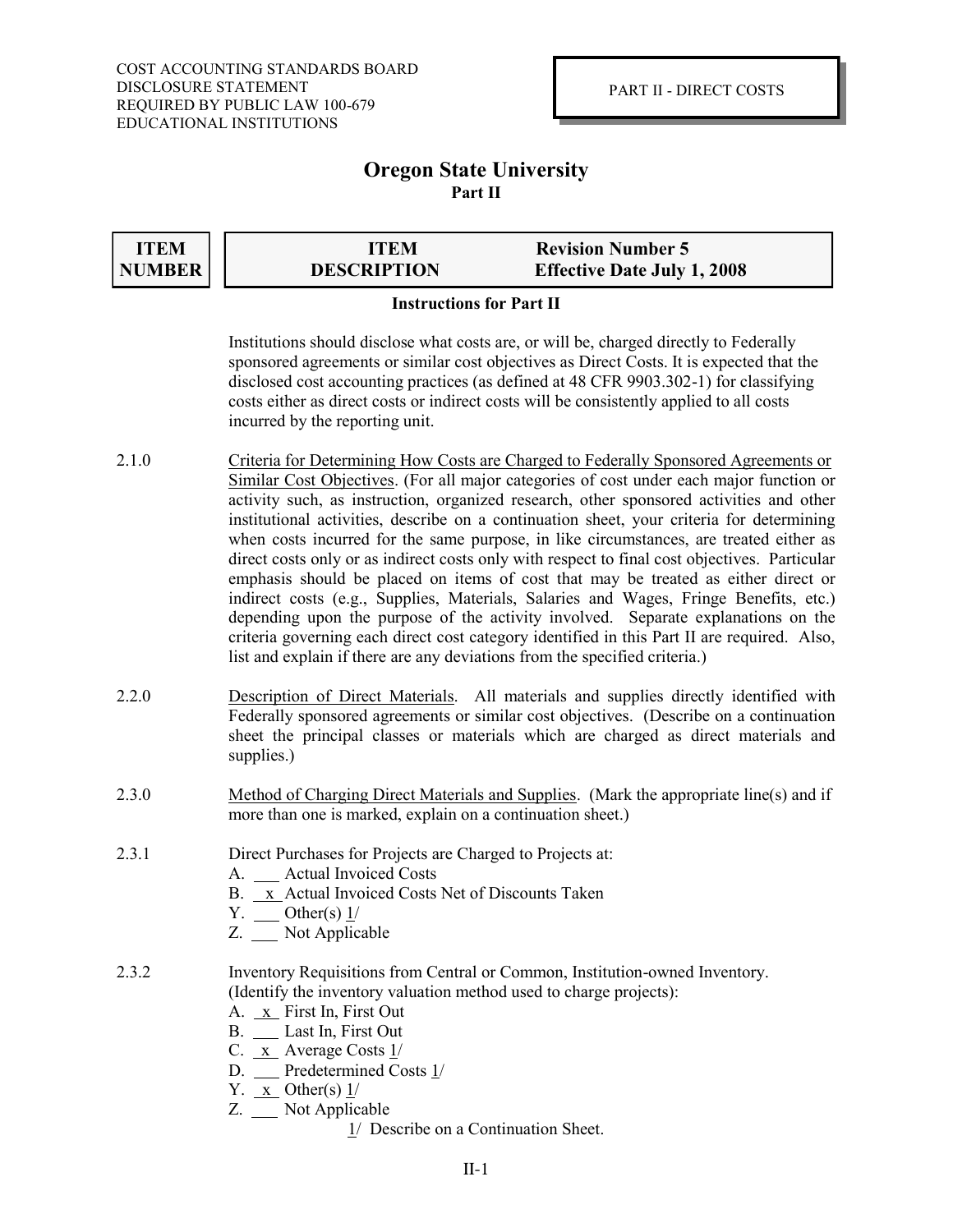### COST ACCOUNTING STANDARDS BOARD DISCLOSURE STATEMENT REQUIRED BY PUBLIC LAW 100-679 EDUCATIONAL INSTITUTIONS

# **Oregon State University**

| <b>ITEM</b><br><b>NUMBER</b> |                                                                                                                                                                                                                                                                                                                               | <b>ITEM</b><br><b>DESCRIPTION</b>                                                                                                                                                        |                                                                                                                                                                                                                                                                                                                                                              | <b>Revision Number 5</b> | <b>Effective Date July 1, 2008</b>              |                 |  |
|------------------------------|-------------------------------------------------------------------------------------------------------------------------------------------------------------------------------------------------------------------------------------------------------------------------------------------------------------------------------|------------------------------------------------------------------------------------------------------------------------------------------------------------------------------------------|--------------------------------------------------------------------------------------------------------------------------------------------------------------------------------------------------------------------------------------------------------------------------------------------------------------------------------------------------------------|--------------------------|-------------------------------------------------|-----------------|--|
| 2.4.0                        | Description of Direct Personal Services. All personal services directly identified with<br>Federally sponsored agreements or similar cost objectives. (Describe on a continuation<br>sheet the personal services costs within each major institutional function or activity that<br>are charged as direct personal services.) |                                                                                                                                                                                          |                                                                                                                                                                                                                                                                                                                                                              |                          |                                                 |                 |  |
| 2.5.0                        |                                                                                                                                                                                                                                                                                                                               | applicable methods used.)                                                                                                                                                                | Method of Charging Direct Salaries and Wages. (Mark the appropriate line(s) for each<br>Direct Personal Services Category to identify the method(s) used to charge direct salary<br>and wage costs to Federally sponsored agreements or similar cost objectives. If more<br>than one line is marked in a column, fully describe on a continuation sheet, the |                          |                                                 |                 |  |
|                              |                                                                                                                                                                                                                                                                                                                               |                                                                                                                                                                                          | Faculty<br>(1)                                                                                                                                                                                                                                                                                                                                               | Staff Students<br>(2)    | <b>Direct Personal Services Category</b><br>(3) | Other 1/<br>(4) |  |
|                              | A.                                                                                                                                                                                                                                                                                                                            | Payroll Distribution Method<br>(Individual time card/actual<br>hours and rates)                                                                                                          |                                                                                                                                                                                                                                                                                                                                                              | X                        | $\mathbf X$                                     | $\mathbf X$     |  |
|                              | <b>B.</b>                                                                                                                                                                                                                                                                                                                     | Plan - Confirmation (Budgeted,<br>planned or assigned work<br>activity, updated to reflect<br>significant changes)                                                                       | $\mathbf X$                                                                                                                                                                                                                                                                                                                                                  | $\mathbf X$              |                                                 |                 |  |
|                              | C.                                                                                                                                                                                                                                                                                                                            | After-the-fact Activity Records<br>(Percentage Distribution of<br>employee activity)                                                                                                     |                                                                                                                                                                                                                                                                                                                                                              |                          |                                                 |                 |  |
|                              | D.                                                                                                                                                                                                                                                                                                                            | Multiple Confirmation Records<br>(Employee Reports prepared<br>each academic term, to account<br>for employee's activities, direct<br>and indirect charges are certified<br>separately.) |                                                                                                                                                                                                                                                                                                                                                              |                          |                                                 |                 |  |
|                              | Υ.                                                                                                                                                                                                                                                                                                                            | Other(s) $1/$                                                                                                                                                                            |                                                                                                                                                                                                                                                                                                                                                              |                          |                                                 |                 |  |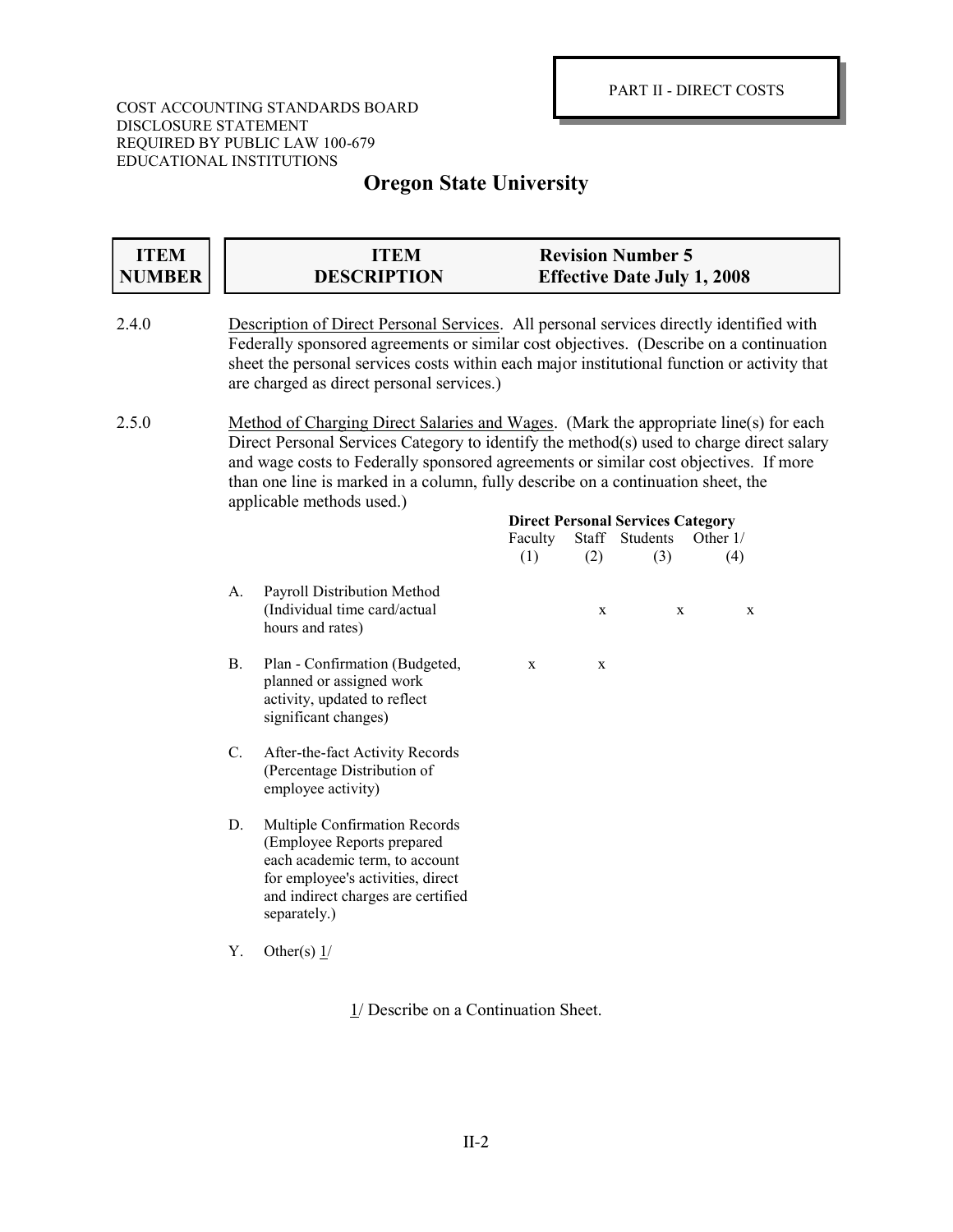| <b>ITEM</b> | ITEM               | <b>Revision Number 5</b>           |
|-------------|--------------------|------------------------------------|
| NUMBER      | <b>DESCRIPTION</b> | <b>Effective Date July 1, 2008</b> |

2.5.1 Salary and Wage Cost Distribution Systems

Within each major function or activity, are the methods marked in Item 2.5.0 used by all employees compensated by the reporting unit? (If "NO", describe on a continuation sheet, the types of employees not included and describe the methods used to identify and distribute their salary and wage costs to direct and indirect cost objectives.)

- x Yes No
- 2.5.2 Salary and Wage Cost Accumulation System.

(Within each major function or activity, describe, on a continuation sheet, the specific accounting records or memorandum records used to accumulate and record the share of the total salary and wage costs attributable to each employee's direct (Federally sponsored projects, non-sponsored projects or similar cost objectives) and indirect activities. Indicate how the salary and wage cost distributions are reconciled with the payroll data recorded in the institution's financial accounting records.)

- 2.6.0 Description of Direct Fringe Benefits Costs. All fringe benefits that are attributable to direct salaries and wages and are charged directly to Federally sponsored agreements or similar cost objectives. (Describe on a continuation sheet all of the different types of fringe benefits which are classified and charged as direct costs, e.g., actual or accrued costs of vacation, holidays, sick leave, sabbatical leave, premium pay, social security, pension plans, post-retirement benefits other than pensions, health insurance, training, tuition, tuition remission, etc.)
- 2.6.1 Method of Charging Direct Fringe Benefits. (Describe on a continuation sheet, how each type of fringe benefit cost identified in item 2.6.0. is measured, assigned and allocated (for definitions, See 9903.302-1); first, to the major functions (e.g., instruction research); and, then to individual projects or direct cost objectives within each function.)
- 2.7.0 Description of Other Direct Costs. All other items of cost directly identified with Federally sponsored agreements or similar cost objectives. (List on a continuation sheet the principal classes of other costs which are charged directly, e.g., travel, consultants, services, subgrants, subcontracts, malpractice insurance, etc.)

1/ on a Continuation Sheet.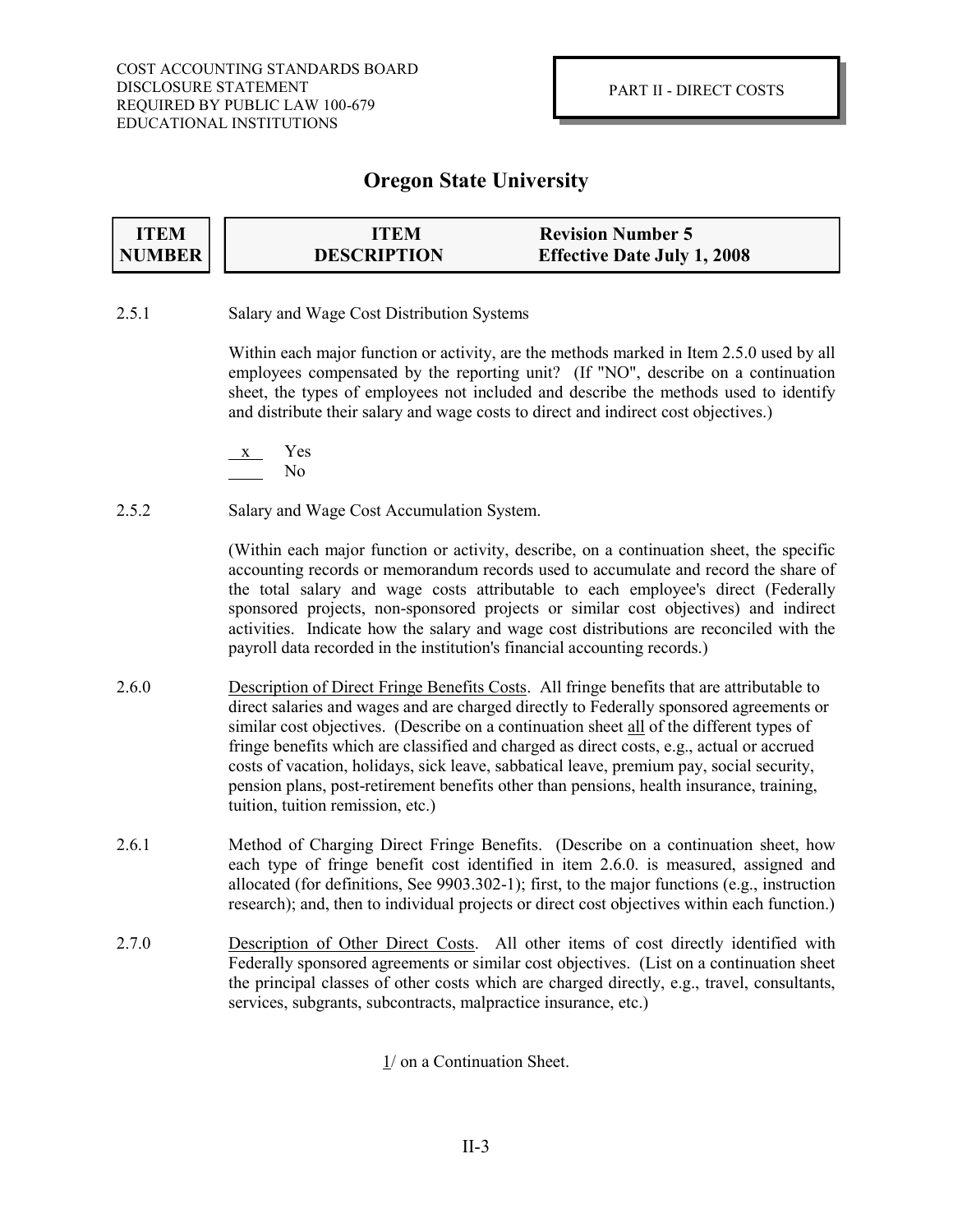| <b>ITEM</b> | ITEM               | <b>Revision Number 5</b>           |  |
|-------------|--------------------|------------------------------------|--|
| NUMBER      | <b>DESCRIPTION</b> | <b>Effective Date July 1, 2008</b> |  |

- 2.7.1 Employee Travel Expenses for lodging and subsistence charged directly to Federally sponsored agreements or similar cost objectives are based on:
	- A. <u>x</u> Charges normally allowed in regular operations as a result of an established institutional employee travel cost policy that is applied consistently to all employees or groups of employees.
	- B. The rates and amounts established under Subchapter I of Chapter 57 of Title 5, United States Code, or by the Administrator of General Services or the President (or his designee (Section 24 of 41 U.S.C. § 420), as amended.
	- C. Combination of A and B 1/.
	- Y. Other Method 1/
- 2.8.0 Cost Transfers. When Federally sponsored agreements or similar cost objectives are credited for cost transfers to other projects, grants or contracts, is the credit amount for direct personal services, materials, other direct charges and applicable indirect costs always based on the same amount(s) or rate(s) (e.g., direct labor rate, indirect costs) originally used to charge or allocate costs to the project (Consider transactions where the original charge and the credit occur in different cost accounting periods). Mark one, if "No", explain on a continuation sheet how the credit differs from original charge.)

$$
\frac{x}{\sqrt{1-x^2}} \qquad \qquad \text{Yes} \qquad \qquad \text{No}
$$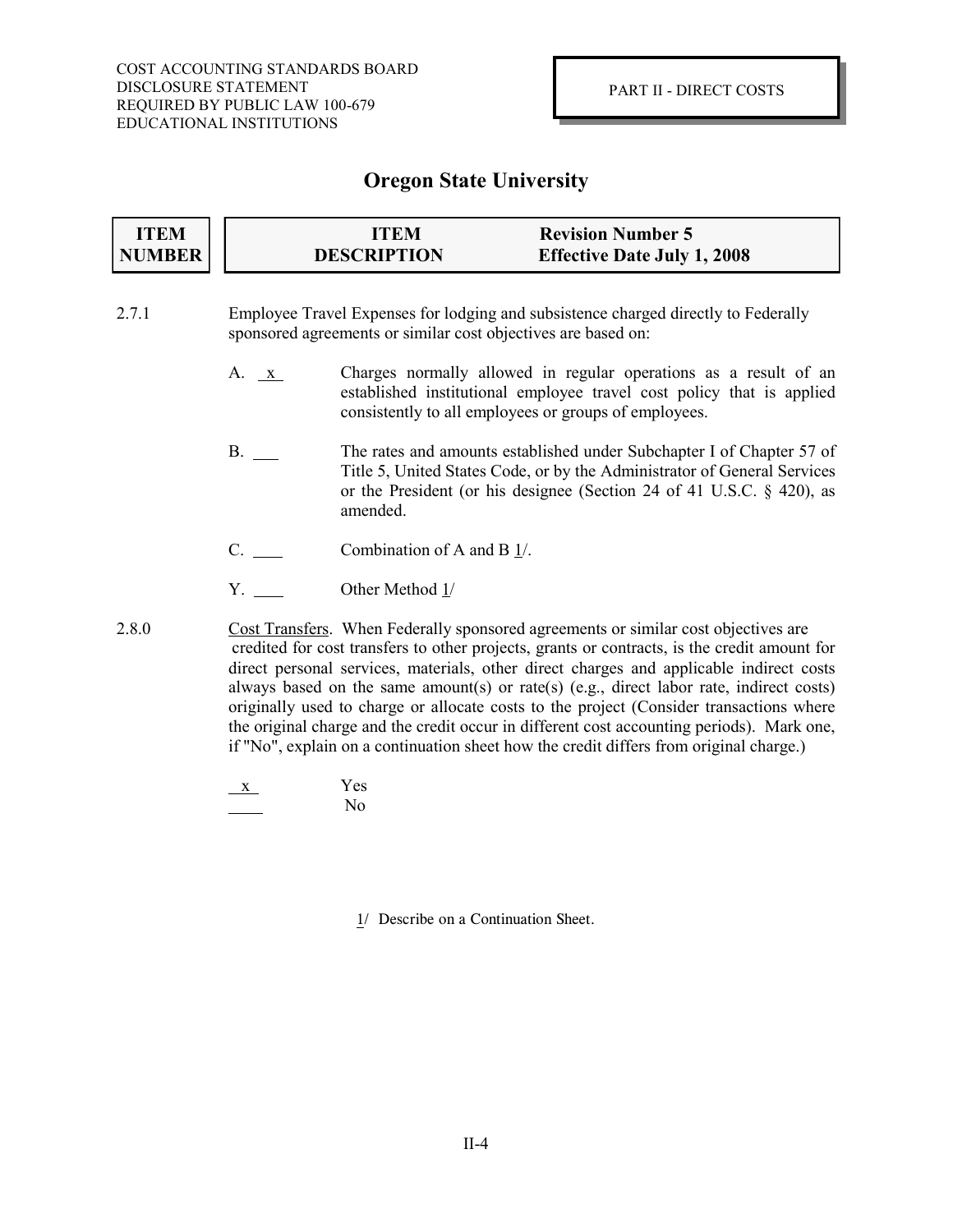#### **ITEM NUMBER ITEM Revision Number 5 DESCRIPTION Effective Date July 1, 2008**

- 2.9.0 Interorganizational Transfers. This item is directed only to those materials, supplies, and services which are, or will be transferred to you from other segments of the educational institution. (Mark the appropriate line(s) in each column to indicate the basis used by you as transferee to charge the cost or price of interorganizational transfers or materials, supplies, and services to Federally sponsored agreements or similar cost objectives. If more than one line is marked in a column, explain on a continuation sheet.) Materials Supplies Services (1)  $(2)$   $(3)$ A. At full cost excluding indirect costs attributable to group or central office expenses.
	- B. At full cost including indirect costs attributable to group or central office expenses.
	- C. At established catalog or market price or prices based on adequate competition.
	- Y. Others(s)  $1/$
	- Z. Interorganizational transfers are not applicable.  $N/A$  N/A  $N/A$  N/A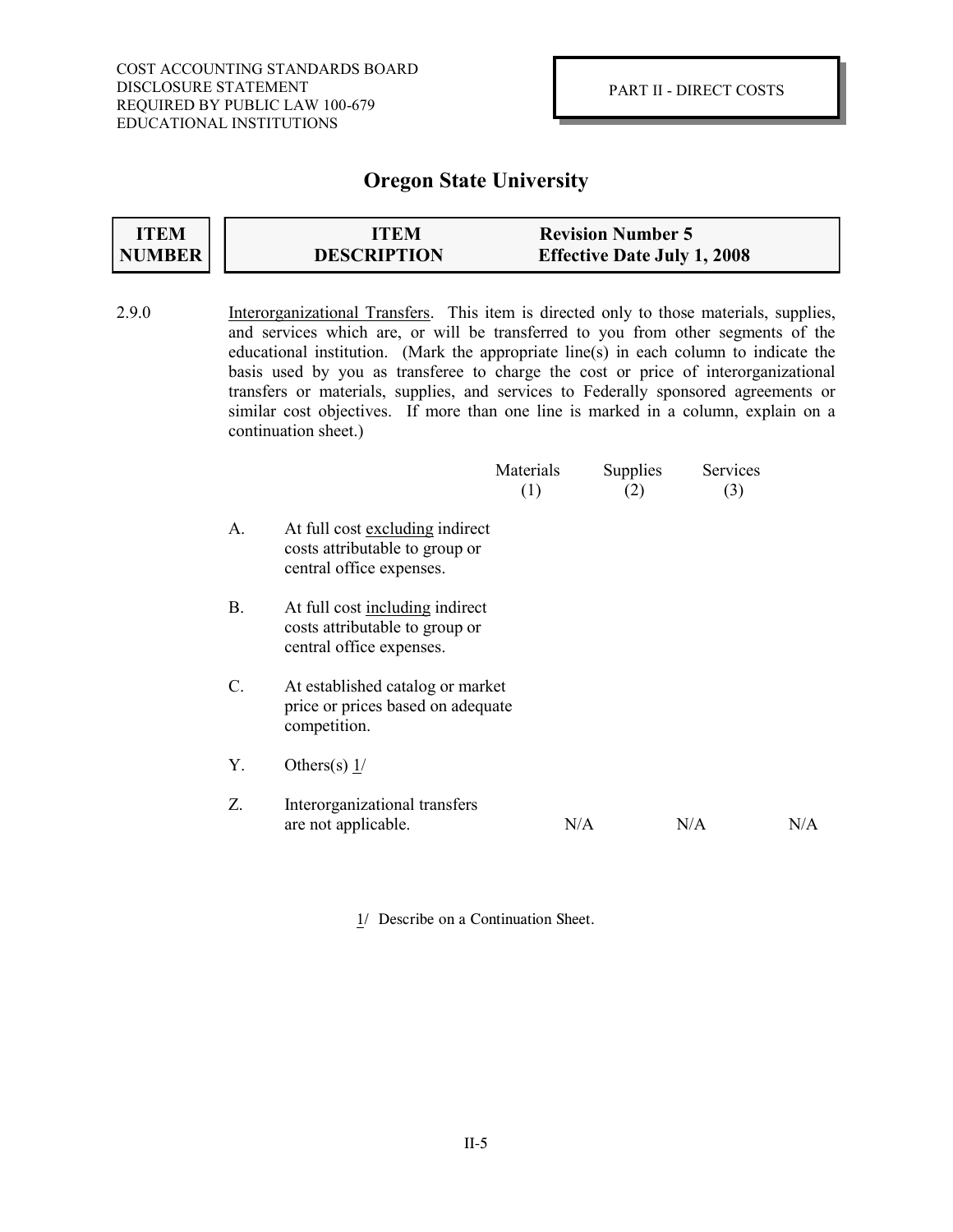| <b>ITEM</b>   | <b>ITEM</b>        | <b>Revision Number 5</b>           |
|---------------|--------------------|------------------------------------|
| <b>NUMBER</b> | <b>DESCRIPTION</b> | <b>Effective Date July 1, 2008</b> |

### 2.1.0 **Criteria for Determining How Costs are Charged to Federally Sponsored Agreements or Similar Cost Objectives**

The primary direct cost functions of Oregon State University include Instruction, Organized Research, Vessel Operations, Other Sponsored Activities, Specialized Service Facilities, and Other Institutional Activities. Costs incurred to support these major functions are items such as materials and supplies, personal services, salaries and wages, fringe benefit costs, and other direct costs. The cost accounting criteria described in the following paragraphs apply to all major functions.

The procedures used for identification of direct costs by function to benefiting projects and activities apply to sponsored, cost sharing, and institutionally supported projects and activities. Companion cost share funds are established in the financial accounting system (FIS) to facilitate the recording of these expenditures. Budgets for the committed cost sharing expenses, as identified in the approved award from the sponsoring agency, are maintained within a Banner Finance table. Several reports are available from the university's data warehouse which compare actual cost share expenditures with cost share commitment to ensure that obligations are fully met. Cost share policy is located in the Grant, Contract, and Gift Accounting Manual, section 212.

Cost sharing expenditures are included in the appropriate direct cost bases by function (see Part I, Item 1.3.1). Accounting procedures are designed to ensure that all costs incurred are reasonable, necessary, allowable, and in accordance with the terms and conditions of the sponsored agreements.

Identification with a particular activity, rather than the nature of the cost, is the determining factor in distinguishing a direct cost from an indirect cost. Costs are considered direct when they can be identified specifically with a particular sponsored project, instructional activity, or similar cost objective, or if the costs can be measured and assigned to the specific benefiting activities relatively easily with a high degree of accuracy. If a cost benefits two or more projects or activities in proportions that can be determined without undue effort or cost, the cost is allocated to the projects or activities based on the proportional benefit.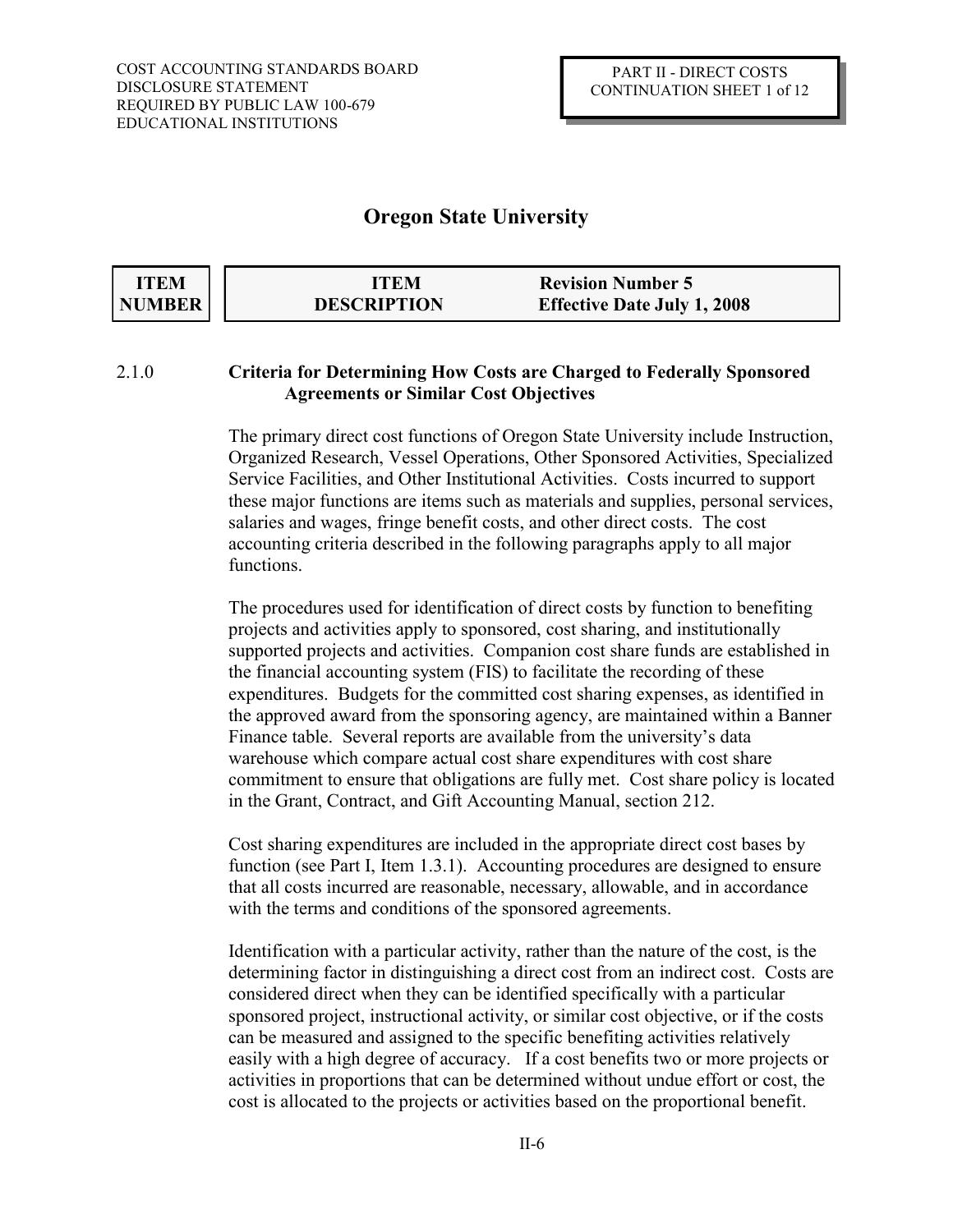| ITEM   | ITEM               | <b>Revision Number 5</b>           |
|--------|--------------------|------------------------------------|
| NUMBER | <b>DESCRIPTION</b> | <b>Effective Date July 1, 2008</b> |

Costs incurred for common or joint objectives that cannot be specifically identified with a particular sponsored project, instructional activity, or other institutional activity, nor assigned to specific benefiting activities relatively easily with a high degree of accuracy, are charged as indirect costs.

Costs incurred for administrative and support services that benefit departmental instructional and general activities and costs incurred by separate departments and organizations established primarily to administer sponsored projects are identified separately in the accounting records and recognized as indirect expenses. These accounts, required to recognize the expenses incurred for general departmental and institutional business, include charges for administrative and clerical salaries, related fringe benefits, supplies, postage, telecommunications, equipment, and other general costs. Specific account numbers are used to identify these activities within each department and organization.

Academic departments and other organizational units often incur costs for both direct and indirect purposes. Costs may be charged as either direct or indirect, depending upon the circumstances under which they are incurred. Costs that are normally considered indirect may be treated as direct costs if the purposes and circumstances for which the costs are incurred are different and they meet the following conditions:

- the cost is required by the project scope,  $\bullet$
- the cost can be specifically identified with the project,  $\bullet$
- the specific type and nature of the services are not provided by the indirect expense accounts, and
- the cost is explicitly budgeted in the approved award.

When an agency permits rebudgeting (expanded authority) for these items, if the need arises after the agreement is awarded, and the cost meets the first three criteria, the fourth criteria is not required.

A different purpose and circumstance occurs when a particular project requires specific and identifiable support that is over-and-above the level of support provided and charged indirectly to all activities. Such costs are charged as direct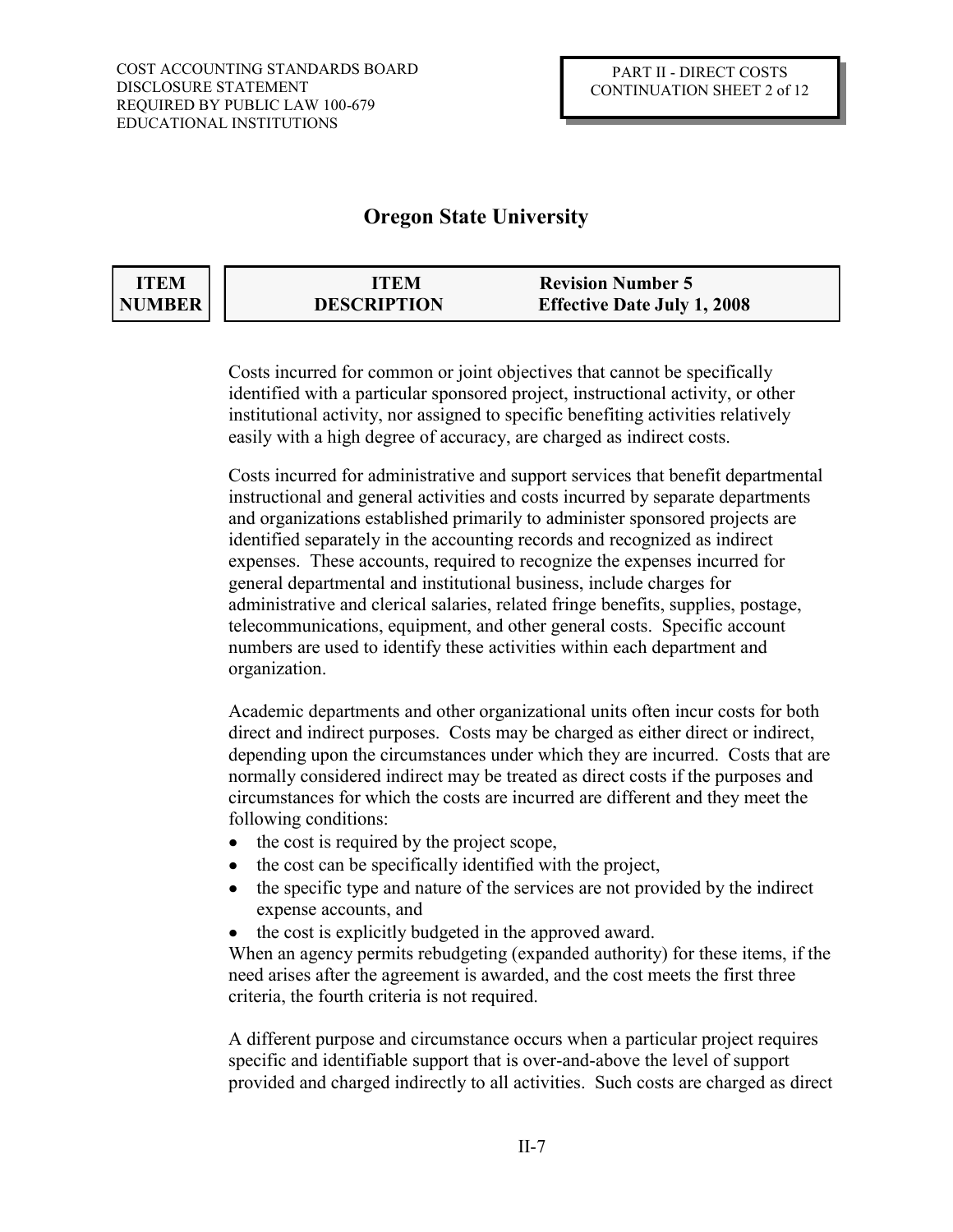### **ITEM NUMBER**

| <b>ITEM</b>        | <b>Revision Number 5</b>           |
|--------------------|------------------------------------|
| <b>DESCRIPTION</b> | <b>Effective Date July 1, 2008</b> |

costs since they are incurred for a different purpose than the common costs which are incurred as indirect costs. These types of situations include, but are not limited to, the examples provided in the following paragraphs.

The need to charge administrative and clerical support costs as a direct charge to a sponsored project will occur for projects that involve:

- extensive data accumulation, analysis, and tabulation, or
- the preparation and production of manuals, large reports or books (beyond  $\bullet$ the usual technical report requirements), or
- extensive travel and meeting arrangements for conferences and seminars, or
- management of multiple subawards, or
- management of projects in locations that are remote from campus.

Clerical and Administrative Salaries Policy, issued August 6, 1993 and updated April 1, 1994, requires preaward review of proposal; documentation to identify staff position and description of work to be performed in direct accomplishment of project objectives; and position description as part of award file documentation to support treating such costs as direct costs to sponsored agreements. (Grant, Contract, and Gift Accounting Manual, section 209-7). The University follows these procedures to ensure costs are charged consistently in accordance with Section F.6.b. of OMB Circular A-21 and CAS 502.

Other special circumstances for direct charging of costs occur when sponsored projects require specific support costs that are not provided by the indirect administrative accounts. Examples of instances where sponsored projects will be charged directly for support services (in accordance with the approved budget and the scope of the project) include:

- Facility alterations. If a program requires the creation of new secure  $\bullet$ facilities, including the acquisition of alarm equipment, special construction, or other project-specific facilities costs, these will be charged to the program.
- Telecom charges. Telecommunications required for general and institutional  $\bullet$ business are indirect costs. Exceptions are made for long distance charges, equipment for field work, and calls made while traveling on project business.
- Postage. All postage required for general institutional business is an indirect  $\bullet$ cost. If a program requires substantial mailing expenses in the performance of the project, postage is charged as a direct cost.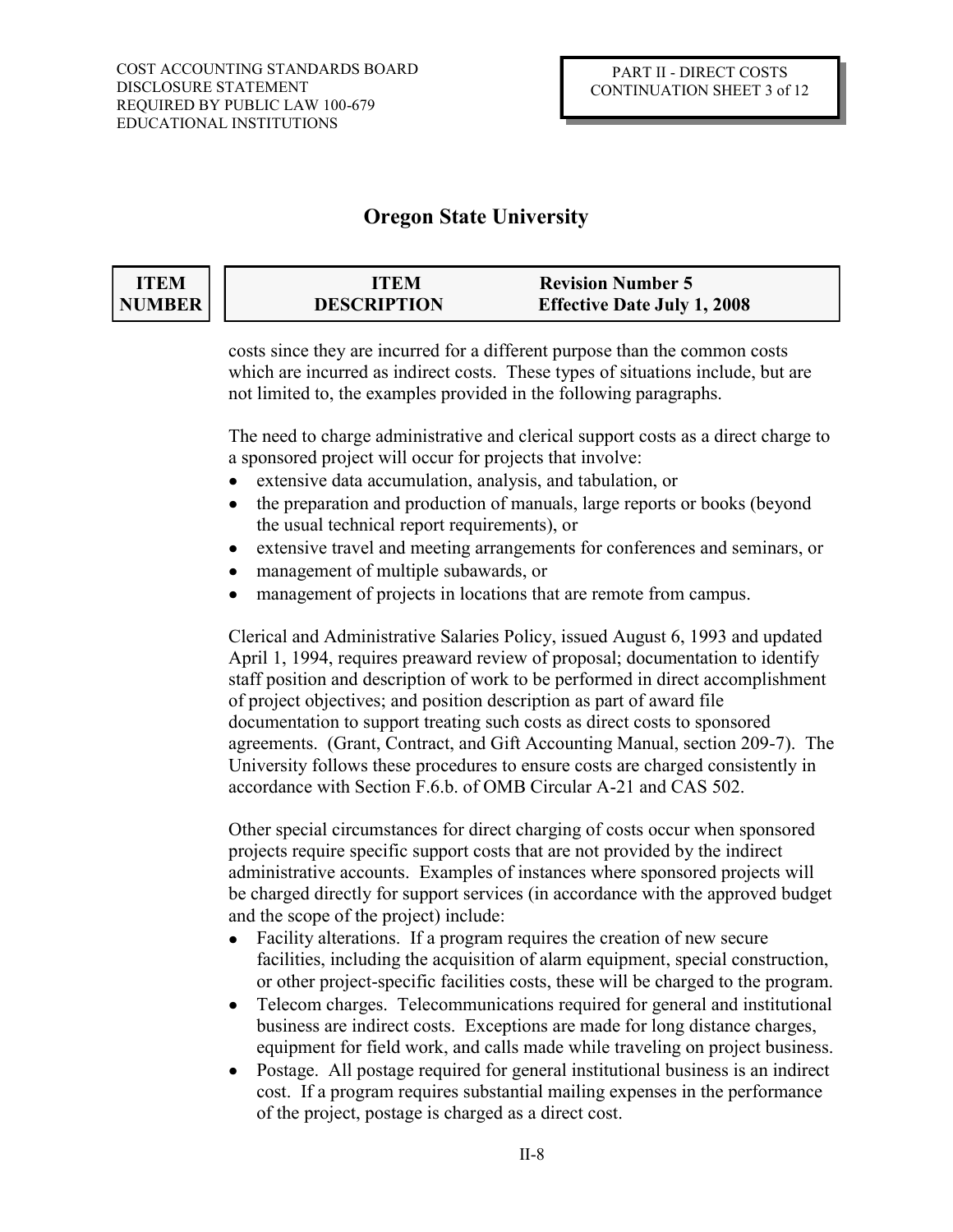| <b>ITEM</b>   | ITEM               | <b>Revision Number 5</b>           |  |
|---------------|--------------------|------------------------------------|--|
| <b>NUMBER</b> | <b>DESCRIPTION</b> | <b>Effective Date July 1, 2008</b> |  |

Utility cost. If a program requires exceptional use of a utility to complete its objectives over and above that provided to all activities, this cost will be identified and justified in the proposal. Examples are costs for water or electricity to run the reactor, wave tank, and fish tank research projects. The cost of hauling and disposing of radioactive waste paid to an outside vendor is considered a direct cost of the activity generating the waste.

In each instance, the costs that are considered direct remain in the appropriate base and are excluded from any indirect cost pool.

### 2.2.0 **Description of Direct Materials**

The principal classes of materials and supplies that are charged to federally sponsored agreements or similar cost objectives include:

- General supplies and materials
- $\bullet$ Laboratory supplies
- Data processing supplies
- Books, periodicals, and other reference material  $\bullet$
- Minor equipment noncapitalized  $\bullet$
- Software
- Supplies related to agriculture
- Other materials and supplies

Such charges are accumulated in FIS according to account code classifications. Account codes are established, defined, and maintained by OUS (see Part I, Item 1.1.0). Detail account listings and descriptions are provided and available on the OUS website (http://www.ous.edu/cont-div/fasom/toc2.htm).

## 2.3.2 **Inventory Requisitions from Central or Common, Institution-owned Inventory**

The University manages the following inventories that may have withdrawals charged to sponsored projects: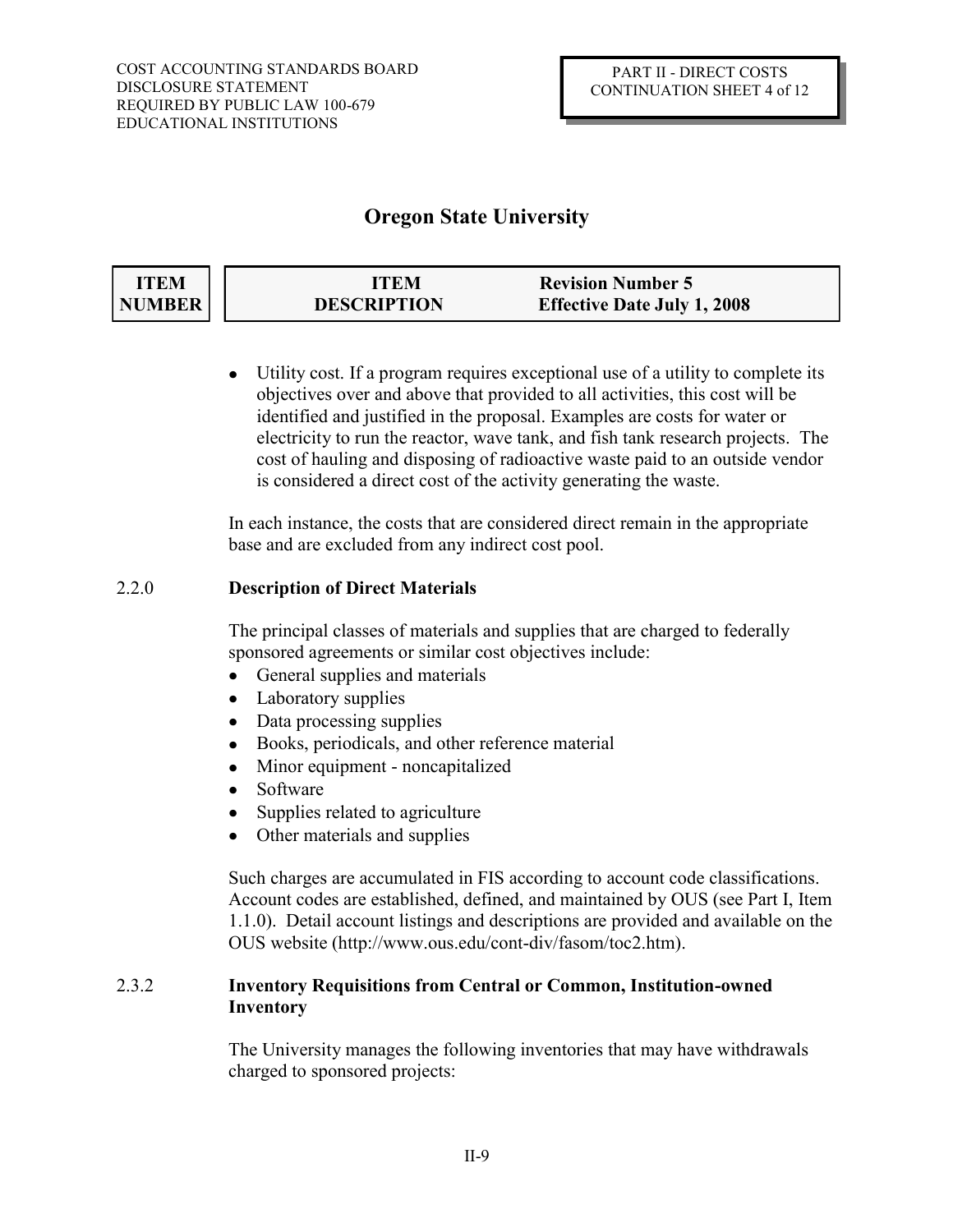| <b>ITEM</b><br><b>NUMBER</b> | <b>ITEM</b><br><b>DESCRIPTION</b>                                                                                                                                                                                                                                                                                                                                                         | <b>Revision Number 5</b><br><b>Effective Date July 1, 2008</b>                                                                                                                                                                                 |  |
|------------------------------|-------------------------------------------------------------------------------------------------------------------------------------------------------------------------------------------------------------------------------------------------------------------------------------------------------------------------------------------------------------------------------------------|------------------------------------------------------------------------------------------------------------------------------------------------------------------------------------------------------------------------------------------------|--|
|                              | charged out at actual cost, plus a material handling fee.<br>fee.                                                                                                                                                                                                                                                                                                                         | Chemistry Stores inventory is costed using Average Costs and inventory is<br>Motor Pool parts and supplies inventory is costed using First In, First Out<br>(FIFO) and inventory is charged out at actual cost, plus a material handling       |  |
|                              | Printing and Mailing inventory is costed using First In, First Out (FIFO) and<br>inventory is charged out at actual cost, plus a material handling fee.<br>Facilities Services inventory is costed using Average Costs and inventory is<br>$\bullet$<br>charged out at actual costs, plus a material handling fee. Average cost is<br>recalculated when purchases are added to inventory. |                                                                                                                                                                                                                                                |  |
|                              | $\bullet$                                                                                                                                                                                                                                                                                                                                                                                 | Telecommunications Supplies inventory is costed using Average Costs and<br>inventory is charged out at actual costs, plus a material handling fee.<br>Average cost is recalculated when purchases are added to inventory.                      |  |
|                              | handling fee.                                                                                                                                                                                                                                                                                                                                                                             | Veterinary Medicine laboratory supplies inventory is costed using First In,<br>First Out (FIFO) and inventory is charged out at actual cost, plus a material                                                                                   |  |
|                              |                                                                                                                                                                                                                                                                                                                                                                                           | Veterinary Medicine pharmacy inventory is costed at list using First In First<br>Out (FIFO) and inventory is charged out at list plus a material handling fee.<br>Hatfield Marine Science Center bookstore inventory is costed using First In- |  |
|                              | handling fee.                                                                                                                                                                                                                                                                                                                                                                             | First Out (FIFO) and inventory is charged out at actual cost plus a material                                                                                                                                                                   |  |
|                              | Student Health Center Pharmacy inventory is costed using First In-First Out<br>(FIFO) and inventory is charged out at actual cost plus a material handling<br>fee.                                                                                                                                                                                                                        |                                                                                                                                                                                                                                                |  |
|                              | $\bullet$<br>material handling fee.                                                                                                                                                                                                                                                                                                                                                       | Extension Experiment Station Communication publications are costed using<br>First In-First Out (FIFO) and inventory is charged out at actual cost plus a                                                                                       |  |
|                              | College of Forestry field supplies inventory is costed using First In-First Out<br>$\bullet$<br>(FIFO) and inventory is charged out at actual cost.                                                                                                                                                                                                                                       |                                                                                                                                                                                                                                                |  |
|                              | inventory billings.                                                                                                                                                                                                                                                                                                                                                                       | The material handling fee, a markup percentage computed based upon the costs<br>incurred by the respective operations to maintain the inventories, is added to the                                                                             |  |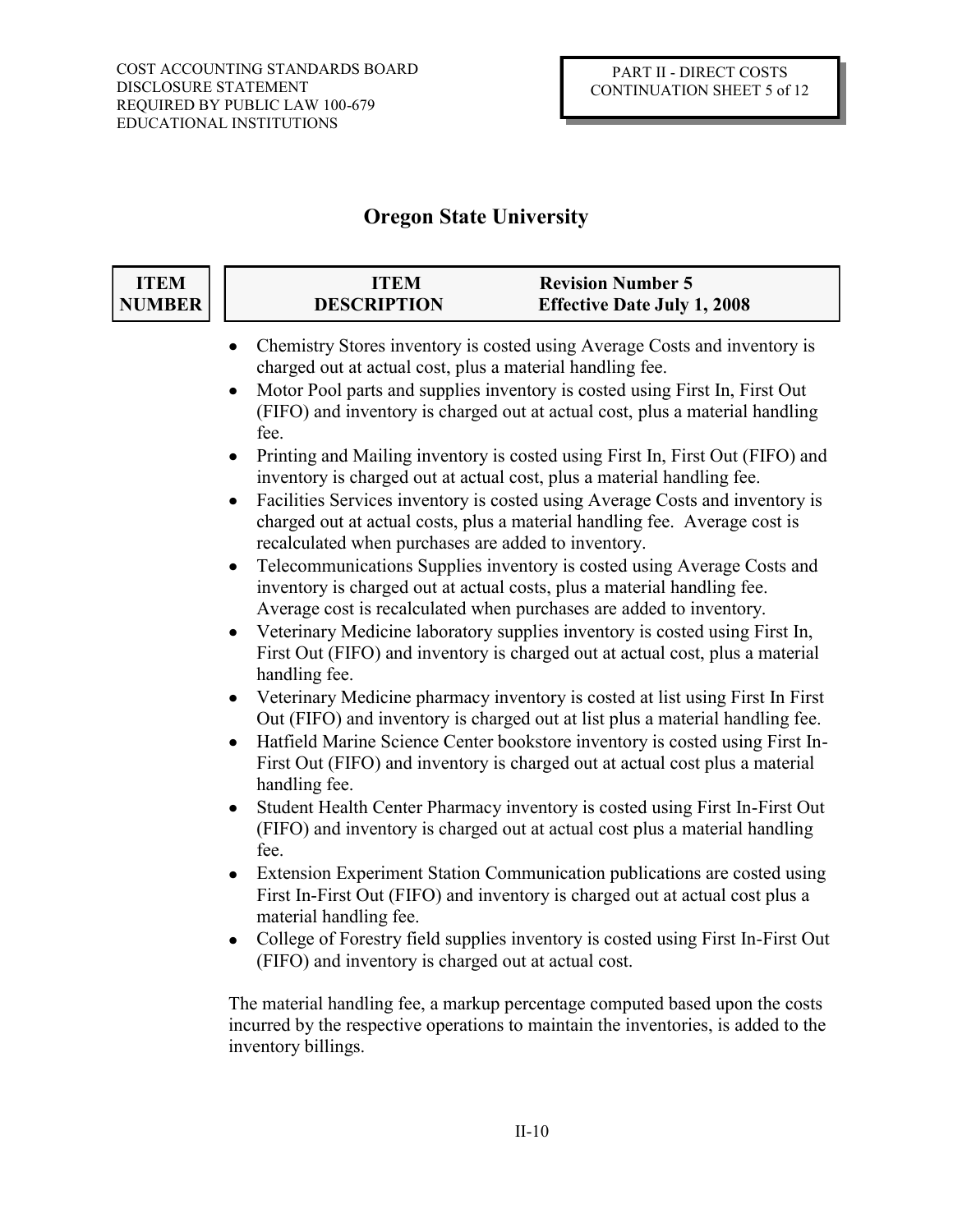| <b>ITEM</b> | <b>ITEM</b>        | <b>Revision Number 5</b>           |
|-------------|--------------------|------------------------------------|
| NUMBER      | <b>DESCRIPTION</b> | <b>Effective Date July 1, 2008</b> |

### 2.4.0 **Description of Direct Personal Services**

Direct personal services costs consist of salaries and wages plus fringe benefits of faculty (including administrators, instructors, researchers, and graduate assistants), staff (including administrative and clerical), temporaries, and student employees. Direct technical effort applicable to sponsored agreements is charged to such agreements by specific identification in FIS (see Part II, Item 2.1.0). Salaries and wages are charged directly to the benefiting cost objectives (instruction, organized research, other sponsored activities, and other institutional activities) using the Human Resources Information System (HRIS) —initiated by Labor Distribution forms—and supported by information derived from the effort reports (PAR forms). Consultants are paid through the accounts payable system (see Part II, Item 2.7.0). Administrative and Clerical costs may only be direct charged to a sponsored agreement if the criteria outlined in Part II, Item 2.1.0 are met.

### 2.5.0 **Method of Charging Direct Salaries and Wages**

Direct Personal Services Category - Other: Temporary employees are paid using the Payroll Distribution Method (Individual time card/actual hours and rates).

Two Lines Marked in column (2) Staff:

- Payroll Distribution Method (Individual time card/actual hours and rates)—  $\bullet$ Line A—is used to pay staff members assigned to irregular work schedules and those staff members due additional compensation (overtime, differential, etc.).
- Plan Confirmation (Budgeted, planned or assigned work activity, updated  $\bullet$ to reflect significant changes)—Line B—is used to pay all staff, except those earnings paid under the Payroll Distribution Method.

### 2.5.2 **Salary and Wage Cost Accumulation System**

The specific accounting records and reports used to accumulate, record, and confirm the share of the total salary and wage costs attributable to each employee's direct cost objectives and indirect activities are detailed in the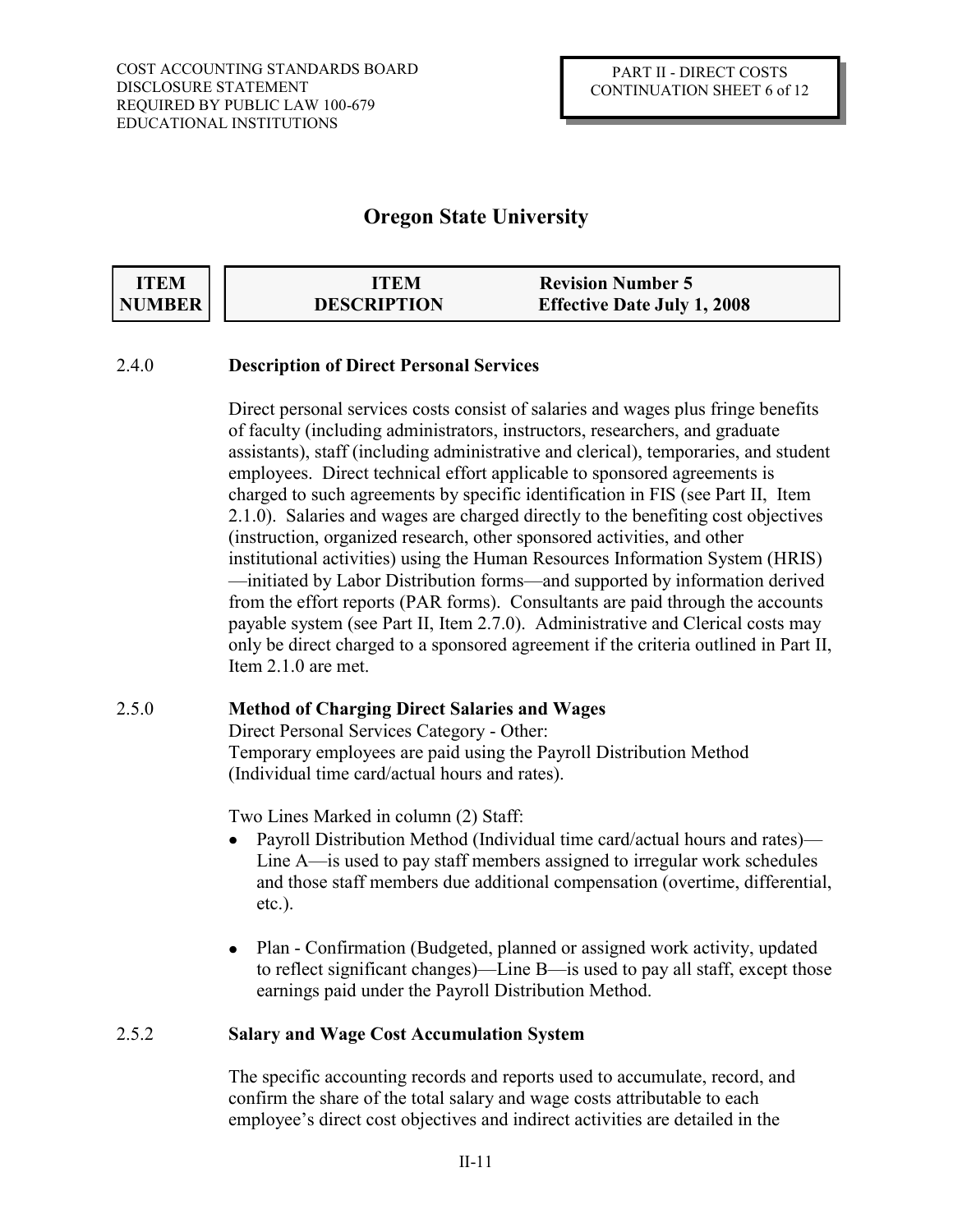### **ITEM NUMBER**

| <b>ITEM</b>        | <b>Revision Number 5</b>           |
|--------------------|------------------------------------|
| <b>DESCRIPTION</b> | <b>Effective Date July 1, 2008</b> |

following paragraphs. These forms and procedures are used to charge salaries and wages to the benefiting cost objectives (instruction, organized research, other sponsored activities, and other institutional activities).

Faculty and Staff.

The University uses the Plan - Confirmation Method as the basis for distribution of salaries and wages for faculty (including graduate assistants) and staff. Under the Payroll System, the distribution of salaries and wages is based on budgeted, planned, or assigned work activity, updated to reflect any significant changes in work distribution. A secure online task website facilitates the preparation of payroll documentation and forms, such as:

- Job Form- This form provides the initial authorization and entry of the employee into the payroll system and establishes the rate of pay.
- Labor Distribution Form This form reflects the distribution of payroll  $\bullet$ charges to each cost objective and indirect activity for the current appointment and once entered into the system controls the distribution of payroll charges. Any changes in the distribution require a newly approved Labor Distribution form. Procedures are found in the Payroll Manual, section 401, October 2004).

 Any redistribution of previously paid payroll charges for all personnel working on sponsored agreements requires an approved Labor Distribution form, supported by a revised Personnel Activity Report Form (PAR Form) described below. Journal Vouchers may not be used to redistribute or transfer payroll costs.

- Personnel Activity Report Form (PAR Form) (Grant, Contact, & Gift  $\bullet$ Accounting Manual, section 211). This form is used to obtain quarterly after -the-fact confirmation of activities to ensure that the salary and wages charged to both direct and indirect cost categories are reasonable in relation to work performed and as reflected on the Labor Distribution for all personnel working on federally sponsored agreements.
- Hourly Time Entry (Time Sheet) (Payroll Manual, section 501-03). This online method is used to pay a limited number of staff members as described in Part II, Item No. 2.5.0; it establishes the number of hours to be paid and identifies the distribution of payroll charges.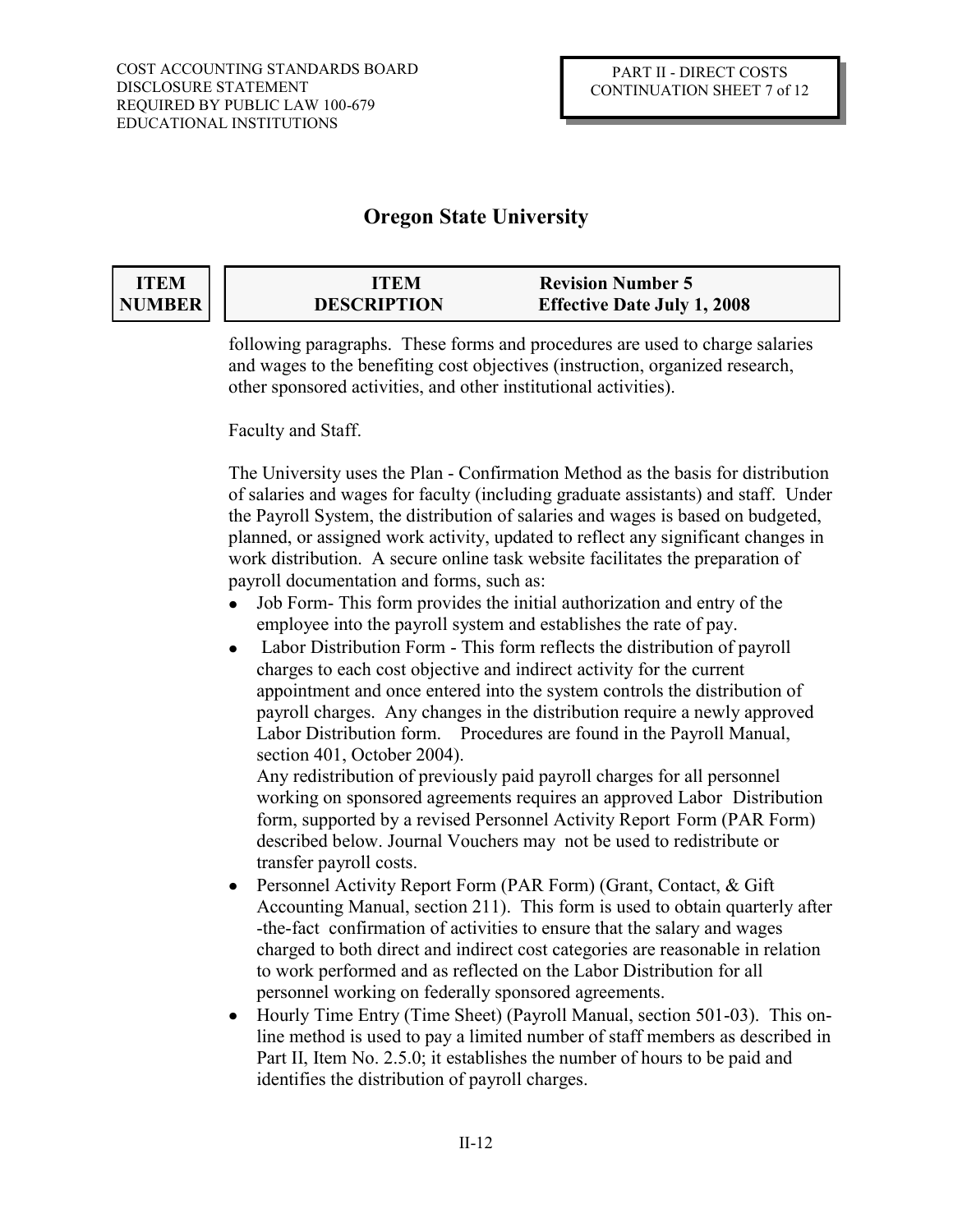| ITEM          | ITEM               | <b>Revision Number 5</b>           |
|---------------|--------------------|------------------------------------|
| <b>NUMBER</b> | <b>DESCRIPTION</b> | <b>Effective Date July 1, 2008</b> |

Students and Temporaries.

The University uses the Payroll Distribution Method as the basis for distribution of salaries and wages for students and temporaries. Under the Human Resource Information System, the distribution of salaries and wages is based on approved time sheets. The accounting records used to accumulate and record the salary and wages include:

- Job Form This form provides the initial authorization and entry of the employee into the payroll system and establishes the rate of pay.
- $\bullet$ Hourly Time Entry (Time Sheet) (Payroll Manual, section 201-03). This form establishes the number of hours to be paid and identifies the distribution of payroll charges.
- Labor Distribution Form (Payroll Manual, section 201-02). This form is  $\bullet$ used to record any redistribution of pay to students or temporaries. (See faculty and staff above.) All redistributions require an approved Labor Distribution Form. Journal Vouchers may not be used to transfer payroll costs.

### **Reconciliation of Salary and Wage Costs to Payroll Records**

At the end of each month, the payroll data are transferred (posted) to the financial accounting records (FIS) in accordance with the accounting distribution specified in the HRIS System as based on the Labor Distribution forms and Hourly Time Entry (Time Sheets). Any items which create exceptions in the posting process are investigated and corrected by the Payroll Department. All financial managers, including Principal Investigators (PIs), have access to reports from FIS (and a data warehouse of FIS) which provide information on salary and wage costs charged to sponsored agreements.

### 2.6.0 **Description of Direct Fringe Benefits Costs**

**Revised**

Fringe benefits are treated in two categories: (A) those direct charged with payroll and (B) those included in administrative expenses. Item (C) below describes non-recurring benefits.

A. Fringe benefits that are attributable to direct salaries and wages and charged directly to federally sponsored agreements or similar cost objectives include: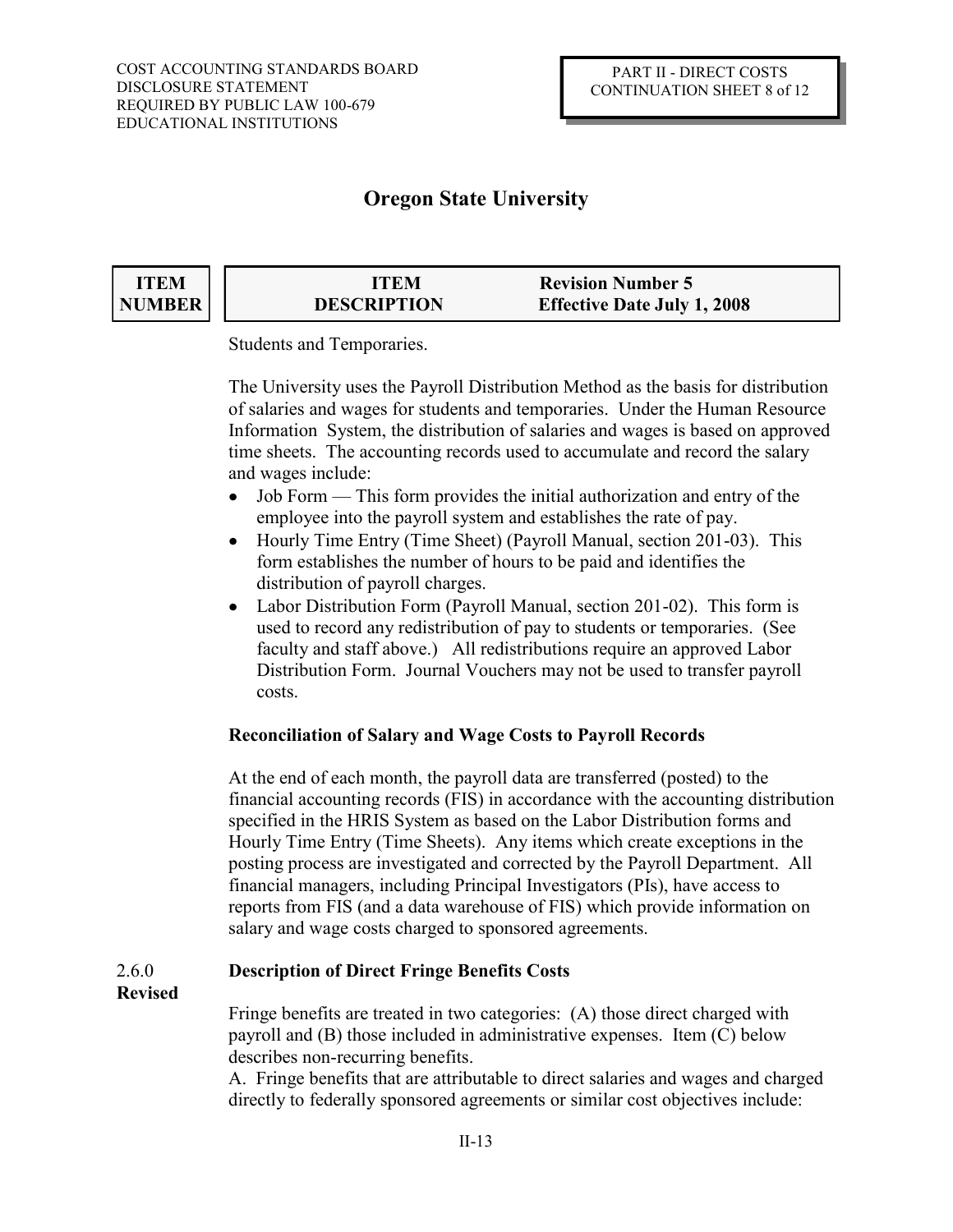| <b>ITEM</b><br><b>NUMBER</b> | <b>ITEM</b><br><b>DESCRIPTION</b>                | <b>Revision Number 5</b><br><b>Effective Date July 1, 2008</b>                              |
|------------------------------|--------------------------------------------------|---------------------------------------------------------------------------------------------|
|                              | wages                                            | Compensated Personal Absences — charged directly as part of salaries and                    |
|                              | Vacation                                         |                                                                                             |
|                              | <b>Sick Leave</b>                                |                                                                                             |
|                              | Holidays                                         |                                                                                             |
|                              | <b>Jury Duty</b>                                 |                                                                                             |
|                              |                                                  | Fringe Benefits (Other Payroll Expense, or OPE) — charged directly along                    |
|                              | with salary and wages                            |                                                                                             |
|                              | <b>Retirement Plans</b>                          |                                                                                             |
|                              |                                                  | Oregon Public Employees Retirement System (PERS)                                            |
|                              | Optional Retirement Plan (ORP)                   |                                                                                             |
|                              |                                                  | Teacher's Insurance and Annuity Association/College Retirement<br>Equities Fund (TIAA-CREF) |
|                              |                                                  | Federal Civil Service Retirement System (CSRS)                                              |
|                              |                                                  | Federal Employees Retirement System (FERS)                                                  |
|                              |                                                  | Thrift Savings Plan (FERS component)                                                        |
|                              | <b>FICA</b><br><b>Medical Insurance</b>          |                                                                                             |
|                              | Dental Insurance                                 |                                                                                             |
|                              | Life Insurance                                   |                                                                                             |
|                              |                                                  | State Accident Insurance Fund (Worker's Compensation)                                       |
|                              | Unemployment Insurance                           |                                                                                             |
|                              |                                                  | Mass Transit Tax (except for federally sponsored agreements)                                |
|                              | <b>State Employee Relations Board Assessment</b> |                                                                                             |
|                              |                                                  |                                                                                             |

B. The University makes the following additional fringe benefits and programs available; they are not charged directly to federally sponsored agreements or similar cost objectives. Any costs incurred by the University are treated as administrative costs:

 $\bullet$ Insurance

> Short-Term Disability Insurance (employee paid) Long-Term Disability Insurance (employee paid) Additional Employee Life Insurance (employee paid)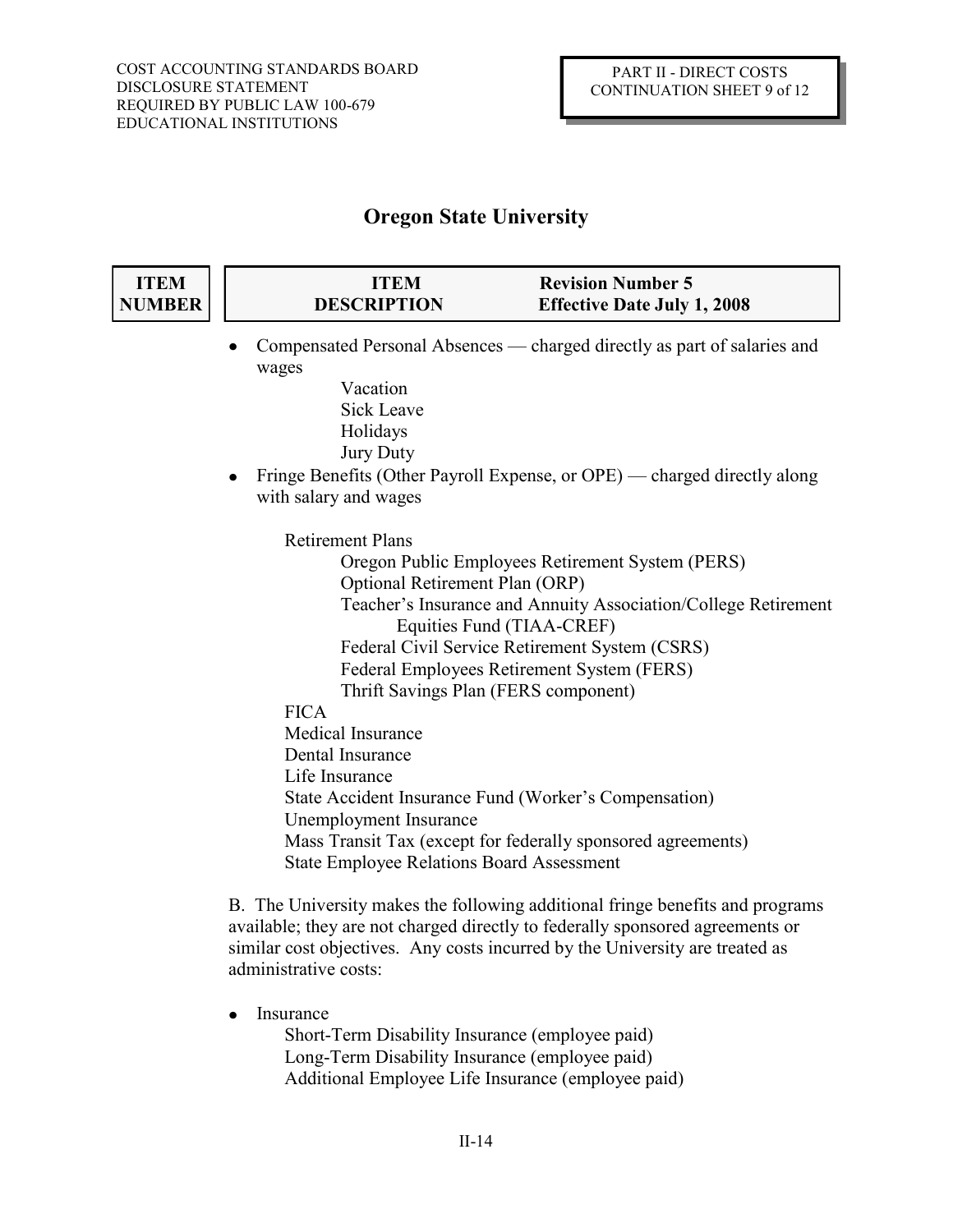| ITEM   | ITEM               | <b>Revision Number 5</b>           |
|--------|--------------------|------------------------------------|
| NUMBER | <b>DESCRIPTION</b> | <b>Effective Date July 1, 2008</b> |

Spouse Life Insurance (employee paid) Dependent Life Insurance (employee paid) Long Term Care Insurance (employee paid) Accidental Death and Dismemberment Insurance (AD&D) (employee paid) Employee Spouse Dependent

Employee Developmental Programs Sabbatical Leave Professional Training & Travel Faculty Leaves/Professional Development Tuition Reimbursement (development courses or seminars) Tuition Discount

- Employer Administered programs (expense of administration and literature) COBRA Section 125 Flexible Spending Plan Benefits Counseling Family Medical Leave Affirmative Action Program Women's Advocate Issues
- Other Child Care Facility (Faculty, Staff, Student—fee based) Child Care Center (Faculty, Staff, Student—fee based)
- Employee Support Programs Wellness (Faculty and Staff Fitness Program) Accident Prevention and Safety Alcohol and Substance Abuse Counseling Psychological Counseling Employee Morale Programs Discounted Flu Shots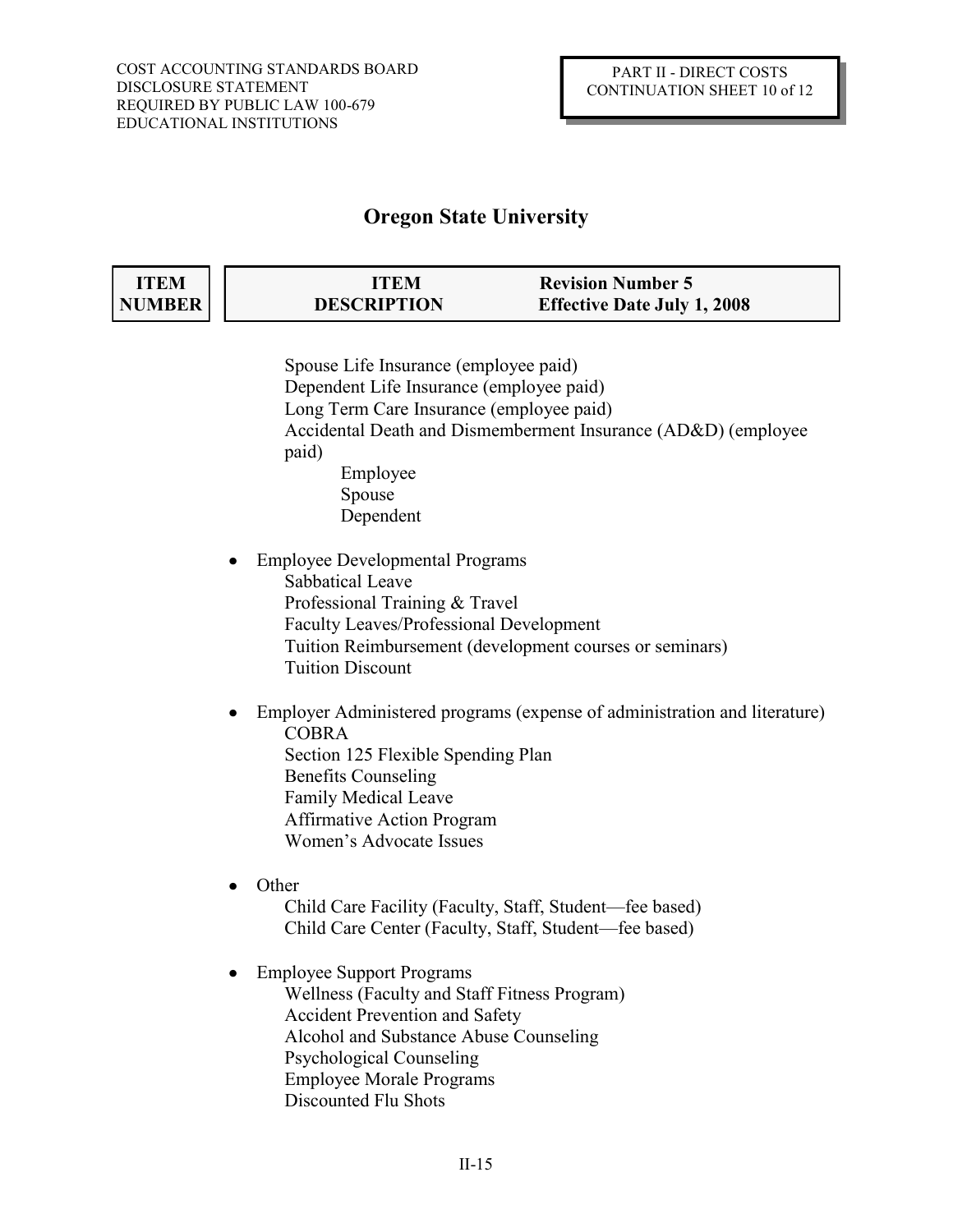| <b>ITEM</b> | ITEM               | <b>Revision Number 5</b>           |
|-------------|--------------------|------------------------------------|
| NUMBER      | <b>DESCRIPTION</b> | <b>Effective Date July 1, 2008</b> |

### 2.6.1 **Method of Charging Direct Fringe Benefits**

Fringe benefits are estimated in proposal budgets using a rate table which reflects benefit costs within salary ranges. The table is based on actual costs; rates for future periods are adjusted for anticipated changes and estimated inflation. The University charges actual costs for each type of fringe benefit listed in Part II, Item 2.6.0, section A, at the time salary and wages are paid and processed through the Payroll System, to direct cost objectives (instruction, organized research, other sponsored activities, and other institutional activities) and indirect activities in FIS. Individual projects (e.g., sponsored agreements) are charged directly in this process (Payroll Manual, Other Payroll Expenses, section 1000).

### 2.7.0 **Description of Other Direct Costs**

The principal classes of other costs which are treated as direct costs when they can be identified specifically with a particular sponsored project, instructional activity, or similar cost objective, or can be directly assigned to such activities relatively easily with a high degree of accuracy, include:

- Communications telephone (long distance), fax  $\bullet$
- Shipping postage, freight, express services  $\bullet$
- Utilities (off-campus)
- Radioactive waste disposal and hauling  $\bullet$
- Equipment maintenance and repairs  $\bullet$
- Equipment rental  $\bullet$
- Off campus facility rental  $\bullet$
- Consulting and professional services  $\bullet$
- Commercial services
- Scientific computing services
- Service Center charges
- Printing
- Scientific services and supplies
- Employee relocation costs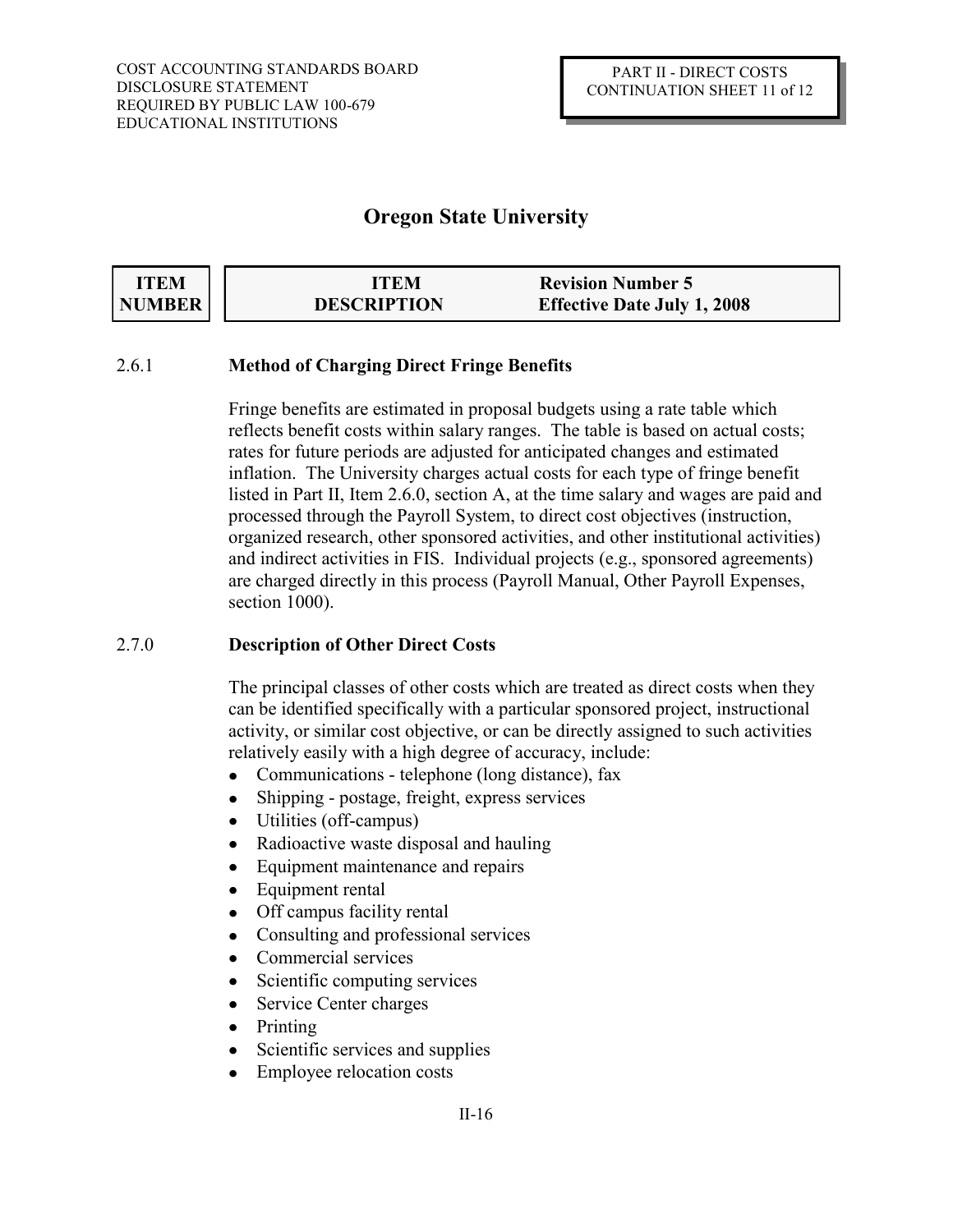| ITEM          | ITEM               | <b>Revision Number 5</b>           |
|---------------|--------------------|------------------------------------|
| <b>NUMBER</b> | <b>DESCRIPTION</b> | <b>Effective Date July 1, 2008</b> |

- Subcontracts / Subgrants
- Fellowship administration fee (Institutional Educational Allowances  $\bullet$ Graduate and Post Doctoral)
- Tuition remission (Graduate Assistants)
- Other services and supplies
- Hosting groups and guests  $\bullet$
- Conference expenses
- Travel transportation, lodging, per diem, other approved costs  $\bullet$
- Equipment (assets meeting inventory definition)  $\bullet$
- Participant support
- Travel transportation, lodging, per diem, other approved items (Part I,  $\bullet$ Item 1.5.0)
- Equipment (items meeting inventory definition)  $\bullet$
- Participant support  $\bullet$

"End of Part"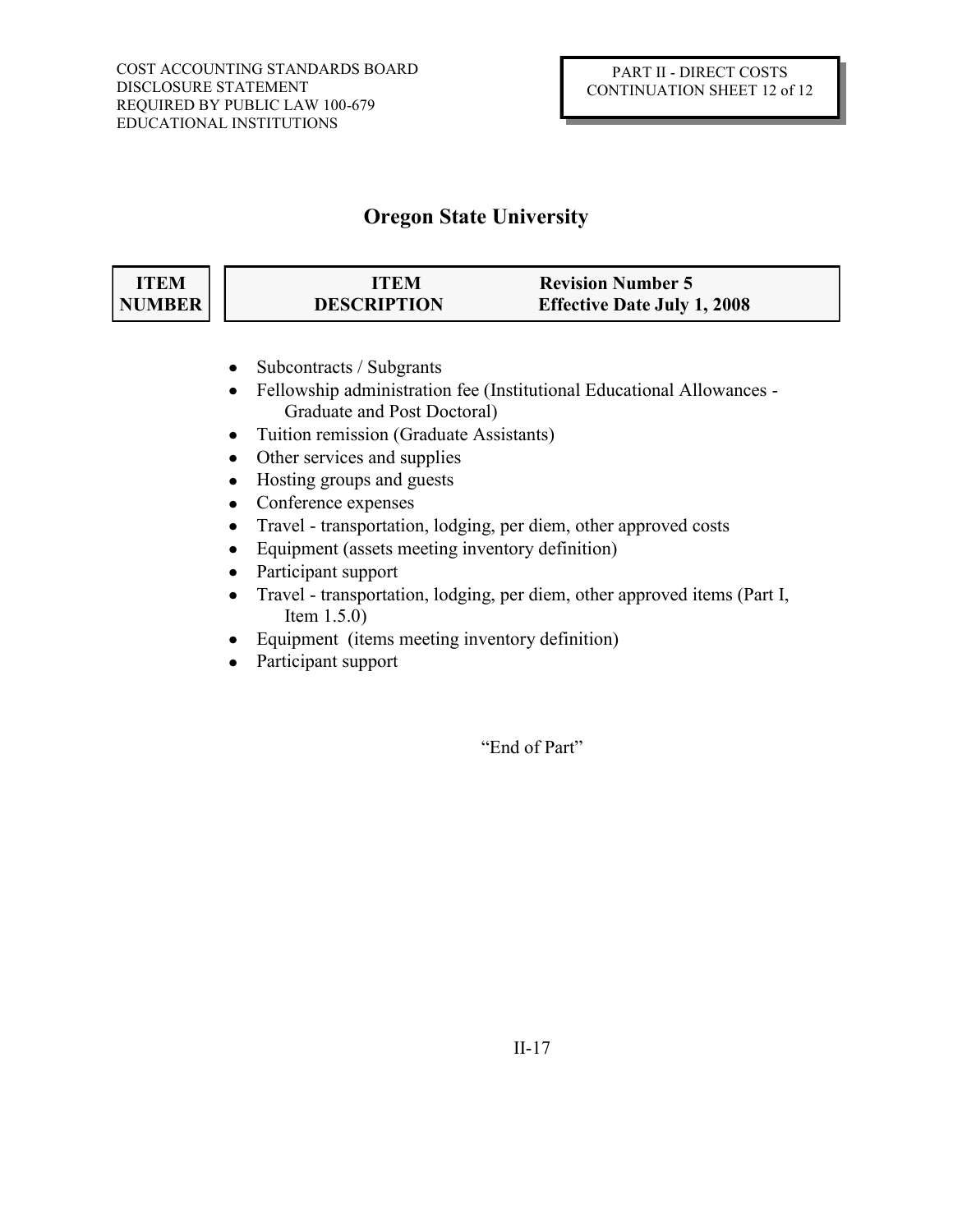# **OREGON STATE UNIVERSITY**

### **Instructions for Part III**

Institutions should disclose how the segment's total indirect costs are identified and accumulated in specific indirect cost categories and allocated to applicable indirect cost pools and service centers within each major function or activity, how service center costs are accumulated and "billed" to users, and the specific indirect cost pools and allocation bases used to calculate the indirect cost rates that are used to allocate accumulated indirect costs to Federally sponsored agreements or similar final cost objectives. A continuation sheet should be used wherever additional space is required or when a response requires further explanation to ensure clarity and understanding.

The following Allocation Base Codes are provided for use in connection with Items 3.1.0 and 3.3.0.

- A. Direct Charge or Allocation
- B. Total Expenditures
- C. Modified Total Cost Basis
- D. Modified Total Direct Cost Basis
- E. Salaries and Wages
- F. Salaries, Wages and Fringe Benefits
- G. Number of Employees (head count)<br>H. Number of Employees (full-time equ
- Number of Employees (full-time equivalent basis)
- I. Number of Students (head count)
- J. Number of Students (full-time equivalent basis)
- K. Student Hours—classroom and work performed
- L. Square Footage
- M. Usage
- N. Unit of Product
- O. Total Production
- P. More than one base (Separate Cost Groupings) 1/
- Y. Other(s)  $1/$
- Z. Category or Pool not applicable
- $1/$  List on a continuation sheet, the category and subgrouping(s) of expense involved and the allocation base(s) used.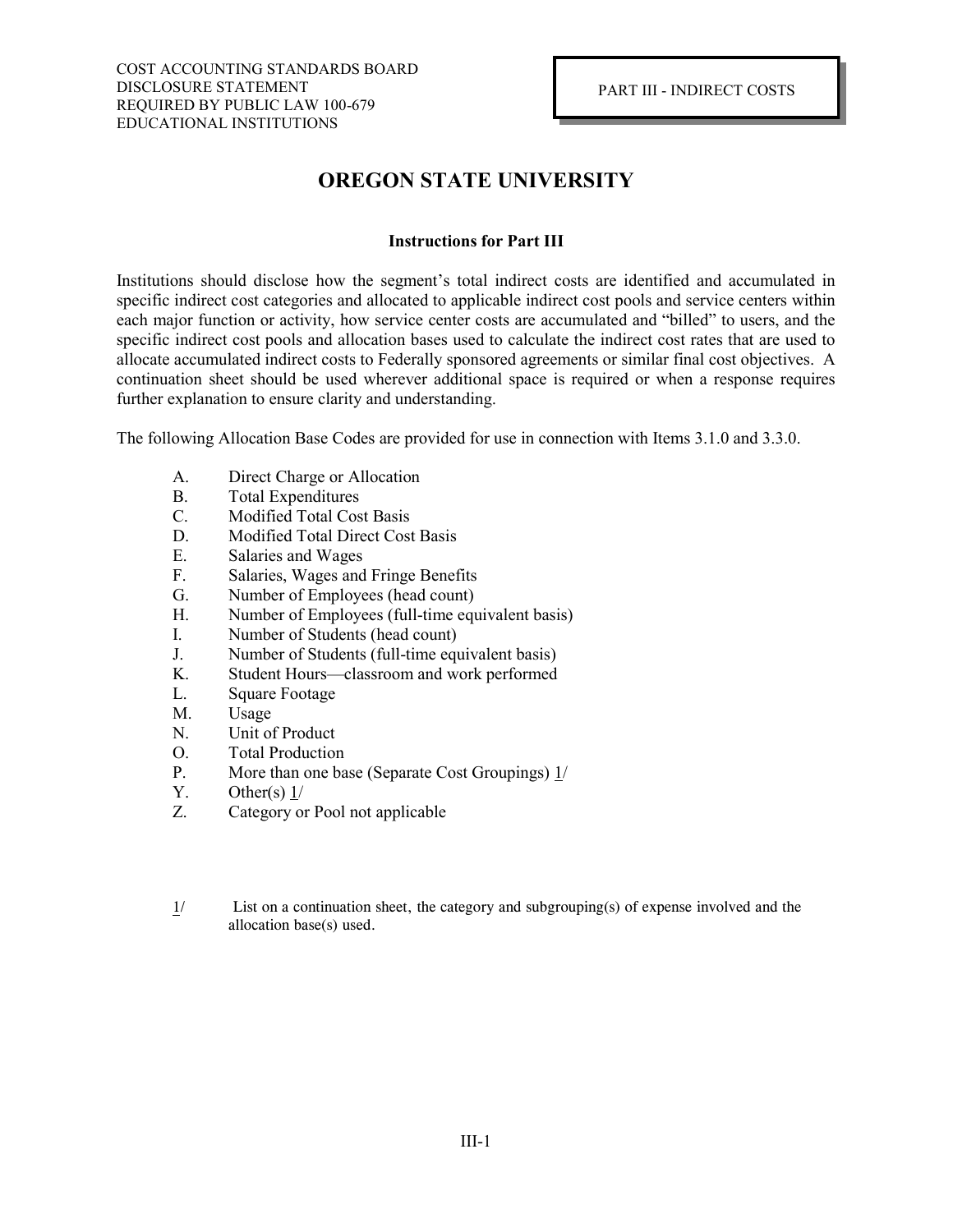### **Oregon State University Part III**



# **ITEM ITEM Revision Number 5 DESCRIPTION DESCRIPTION Effective Date July 1, 2008**

# **Revised**

3.1.0 Indirect Cost Categories - Accumulation and Allocation.

This item is directed at the identification, accumulation and allocation of all indirect costs of the institution. (Under the column heading, "Accumulation Method," insert "Yes" or "No" to indicate if the cost elements included in each indirect cost category are identified, recorded and accumulated in the institution's formal accounting system. If "No," describe on a continuation sheet, how the cost elements included in the indirect cost category are identified and accumulated. Under the column heading "Allocation Base," enter one of the allocation base codes A through P, Y, or Z, to indicate the basis used for allocating the accumulated costs of each indirect cost category to applicable indirect cost categories, indirect cost pools, other institutional activities, specialized service facilities and other service centers. Under the column heading "Allocation Sequence," insert 1, 2, or 3 next to each of the first three indirect cost categories to indicate the sequence of the allocation process. If cross-allocation techniques are used, insert "CA." If an indirect cost category listed in this section is not used, insert "NA.")

|                                          | Accumulation | Allocation       | Allocation |
|------------------------------------------|--------------|------------------|------------|
| <b>Indirect Cost Category</b>            | Method       | <b>Base Code</b> | Sequence   |
| (a) Depreciation/Use Allowances/Interest |              |                  |            |
| <b>Building</b>                          | yes          | P                |            |
| Equipment                                | yes          | P                |            |
| Capital Improvements                     |              |                  |            |
| to Land $1/$                             | yes          | P                |            |
| Interest 1/                              | no           |                  |            |
| (b) Operation and Maintenance            | yes          | P                |            |
| (c) General Administration               |              |                  |            |
| and General Expense                      | no           |                  | 3          |
| (d) Departmental Administration          | yes          |                  |            |
| Sponsored Projects Administration<br>(e) | yes          |                  |            |
| Library<br>(f)                           | yes          |                  |            |
| Student Administration and<br>(g)        | yes          |                  |            |
| Services                                 |              |                  |            |
| (h) Other $1/$                           | n/a          | n/a              |            |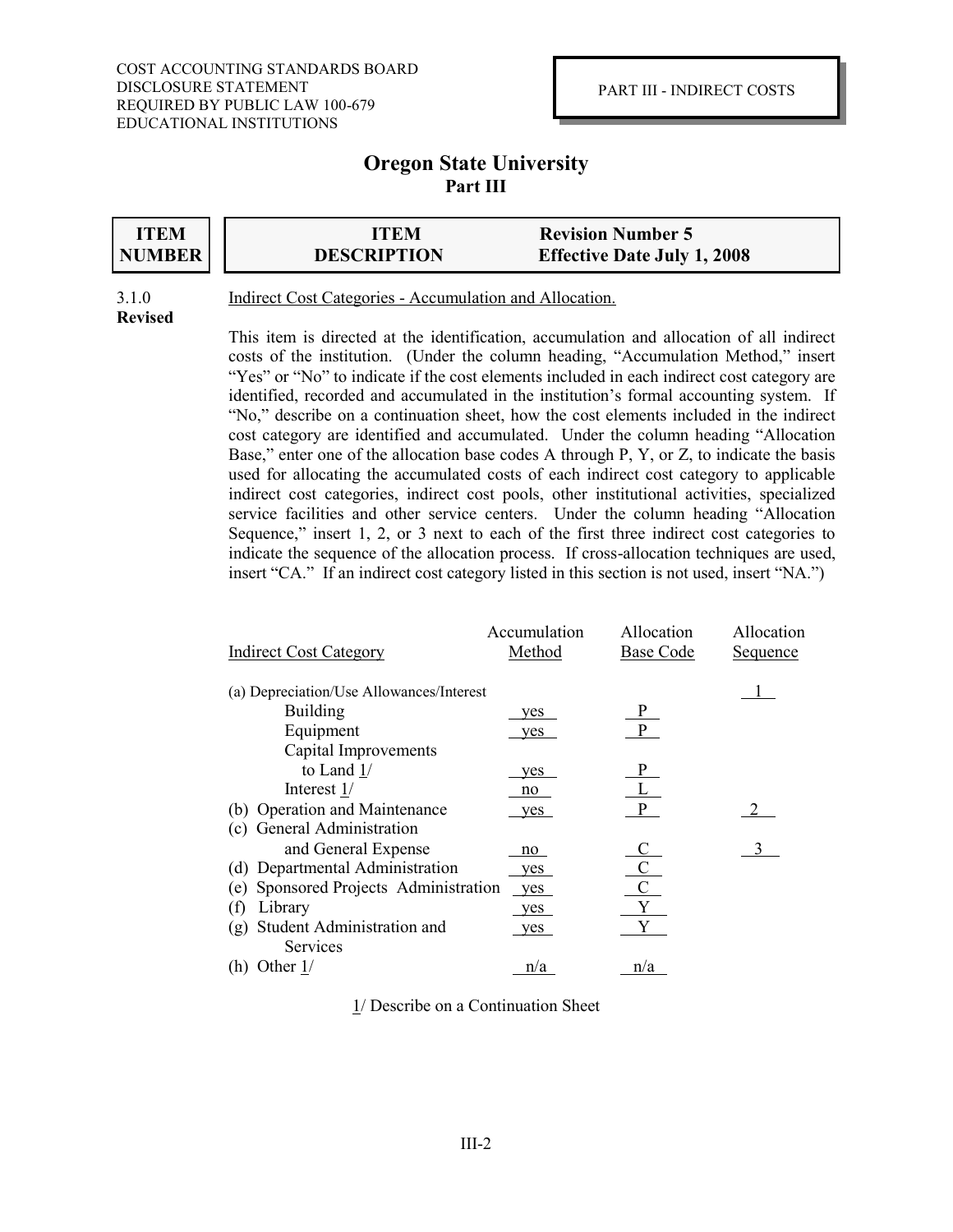# **ITEM NUMBER**

# **ITEM ITEM Revision Number 5 DESCRIPTION DESCRIPTION Effective Date July 1, 2008**

3.2.0 Service Centers. Service centers are departments or functional units which perform specific technical or administrative services primarily for the benefit of other units within a reporting unit. Service Centers include "recharge centers" and the "specialized service facilities" defined in Section J of Circular A-21. (The codes identified below should be inserted on the appropriate line for each service center listed. The column numbers correspond to the paragraphs listed below that provide the codes. Explain on a Continuation Sheet if any of the services are charged to users on a basis other than usage of the services. Enter "Z" in Column 1, if not applicable.)

|                                                                                                                                                                                      |               |                                     | $\left(4\right)$                      |                  | $\sigma$                                |
|--------------------------------------------------------------------------------------------------------------------------------------------------------------------------------------|---------------|-------------------------------------|---------------------------------------|------------------|-----------------------------------------|
| (a) Transportation Services<br>(b) Printing and Mailing<br>Animal Care Facilities<br>(c)<br><b>Other Service Centers</b><br>(d)                                                      |               | A<br>А                              | A                                     |                  | <u>B</u><br>B                           |
| Telecommunications<br>Info Services Desktop Support<br>Vet Animal Isolation Lab<br><b>Forestry Quant LAN Services</b><br><b>Chemistry Stores</b><br><b>Surplus Property Services</b> | Α<br><u>А</u> | Β<br><u>B</u><br>B<br><u>B</u><br>Β | $\mathbf{A}$<br>Α<br>A<br>A<br>Α<br>Α | Α<br>А<br>А<br>Α | $_{\rm B}$<br><u>B</u><br>B<br><u>B</u> |

Note: (d) Annual Operating Budgets exceeding \$1,000,000 or that generate significant charges to Federally sponsored agreements either as a direct or indirect cost. (Specify below; use a Continuation Sheet, if necessary)

- (1) Category Code: Use Code "A" if the service center costs are billed only as direct costs of final cost objectives; code "B" if billed only to indirect cost categories or indirect cost pools; code "C" if billed to both direct and indirect cost objectives.
- (2) Burden Code: Code "A" center receives an allocation of all applicable indirect costs; Code "B" - partial allocation of indirect costs; "Code "C" - no allocation of indirect costs.

"Codes Continued on Next Page"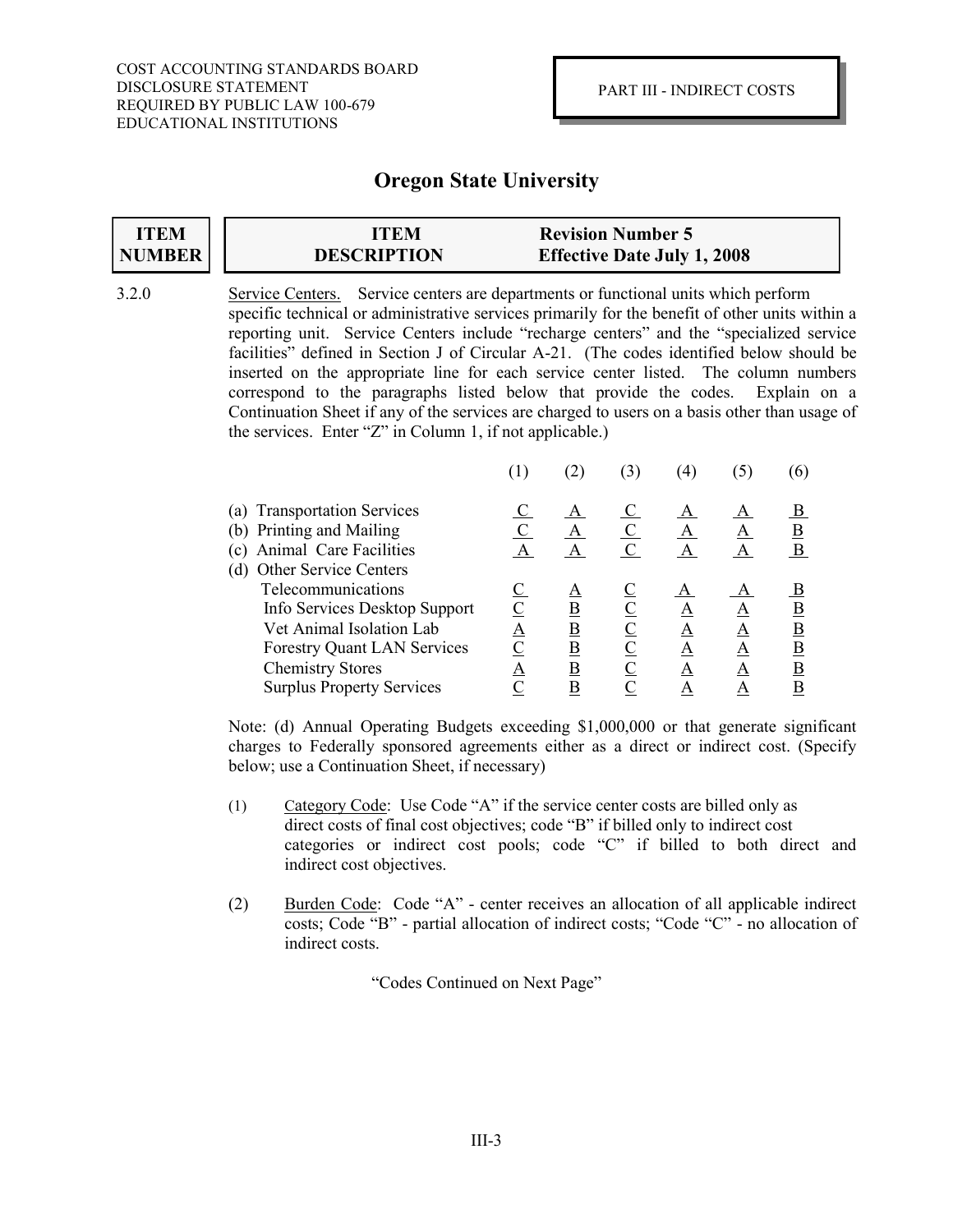#### **ITEM NUMBER ITEM ITEM Revision Number 5 DESCRIPTION DESCRIPTION Effective Date July 1, 2008**

### 3.2.0 Contd.

- (3) Billing Rate Code: Code "A" billing rates are based on historical costs; Code "B" - rates are based on projected costs; Code "C" - rates are based on a combination of historical and projected costs; Code "D" - billings are based on the actual costs of the billing period; Code "Y" - other (explain on a Continuation Sheet).
	- (4) User Charges Code: Code "A" all users are charged at the same billing rates; Code "B" - some users are charged at different rates than other users (explain on a Continuation Sheet)
	- (5) Actual Costs vs. Revenues Code: Code "A" billings (revenues) are compared to actual costs (expenditures) at least annually; Code "B" - billings are compared to actual costs less frequently than annually.
	- (6) Variance Code: Code "A" Annual variances between billed and actual costs are prorated to users (as credits or charges); Code "B" - variances are carried forward as adjustments to billing rate of future periods; Code "C" - annual variances are charged or credited to indirect costs; Code "Y" - other (explain on a Continuation Sheet).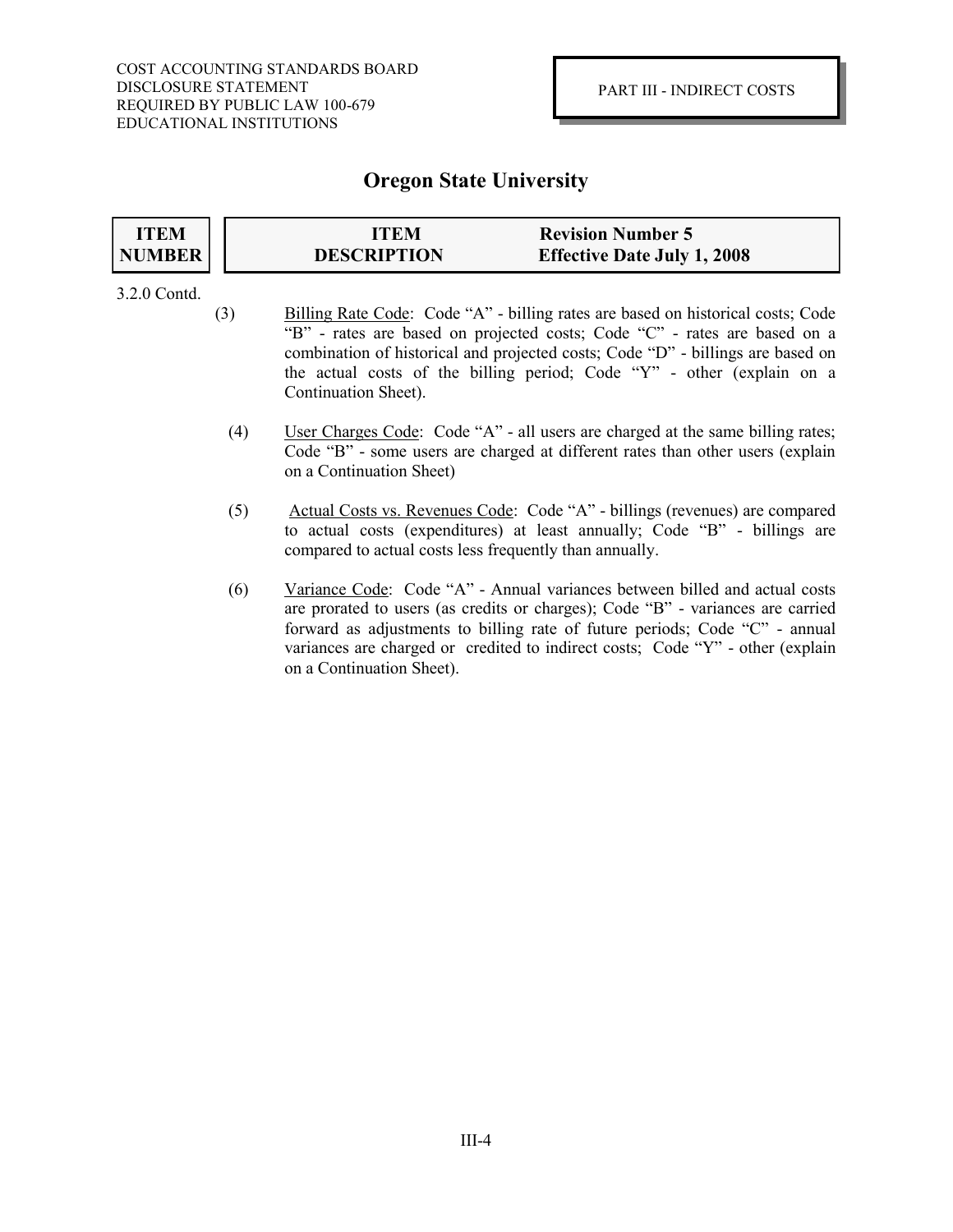| <b>ITEM</b> | ITEM               | <b>Revision Number 5</b>           |
|-------------|--------------------|------------------------------------|
| NUMBER      | <b>DESCRIPTION</b> | <b>Effective Date July 1, 2008</b> |

### 3.3.0 Indirect Cost Pools and Allocation Bases.

(Identify all of the indirect cost pools established for the accumulation of indirect costs, excluding service centers, and the allocation bases used to distribute accumulated indirect costs to Federally sponsored agreements or similar cost objectives within each major function or activity. For all applicable indirect cost pools, enter the applicable Allocation Base Code A through P, Y, or Z, to indicate the basis used for allocating accumulated pool costs to Federally sponsored agreements or similar cost objectives.)

|                | <b>Indirect Cost Pools</b>                                            | Allocation<br><b>Base Code</b> |
|----------------|-----------------------------------------------------------------------|--------------------------------|
| $\mathsf{A}$ . | Instruction                                                           |                                |
|                | $x$ On-Campus<br>Off-Campus<br>Other $1/$                             | Z                              |
| В.             | <b>Organized Research</b>                                             |                                |
|                | $\underline{x}$ On-Campus<br>$\underline{x}$ Off-Campus<br>Other $1/$ | D                              |
| C.             | Other Sponsored Activities                                            |                                |
|                | $x$ On-Campus<br>$x$ Off-Campus<br>Other $1/$                         | D<br>D                         |
| D.             | Other Institutional Activities 1/                                     | Е                              |

<sup>3.4.0</sup> Composition of Indirect Cost Pools. (For each pool identified under Items 3.1.0 and 3.2.0, describe on a continuation sheet the major organizational components, subgroupings of expenses, and elements of cost included.)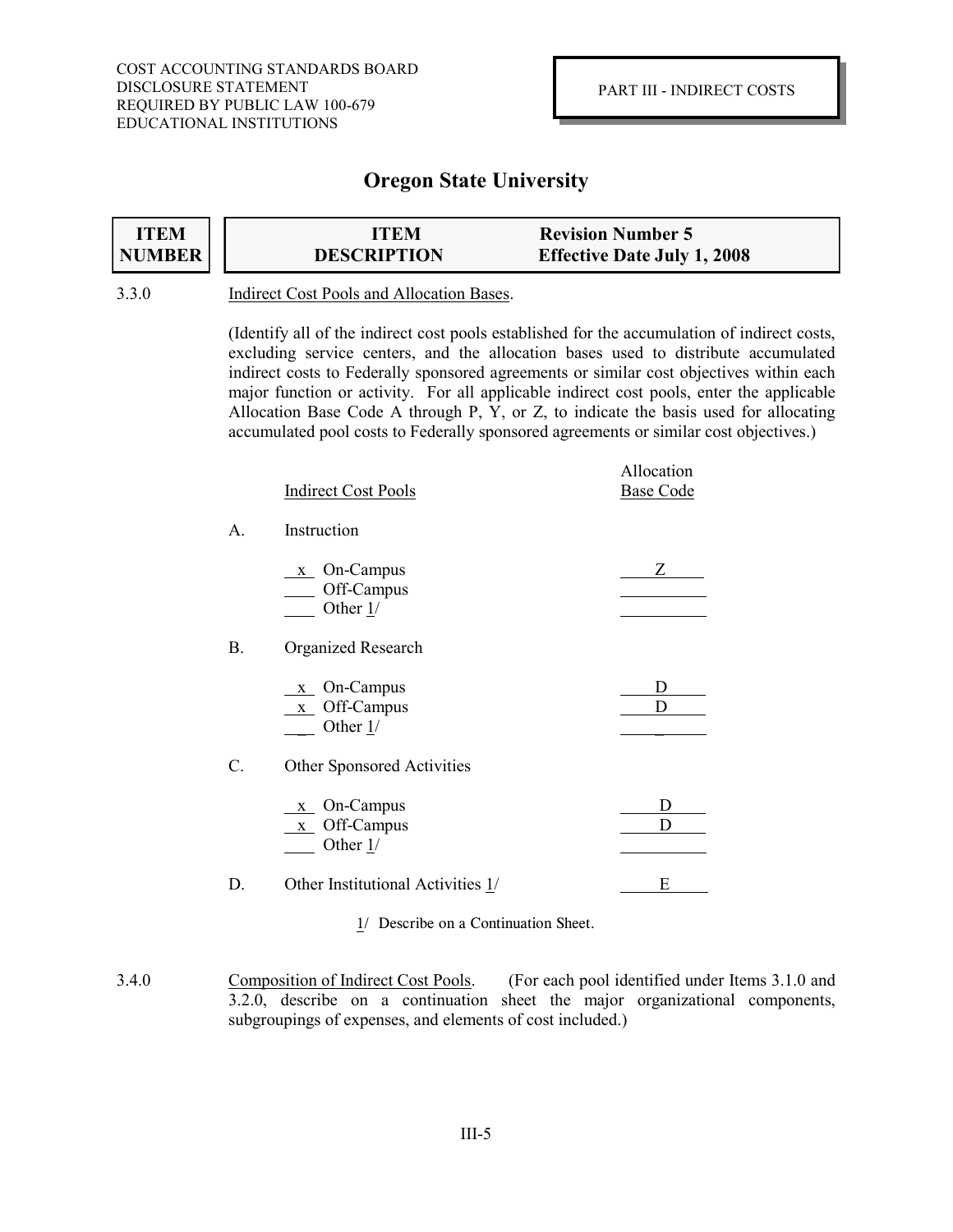| <b>ITEM</b> | ITEM               | <b>Revision Number 5</b>           |
|-------------|--------------------|------------------------------------|
| NUMBER      | <b>DESCRIPTION</b> | <b>Effective Date July 1, 2008</b> |

- 3.5.0 Composition of Allocation Bases. (For each allocation base code used in Items 3.1.0 and 3.3.0, describe on a continuation sheet the makeup of the base. For example, if a modified total direct cost base is used, specify which of the elements of direct cost identified in Part II, Direct Costs, that are included, e.g., materials, salaries and wages, fringe benefits, travel costs, and excluded, e.g., subcontract costs over the first \$25,000. Where applicable, explain if service centers are included or excluded. Specify the benefiting functions and activities included. If any cost objectives are excluded from the allocation base, such cost objectives and the alternate allocation method used should be identified. If an indirect cost allocation is based on Cost Analysis Studies, identify the study, and fully describe the study methods and techniques applied, the composition of the specific allocation base used, and the frequency of each recurring study.)
- 3.6.0 Allocation of Indirect Costs to Programs That Pay Less Than Full Indirect Costs. Are appropriate direct costs of all programs and activities included in the indirect cost allocation bases, regardless of whether allocable indirect costs are fully reimbursed by the sponsoring organizations?
	- A. x Yes
	- B.  $\qquad \qquad$  No  $\frac{1}{2}$ 
		- 1/ Describe on a Continuation Sheet.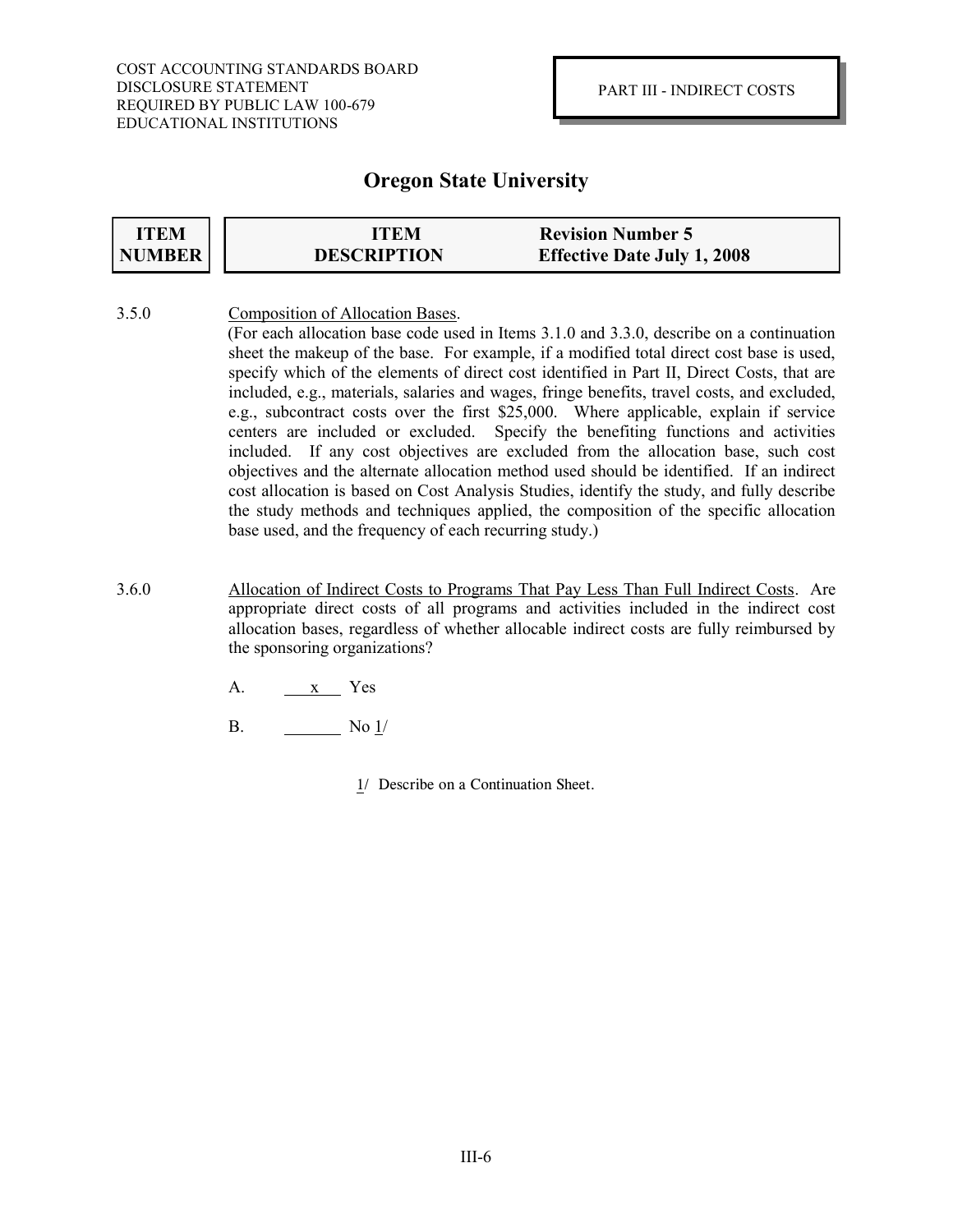| <b>ITEM</b> | ITEM               | <b>Revision Number 5</b>           |
|-------------|--------------------|------------------------------------|
| NUMBER      | <b>DESCRIPTION</b> | <b>Effective Date July 1, 2008</b> |

### 3.1.0 **Indirect Cost categories - Accumulation and Allocation**

**Revised**

Indirect costs are recorded and accumulated in the financial accounting system (FIS), except for the indirect cost category "Interest" explained below, and the University's share of Centralized Activities costs included in the indirect cost category "General Administration and General Expense," which are recorded in the financial records of the OUS Chancellor's Office, explained in Item 3.4.0 below.

(a) Depreciation/Interest

Capitalized values are based on acquisition costs. Acquisition costs include: freight, if charges exceed \$25, installation costs, and the cost of modifications that increase the equipment's value by more than \$5,000. Capitalization policy is provided and available on the OUS Fiscal Policy Manual, section 55.xxx. Fabricated items include the cost of materials and labor (Property Manual, section 210). Assets which are owned by proprietary units (auxiliaries and service centers) are recorded in their individual funds. All other capital assets are recorded in FIS in the university plant fund.

Buildings.

Capitalized values (acquisition cost) are recorded in FIS as part of the plant fund in detail, as is the corresponding depreciation cost. The depreciation computation excludes the cost of land and any portion funded with sponsored projects. The detail record for buildings is maintained in an OSU FIS subsidiary ledger.

Equipment.

Capitalized values (acquisition cost) are recorded in FIS in the equipment inventory as part of the plant fund; depreciation is also recorded in FIS. Depreciation on equipment purchased with sponsored project funds and cost share is excluded from the calculation. A subsidiary Fixed Asset ledger is maintained in FIS, which provides the detail record of each piece of equipment and its depreciation.

Capital Improvements to Land.  $\bullet$ 

Improvements Other Than Buildings, Infrastructure, and Land Improvements include streets, sidewalks, landscaping, fencing, light standards, and similar improvements not part of the land or building itself. Detailed capitalized values (acquisition cost) are re-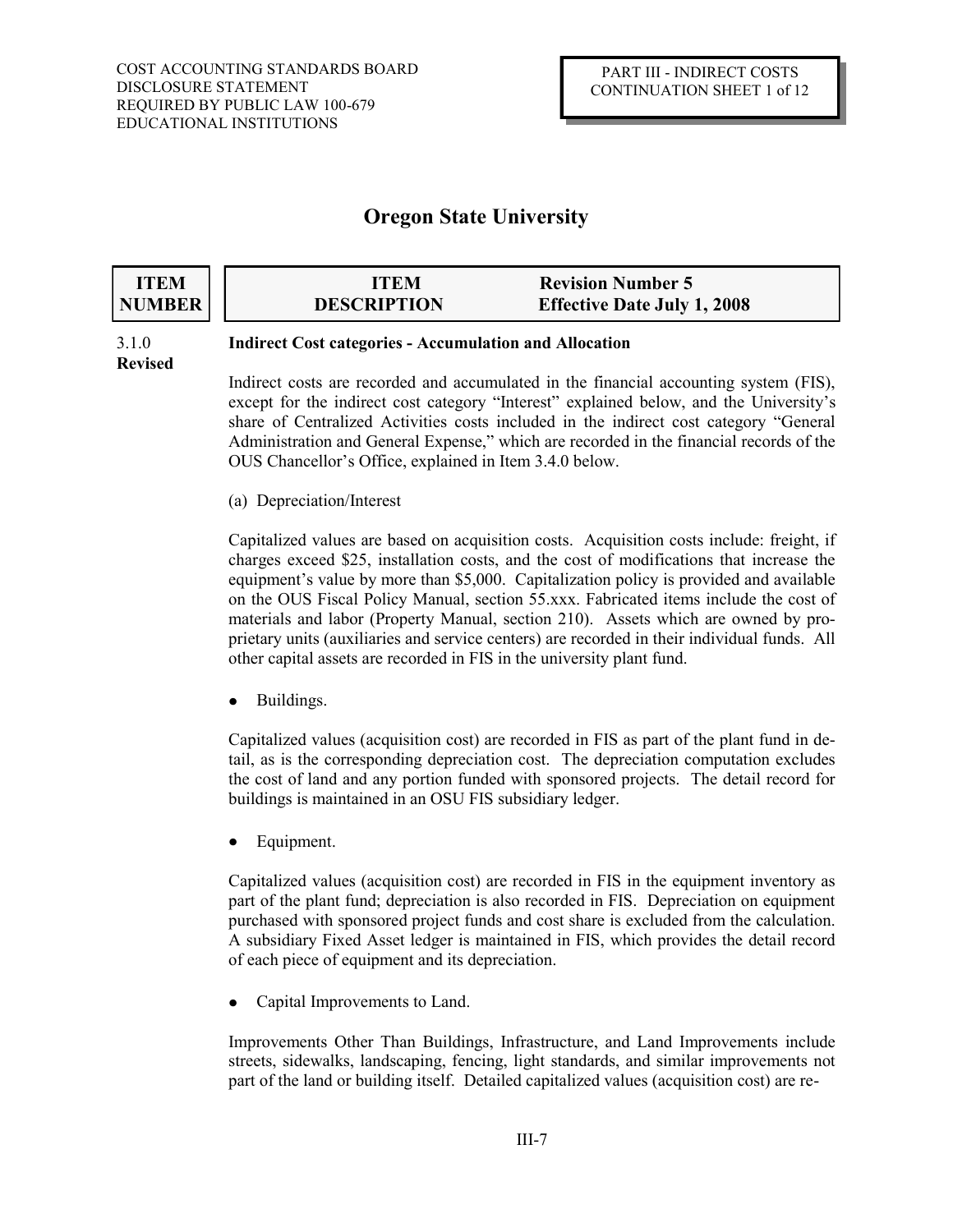#### **ITEM NUMBER ITEM Revision Number 5 DESCRIPTION Effective Date July 1, 2008**

corded in a FIS subsidiary ledger, as is the related depreciation cost. The depreciation computation excludes any sponsored project funded improvements.

Interest.

External debt, including interest, incurred for the acquisition of buildings is issued by OUS, under authority granted by the State of Oregon, and the related transactions are recorded in the financial records of the OUS Chancellor's Office. The debt principal and accreted interest payable are recorded on the university financial system only in total. Funds are transferred to the Oregon University System (OUS) where the debt service payment is made. The University identifies its share of the resulting interest costs related to specific OSU buildings as provided by OUS.

### 3.2.0 **Service Centers**

(d) Other Service Centers (continued)

Service Centers are required to operate under the University's Service Center Fiscal Operating Policy; and they must comply with the Policy on Sales of Goods and Services. These policies are located in the OSU Fiscal Operations Manual.

"Recharge Centers" at OSU are set up as recharge operations at the departmental level and are required to follow the Recharge Activities Policy. These recharge operations submit an annual fee schedule which is consistently applied and in effect for the entire fiscal year.

### 3.3.0 **Indirect Cost Pools and Allocation Bases**

D. Other Institutional Activities—Vessel Operations

In addition to the Organized Research indirect cost rate, OSU negotiates a separate indirect cost rate for Vessel Operations. Vessel Operations use direct salaries and wages, including vacation (shore leave), holiday, and sick pay, but exclude other fringe benefits (OPE), as the allocation base.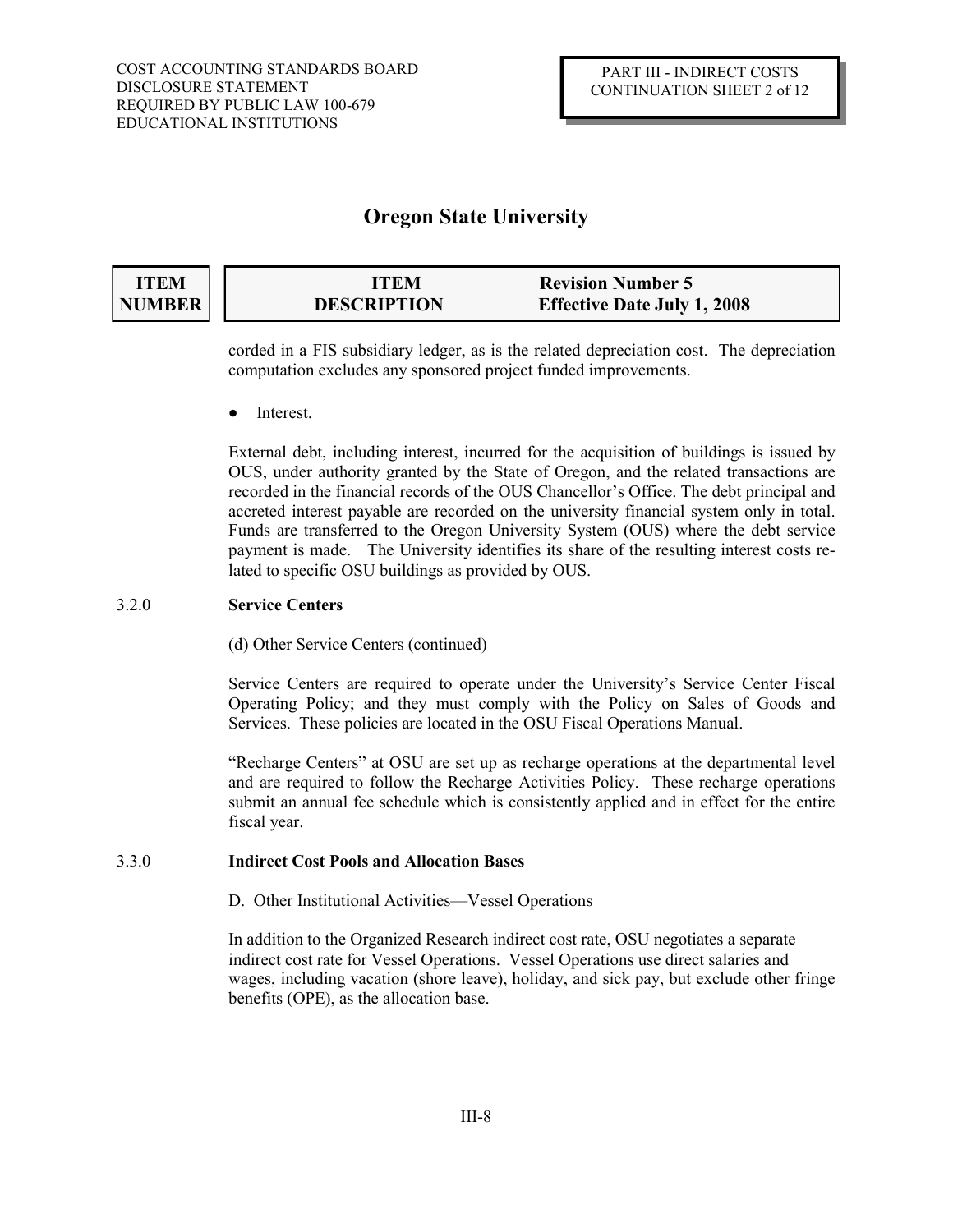#### **ITEM NUMBER ITEM Revision Number 5 DESCRIPTION Effective Date July 1, 2008**

# **Revised**

### 3.4.0 **Composition of Indirect Cost Pools**

A. The major organizational components, subgroupings of expenses, and elements of cost composing the indirect cost pools identified under Item 3.1.0 are detailed below.

(a) Depreciation/Interest

The costs under this heading include depreciation and interest.

Building Depreciation

The building depreciation is calculated on the basis of the capitalized values recorded in FIS as part of the plant fund; cost of land and any sponsored project funded portions of building costs are excluded. Componentization is used in accord with OUS policy 55.110.

Equipment Depreciation

The equipment depreciation is calculated on the basis of capitalized values recorded in FIS as part of the plant fund. Any sponsored project-funded equipment and required cost share-purchased equipment are excluded. Also excluded in the calculation is any depreciation associated with any lost or missing equipment items.

Capital Improvements to Land Depreciation

The capital improvements depreciation is calculated on the basis of capitalized values recorded in FIS as part of the plant fund; any sponsored project funded improvements are excluded.

Interest.

Interest cost incurred on external loans associated with the capitalized value of buildings recorded in FIS as part of the plant fund of the University is included.

(b) Operation and Maintenance

The costs under this heading are incurred for the administration, operation, maintenance, preservation, and protection of the University's physical plant. The major components and costs include:

- Facilities Services Administration
- Facilities Services Fiscal Management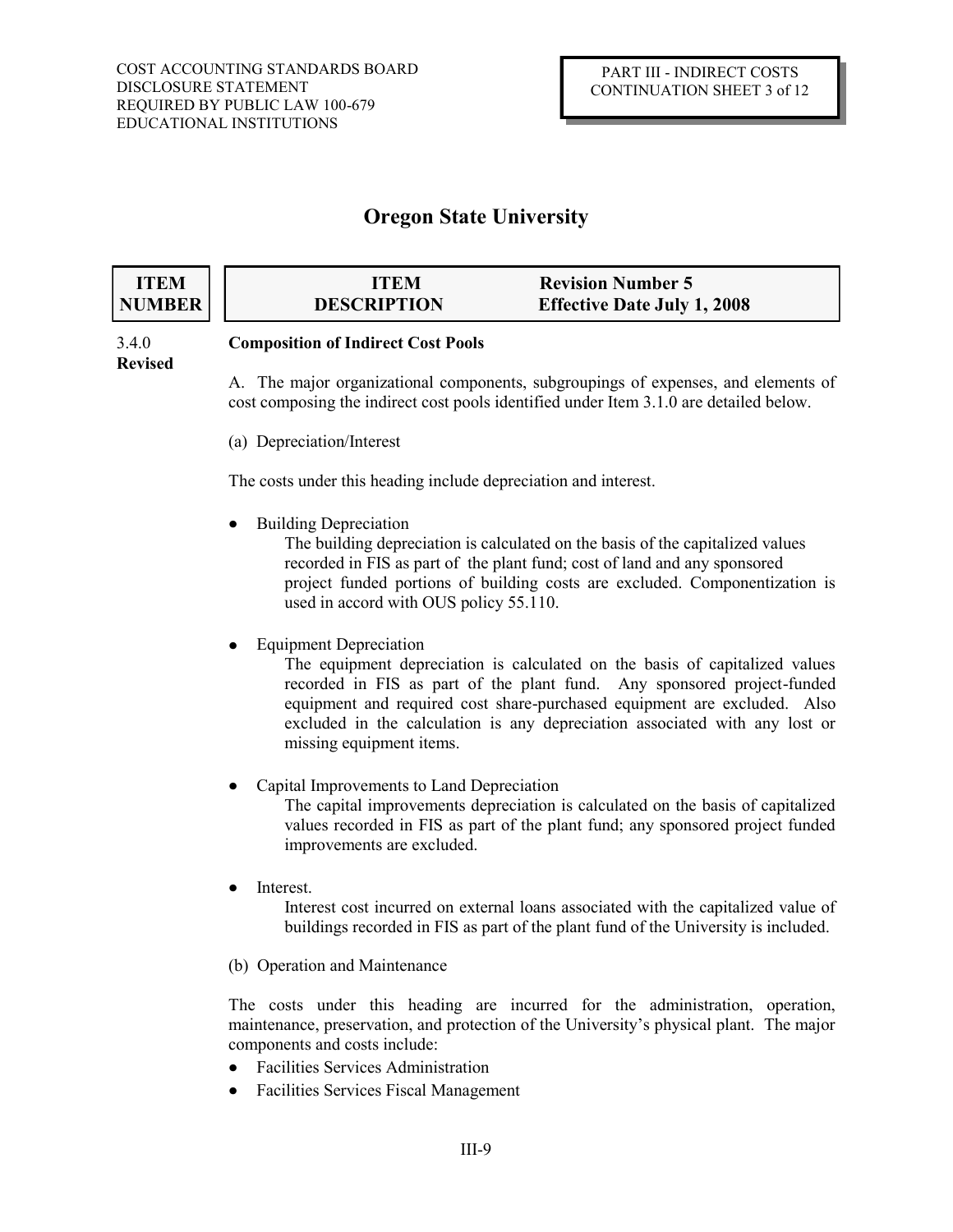### **ITEM NUMBER**

### **ITEM Revision Number 5 DESCRIPTION Effective Date July 1, 2008**

- Preventive Maintenance
- Grounds Maintenance
- Facility Planning, Design, and Inspection  $\bullet$
- Remodeling and Major Repair
- Custodial Services  $\bullet$
- $\bullet$ Building and Equipment Maintenance
- $\bullet$ Utilities and Recycling
- $\bullet$ Maintenance of Improvements Other Than Buildings
- Campus Safety and Security
- Environmental Health, Occupational Health, and Hazardous Waste  $\bullet$
- $\bullet$ Property Insurance

Operation and maintenance costs are recorded in FIS and are reviewed to eliminate any costs that are unallowable or more properly capitalizable. The operation and maintenance costs pool includes its allocable share of building and equipment depreciation and interest cost which are cross-allocated in the indirect cost rate proposal.

(c) General Administration and General Expense

The costs under this heading are incurred for the general executive and administrative offices of the University and other costs of a general nature. The major components and costs include:

- President's Office  $\bullet$
- Provost and Executive Vice President
- Vice-President Finance and Administration  $\bullet$
- Budgets and Planning  $\bullet$
- Business Affairs  $\bullet$
- $\bullet$ Property Administration
- $\bullet$ Business Centers
- Business Services/Risk Management  $\bullet$
- $\bullet$ Human Resources
- Graduate School Administration  $\bullet$
- University Honors College Administration
- International Program Administration
- Administrative Computing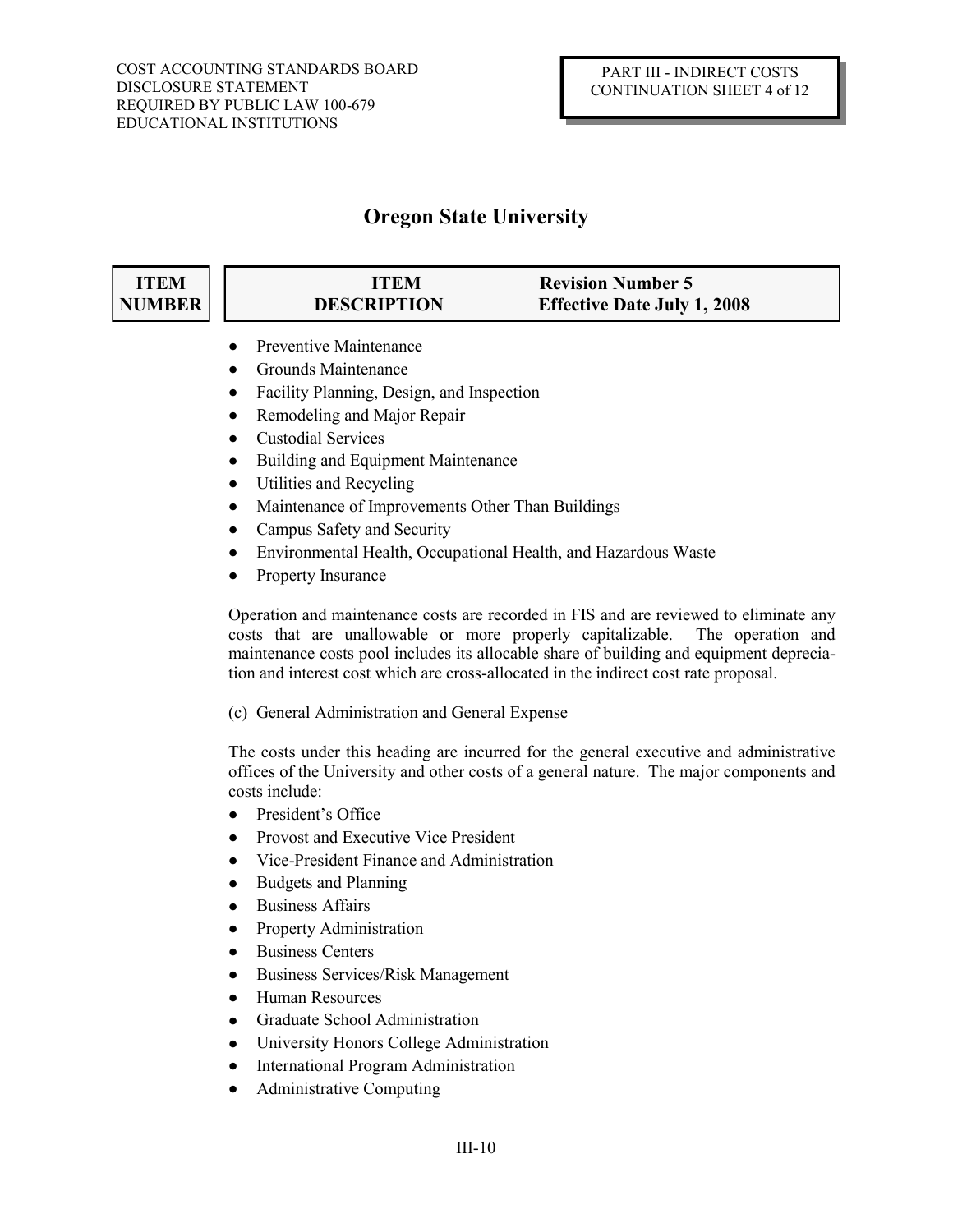### **ITEM NUMBER**

- **ITEM Revision Number 5 DESCRIPTION Effective Date July 1, 2008**
- Information Services Management
- Centralized Purchasing
- Affirmative Action
- Multicultural Affairs
- State Services Assessments
- General Institutional Expenses
- OSU's Share of Centralized Activities

The University's share of centralized activities costs allocated by the Chancellor's Office of OUS is not recorded in FIS, rather it is maintained in ancillary records as part of the indirect cost rate negotiation. Such costs are reviewed and approved by the Division of Cost Allocation of the Department of Health and Human Services.

All other general administration and general expenses are recorded in FIS and are reviewed to eliminate any costs that are unallowable. The general administration and general expense costs pool includes its allocable share of building depreciation, equipment depreciation, interest cost, and operation and maintenance costs.

(d) Departmental Administration

The costs under this heading are incurred for administrative and support services that benefit common or joint departmental activities or objectives in academic deans' offices, academic departments, organized research units, centers, Distance and Continuing Education Administration, and Summer Term administration. Salaries and fringe benefit costs of professorial and professional employees who perform administrative activities and direct research and/or instruction activities are excluded from the departmental administration expenses for rate determination purposes. The DCE Direct Charge Equivalent ratio method is used to calculate academic department support for salaries, employee benefits and operating supplies. DCE is computed on a department-by-department basis. A separate faculty and other professional personnel allowance equal to 3.6 percent of the modified total direct costs base is recognized in the rate calculation in lieu of the excluded costs.

Departmental administration costs are recorded in FIS and are reviewed to eliminate any costs that are unallowable. The departmental administration costs pool includes its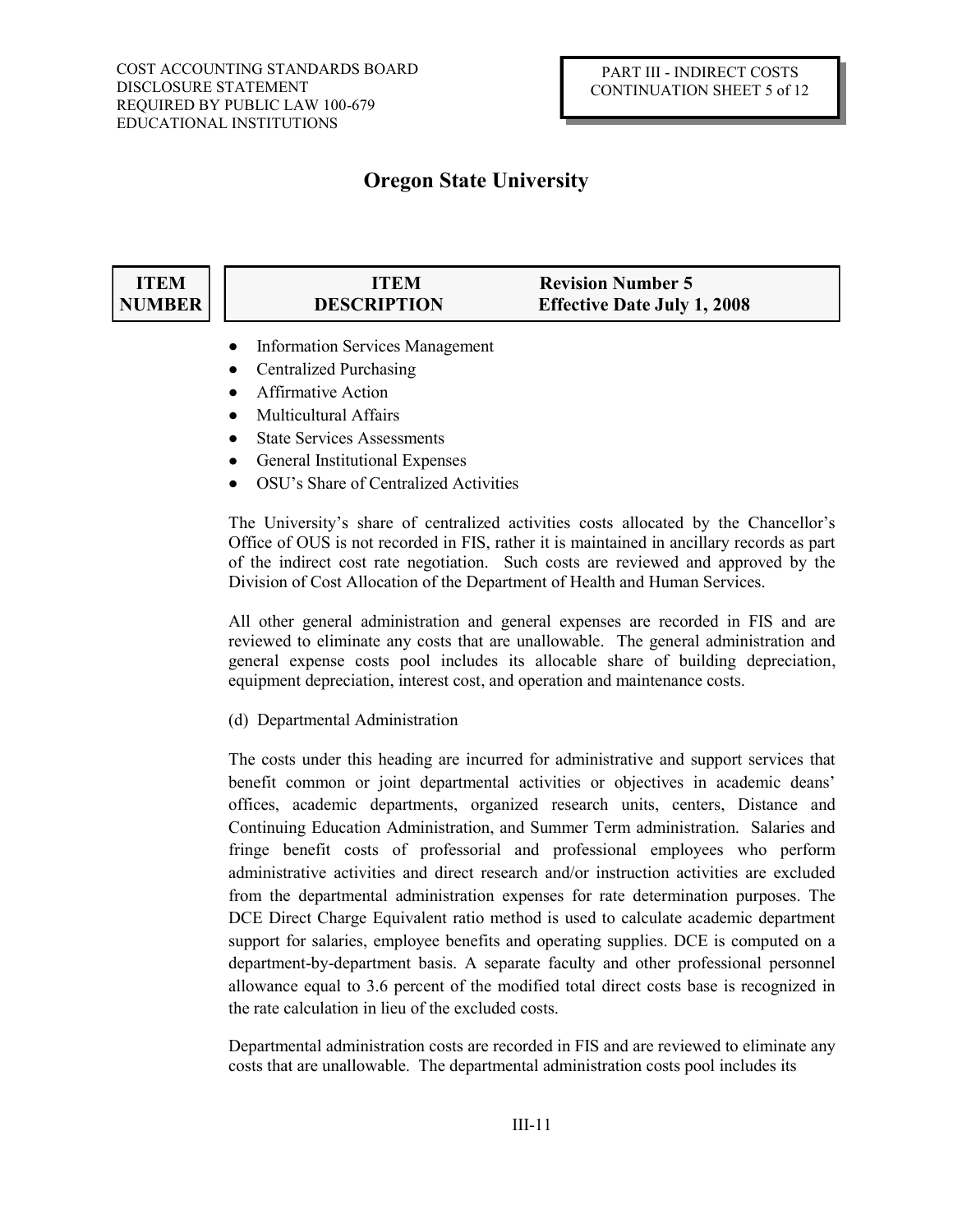## **ITEM NUMBER**

# **ITEM Revision Number 5 DESCRIPTION Effective Date July 1, 2008**

allocable share of building depreciation, equipment depreciation, interest costs, operation and maintenance costs, and general administration and general expenses.

(e) Sponsored Projects Administration

The costs under this heading are incurred by separate units established for the purpose of administering sponsored agreements—both Federal and non-Federal. The primary components include:

- Research Office Administration/Office of Sponsored Programs and Compliance
- Office of Post Award Administration

Sponsored projects administration costs are recorded in FIS and are reviewed to eliminate any costs that are unallowable. The sponsored projects administration costs pool includes its allocable share of building depreciation, equipment depreciation, interest costs, operation and maintenance costs, and general administration and general expenses.

(f) Library

The costs under this heading are incurred for the operation of the university libraries. The primary components include:

- Library Administration
- Library Operations
- Library Books and Binding

Library costs are recorded in FIS and are reviewed to eliminate any costs that are unallowable. The library costs pool includes its allocable share of building depreciation, equipment depreciation, interest costs, operation and maintenance costs, and general administration and general expenses.

(g) Student Administration and Services

The costs under this heading are incurred for the administration of student affairs and for services to students. The primary components include: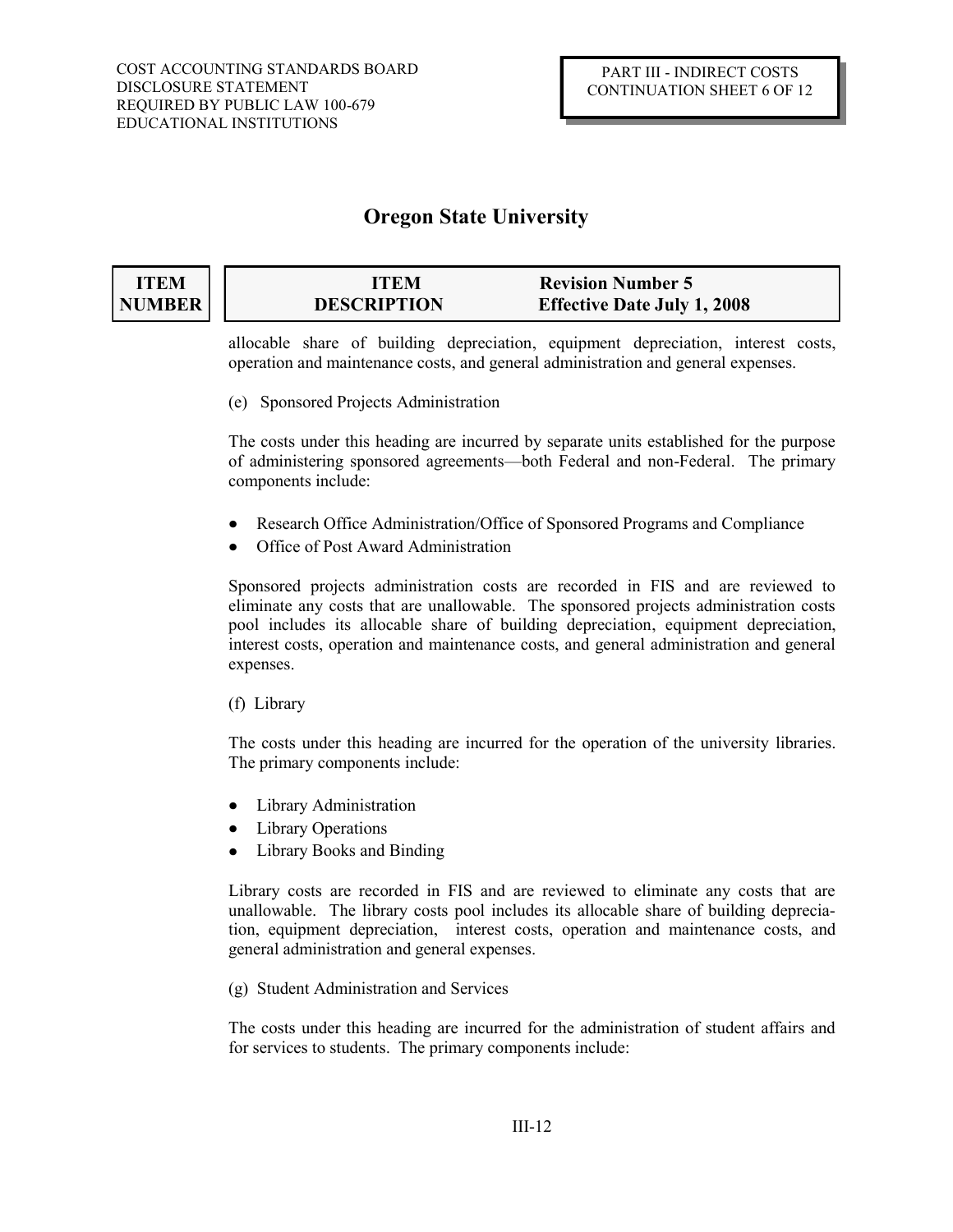### **ITEM NUMBER**

- **ITEM Revision Number 5 DESCRIPTION Effective Date July 1, 2008**
- Dean of Students
- Advising
- Educational Opportunities Programs
- International Exchange Program Administration
- Students With Disabilities Program  $\bullet$
- Counseling Center  $\bullet$
- Career Placement Office  $\bullet$
- Student Financial Aid
- Registrar
- Admissions

Student administration and services costs are recorded in FIS and are reviewed to eliminate any costs that are unallowable. The student administration and services costs pool includes its allocable share of building depreciation, equipment depreciation, interest costs, operation and maintenance costs, and general administration and general expenses.

B. The major organizational components, sub-groupings of expenses, and elements of cost composing the costs of service centers, (identified under Part III, Item 3.2.0), used to calculate the service center rates include operating expenses, salaries, fringe benefits, materials, supplies, and other costs necessary to provide the designated materials and supplies or services.

### 3.5.0 **Composition of Allocation Bases**

**Revised**

The Allocation Base codes reported in Item 3.1.0 include "P," which represents "More than one Base" or "Y" which represents "Other". The following paragraphs describe the makeup of the bases, indicated in Items 3.1.0 and 3.3.0, which are used to allocate indirect costs among "Indirect Cost Categories," which are allocated to the "Indirect Cost Pools," which in turn are distributed to Federally sponsored agreements or similar cost objectives within each major function or activity of the University.

Throughout the description, where the term "Modified Total Direct Cost" (MTDC) code "D," which represents "Modified Total Direct Cost Basis"— is used, the following definition applies:

"Modified total direct costs consist of all salaries and wages, fringe benefits,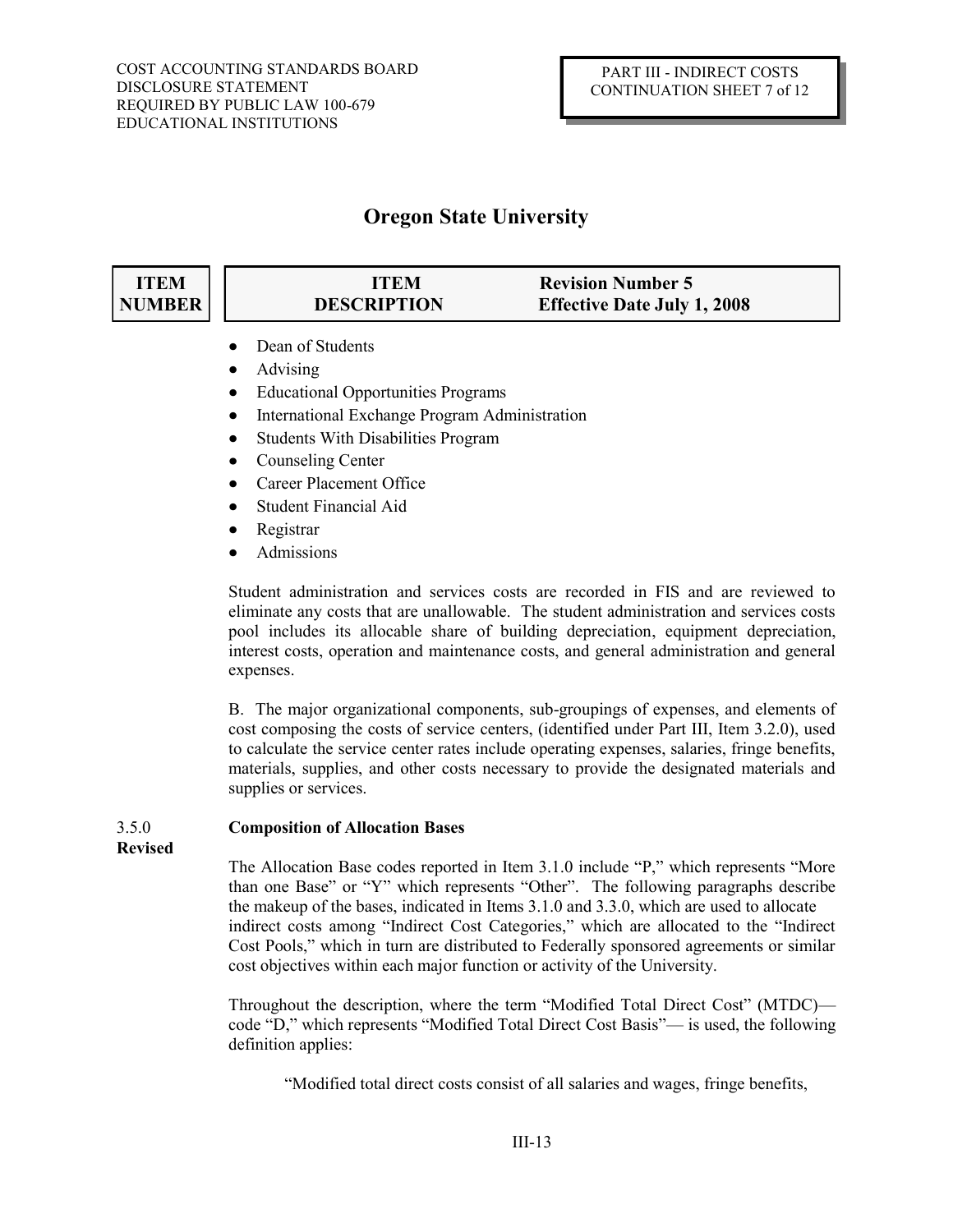### **ITEM NUMBER**

# **ITEM Revision Number 5 DESCRIPTION Effective Date July 1, 2008**

materials and supplies, services, travel, and subgrants and subcontracts up to the first \$25,000 of each subgrant or subcontract (regardless of the period covered by the subgrant or subcontract). Equipment, capital expenditures, charges for tuition remission, rental costs, scholarships, and fellowships as well as the portion of each subgrant and subcontract in excess of \$25,000 are excluded from modified total direct costs."

Charges for services or supplies provided by Service Centers ("recharge centers" and "specialized service facilities") are accounted for as either materials and supplies or services and included in the MTDC.

Allocation Base Codes applicable to Indirect Cost Categories (Item 3.1.0) and Indirect Cost Pools (Item 3.3.0) are explained as follows:

- (a) Depreciation/Use Allowance/Interest
- Building Depreciation—Allocation Base Code "P" (more than one base) The primary Allocation Base used to distribute the Building Depreciation is Code "L," Square Footage. Each functional activity receives an allocation as follows:

Building depreciation is calculated on the capitalized value of buildings used for each functional activity based on the net assignable square feet of space utilized. Net assignable square feet utilized by function is determined on a building-bybuilding basis using the University's Annual Space Inventory.

The Annual Space Inventory identifies each room by "type" and "use" of space. Type of space identification is used to assign or prorate the total area of a room according to the type of facility. Use of space is according to the activity performed in the space. Common areas such as hallways, stairwells, and restrooms are excluded.

Depreciation on buildings used exclusively in the conduct of a single function are allocated to that single function. Buildings owned and operated by auxiliary enterprises are allocated entirely to Other Institutional Activities.

Depreciation on buildings located as remote locations are allocated only to the functions at that location. This includes buildings such as those supporting the vessel operations at Newport, Oregon.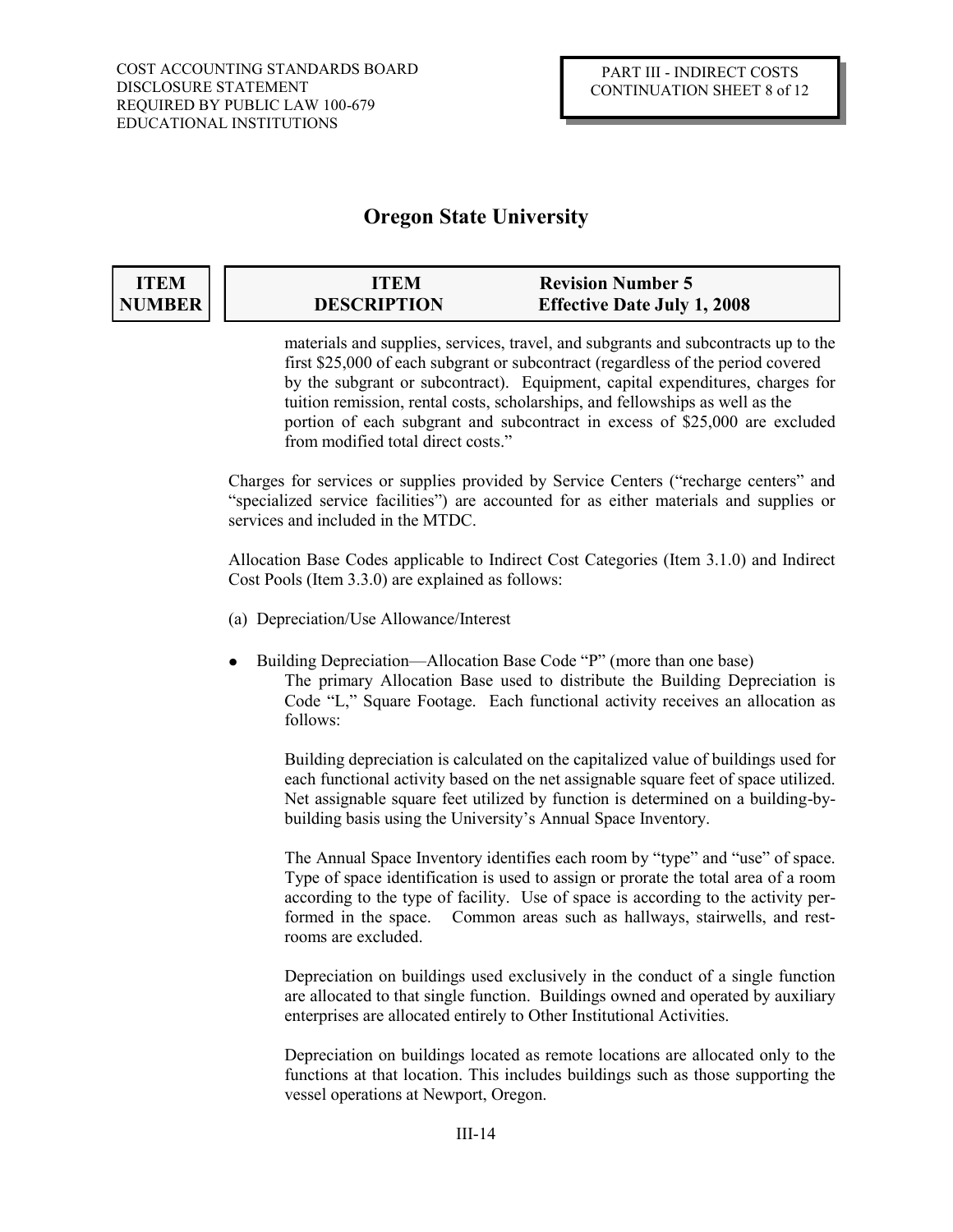### **ITEM NUMBER**

# **ITEM Revision Number 5 DESCRIPTION Effective Date July 1, 2008**

Depreciation on all other buildings are allocated on the individual functions performed in each building as identified through the space inventory process on the basis of usable square footage by function. Space used jointly by more than one function is allocated to the benefiting functions on the departmental salary and wages. Final allocation to cost groups is on a building-by-building basis.

Equipment Depreciation—Allocation Base Code "P" (more than one base)  $\bullet$ 

> The primary allocation base used to distribute the equipment depreciation is the function of the room in which the equipment is located. The function is determined by the annual space inventory.

> Depreciation for equipment not identified to specific space is allocated to cost groups on a department-by-department basis.

Capital Improvements to Land Depreciation—Allocation Base Code "P" (more than one base)

Capital Improvements to Land depreciation is computed on the capitalized value of Improvements Other Than Buildings, Infrastructure, and Land Improvements.

Depreciation of Campus-wide improvements is allocated based on FTE of student and employee users. The amount allocated to the student category is assigned to the instruction function. The amount allocated to the employee category is assigned to all functions of the university.

Depreciation of capital improvements directly attributable to auxiliary enterprises, service centers, or experiment stations is assigned to the function of that unit.

Interest—Allocation Base Code "L" (Square Footage)

Interest costs are associated with the capitalized value of specific buildings. As such, interest costs are allocated on the functional use of the square footage of the building.

(b) Operation and Maintenance—Allocation Base Code "P" (more than one base)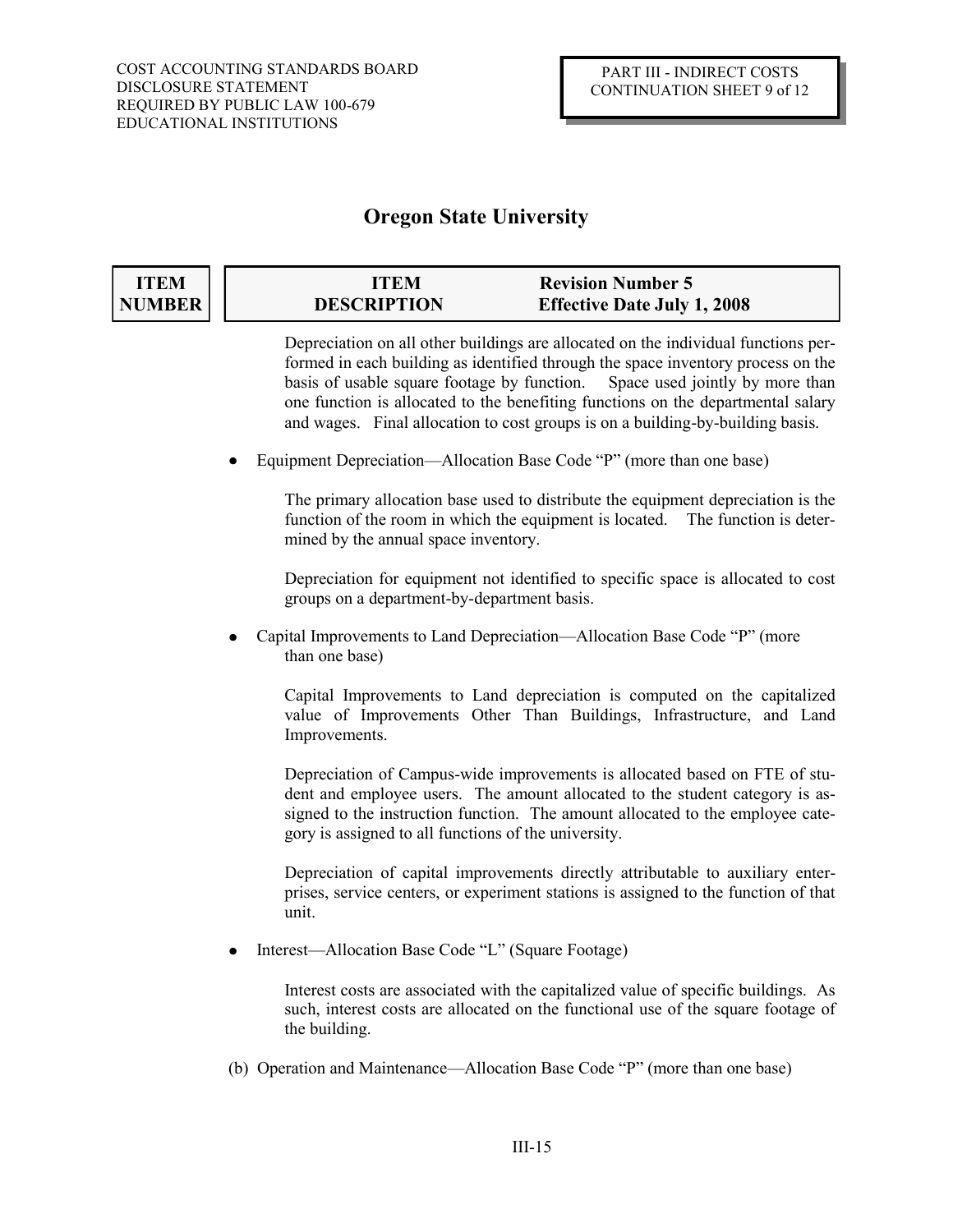### **ITEM NUMBER**

# **ITEM Revision Number 5 DESCRIPTION Effective Date July 1, 2008**

The primary allocation of operation and maintenance costs is to functional activities based on square footage serviced according to the University's Annual Space Inventory—Allocation Base Code "L," Square Footage.

Allocation of security, grounds and other O&M costs associated with all operations at the Corvallis campus is on a building-by-building basis and functional use of each room within the building.

Allocation of O&M, utilities, custodial, and garbage pickup for academic/administrative buildings at the Corvallis campus is on a building-by-building basis and functional use of each room within the building.

Allocation of Auxiliary, Service Center, and Forestry Operations O&M is assigned entirely to Other Institutional Activities.

Allocation of O&M paid directly out of academic and administrative college or departmental budgets is to cost groups on a department-by-department basis based on the functional use of the unit's space.

Allocation of maintenance and repairs identified with specific buildings is on the functional use of the rooms in that building.

Allocations of O&M for locations at Hatfield Marine Science Center, Agricultural Experiment Stations, and Cascade campus are on a building-by-building basis at those locations and the functional use of the rooms in those buildings.

(c) General Administration and General Expense—Allocation Base Code "C" (Modified Total Cost Basis)

Modified Total Costs consist of all salaries and wages, fringe benefits, materials and supplies, services, travel, and other costs incurred and recorded in FIS, net of similar costs reclassified and/or transferred from and to other Indirect Cost Categories in the process of preparing the indirect cost rate proposal. Equipment and capital expenditures are excluded.

Allocation of General Administration and General Expense Modified Total Costs, along with amounts allocated from other Indirect Cost Categories, are allocated to functional activities benefiting from the services provided on the basis of the relative Modified Total Costs of the functional activities.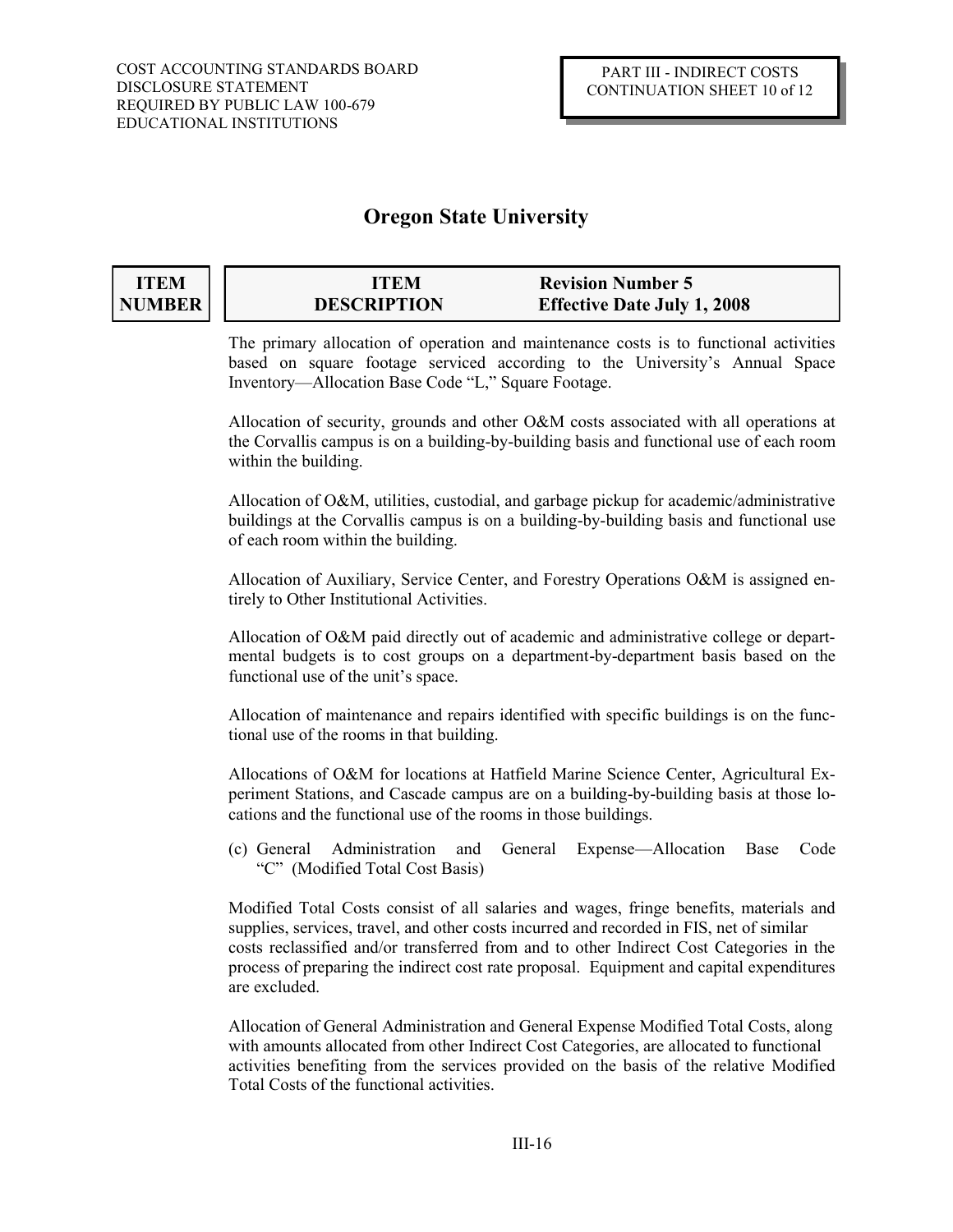### **ITEM NUMBER**

# **ITEM Revision Number 5 DESCRIPTION Effective Date July 1, 2008**

General Administration costs are those that support the entire university, including the central administration allocation from the Oregon University System. Cost is allocated based on MTC to all university activities.

Academic Administration costs are those that support only academic units, not auxiliaries or other non-academic activities. These costs are allocated to all academic units based on MTC.

Business Center Administration costs are incurred for the personnel, budgeting, and accounting functions of more than one college, department, or unit. Cost is allocated to the specific units supported based on their MTC.

(d) Departmental Administration—Allocation Base Code "C" (Modified Total Cost Basis)

Modified Total Costs are defined in (c) above.

Departmental Administration Modified Total Costs, along with amounts allocated from other Indirect Cost Categories, are allocated to functional activities benefiting from the services provided on the basis of the relative Modified Total Costs of the functional activities.

Allocation Base Code "C" (Modified Total Cost Basis) is used to distribute Departmental Administration to other Indirect Cost Categories and Indirect Cost Pools.

(e) Sponsored Projects Administration—Allocation Base Code "C" (Modified Total Cost Basis)

Modified Total Costs are defined in (c) above.

Sponsored Projects Administration Modified Total Costs, along with amounts allocated from other Indirect Cost Categories, are allocated to functional activities benefiting from the services provided on the basis of the relative Modified Total Costs of the functional activities.

Allocation Base Code "C" (Modified Total Cost Basis) is used to distribute Sponsored Projects Administration to Indirect Cost Pools.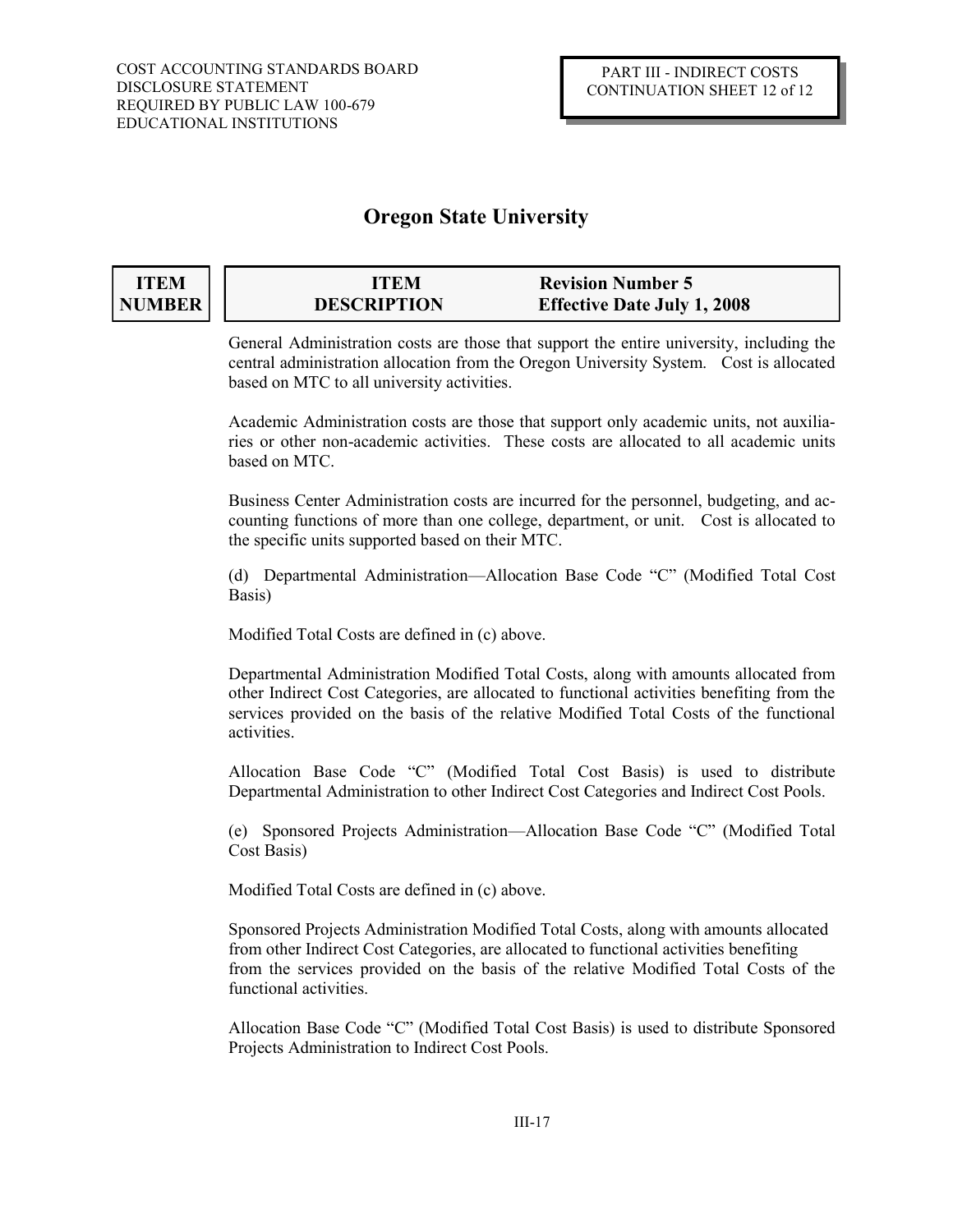# **ITEM NUMBER**

| <b>ITEM</b>        | <b>Revision Number 5</b>           |
|--------------------|------------------------------------|
| <b>DESCRIPTION</b> | <b>Effective Date July 1, 2008</b> |

(f) Library—Allocation Base Code "Y" (Other)

Library Modified Total Costs, along with amounts allocated from other Indirect Cost Categories, are allocated to functional activities benefiting from the services provided. Costs include cross-allocations of building depreciation, equipment depreciation, operations and maintenance, and general administrative expenses.

A cost analysis study is conducted to appropriately allocate the library expenditures to benefiting direct cost functions of the university which recognizes the total manner in which the libraries serve the University and the community. Library surveys are conducted throughout the entire twelve-month period of the study year at both the main campus library and the library located at Hatfield Marine Science Center. These surveys include walk-in physical library use, as well as, electronic surveys of the use of the many network services available. The organization of the library, space used, and costs incurred within each operating section are reviewed and allocated per survey results.

(g) Student Administration and Services—Allocation Base Code "Y" (Other)

Student Administration is allocated 100% to instruction.

Composition of Allocation of Indirect Cost Pools in 3.3.0

Indirect Cost Pools in Item 3.3.0 B, and C.— Organized Research and Other Sponsored Activities—are allocated using Allocation Base Code "D," Modified Total Direct Cost Basis defined above.

Item 3.3.0 D. — Other Institutional Activities (Vessel Operations)—is allocated using Allocation Base Code "E," Salaries and Wages. Direct salaries and wages include vacation, holiday and sick pay but exclude other fringe benefits.

"End of Part"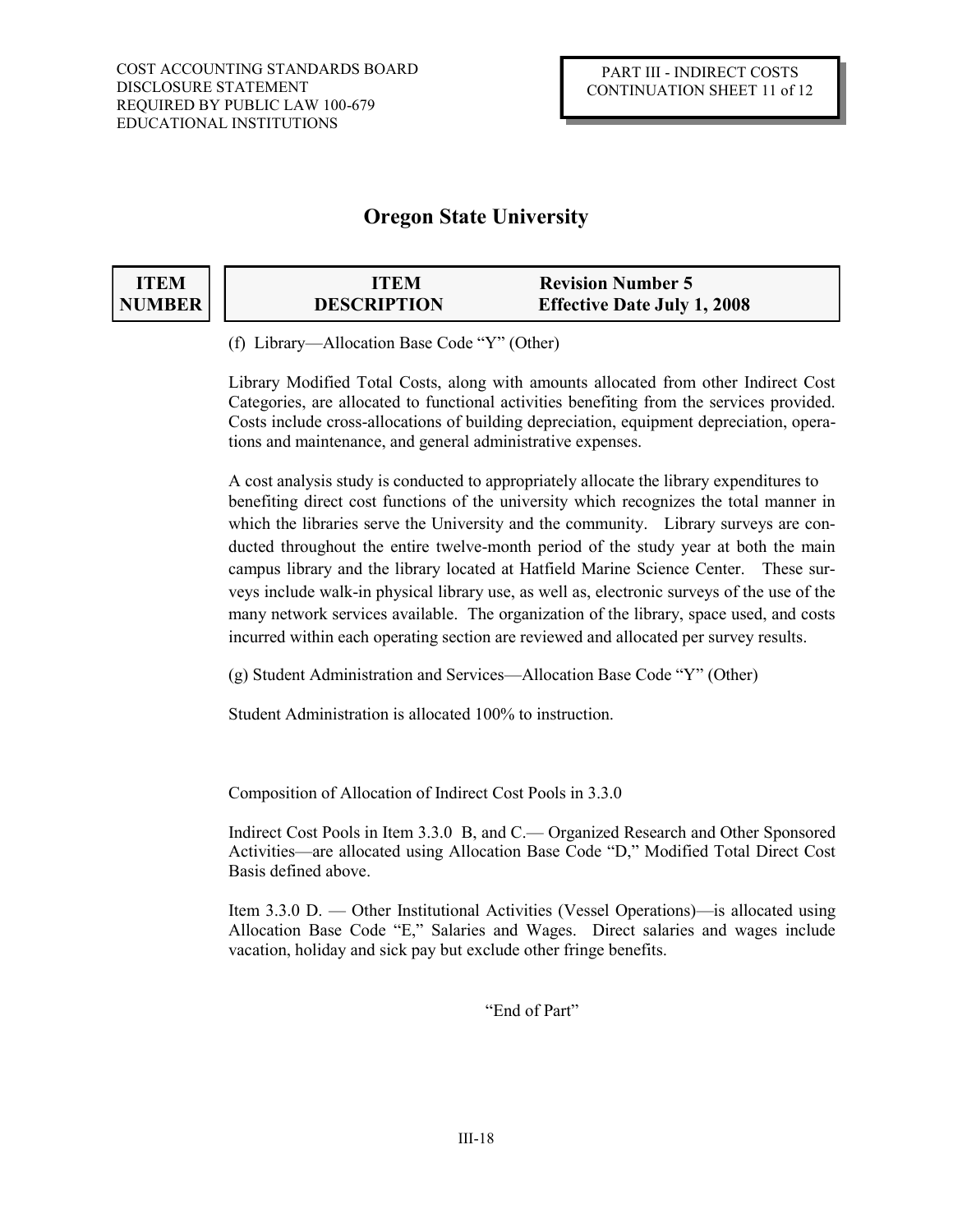### PART IV - DEPRECIATION AND USE ALLOWANCES

# **Oregon State University Part IV**

#### **ITEM NUMBER ITEM ITEM Revision Number 5 DESCRIPTION DESCRIPTION Effective Date July 1, 2008**

4.1.0 Depreciation Charged to Federally Sponsored Agreements or Similar Cost Objectives. (For each asset category listed below, enter a code from A through C in Column (1) describing the method of depreciation; a code from A through D in Column (2) describing the basis for determining useful life; a code from A through C in Column (3) describing how depreciation methods or use allowances are applied to property units; and Code A or B in Column (4) indicating whether or not the estimated residual value is deducted from the total cost of depreciable assets. Enter Code Y in each column of an asset category where another or more than one method applies. Enter Code Z in Column (1) only, if an asset category is not applicable.)

| Asset                            | Depreciation | Useful         | Property     | Residual                                                                                      |
|----------------------------------|--------------|----------------|--------------|-----------------------------------------------------------------------------------------------|
| Category                         | Method       | Life           | Unit         | Value                                                                                         |
|                                  | (1)          | (2)            | (3)          | $\left( 4\right)$                                                                             |
| (a) Land Improvements            |              | $\overline{C}$ |              | $\overline{B}$                                                                                |
| <b>Buildings</b><br>(b)          | А            | $\overline{C}$ |              |                                                                                               |
| (c) Building Improvement         | A            | $\mathcal{C}$  | $\mathbf{A}$ |                                                                                               |
| (d) Leasehold Improvements       | A            | $\frac{C}{C}$  | A            | $\frac{\text{B}}{\text{B}}{\text{B}}$ $\frac{\text{B}}{\text{B}}$ $\frac{\text{B}}{\text{B}}$ |
| (e) Equipment                    | A            |                | $\mathbf{A}$ |                                                                                               |
| (f) Furniture $&$ Fixtures       | A            | $\mathbf{C}$   | A            |                                                                                               |
| (g) Automobiles $&$ Trucks       | A            | $\mathbf C$    | A            |                                                                                               |
| Tools<br>(h)                     | Z            |                |              |                                                                                               |
| Enter Code Y on this line<br>(1) | Y            |                |              |                                                                                               |
| if other asset categories        |              |                |              |                                                                                               |
| are used and enumerate           |              |                |              |                                                                                               |
| on a continuation sheet          |              |                |              |                                                                                               |

Column (1) - Depreciation Method Code Column (2) - Useful Life Code

 each such asset category and the applicable codes. (Otherwise enter Code Z.)

- 
- B. Expensed at Acquisition<br>C. Use Allowance
- 
- C. Use Allowance<br>
Y. Other or more than one method 1/<br>
D. As prescribed for use

- A. Individual units are accounted for separately A. Residual value is deducted
- B. Applied to groups of assets with similar service lines B. Residual value is not deducted<br>C. Applied to groups of assets with varying service lines T. Other or more than one method 1/
- C. Applied to groups of assets with varying service lines
- Y. Other or more than one method 1/

- A. Straight Line <br>
A. Replacement Experience<br>
B. Term of Lease<br>
B. Term of Lease
	-
	-
	- D. As prescribed for use allowance by Office of Management and Budget Circular No. A-21
	- Y. Other or more than one method 1/

### Column (3) - Property Unit Code Column (4) - Residual Value Code

- 
- 
-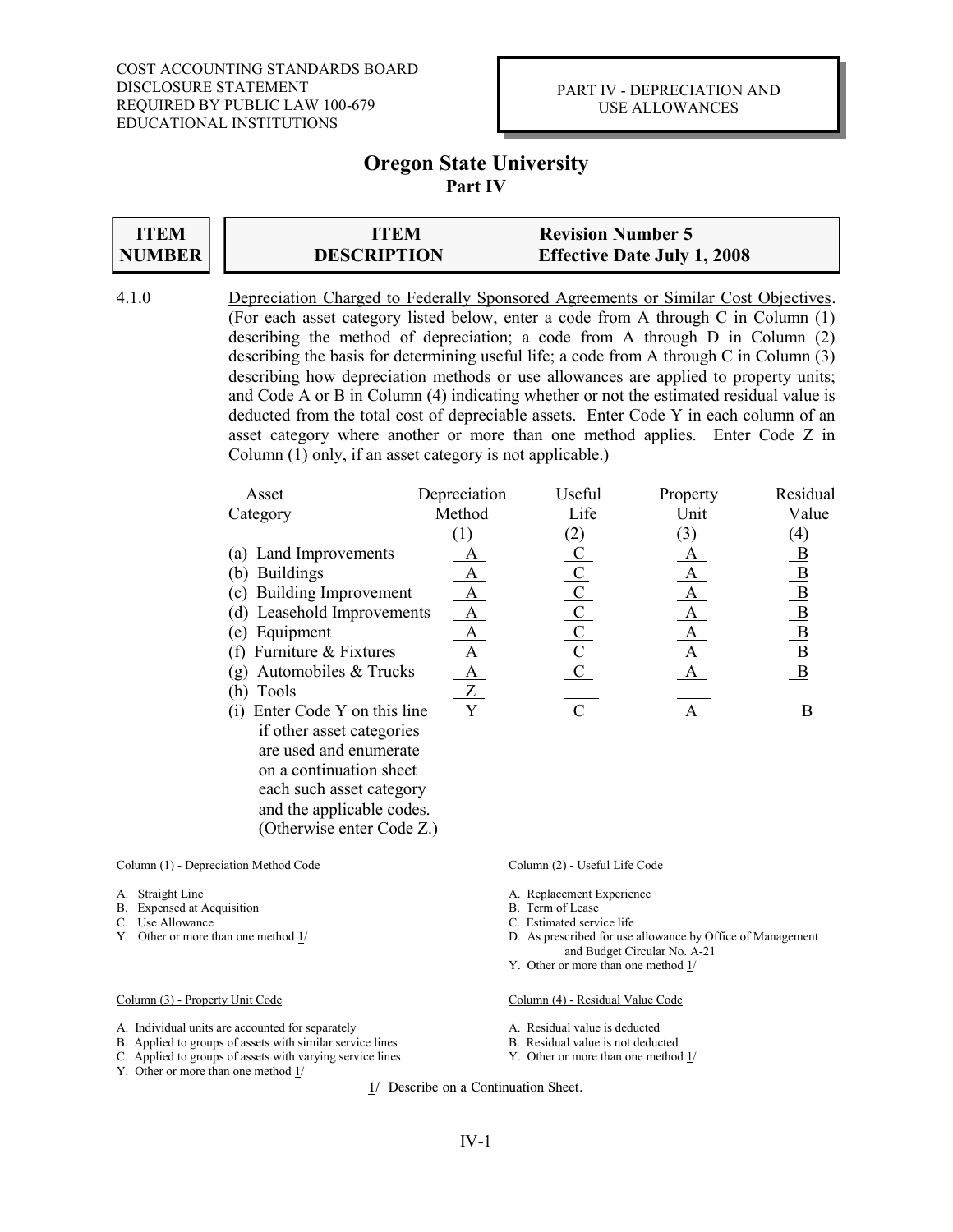| <b>ITEM</b><br><b>NUMBER</b> | <b>ITEM</b><br><b>DESCRIPTION</b>                                                                                                                                                                                                   | <b>Revision Number 5</b><br><b>Effective Date July 1, 2008</b>                                                            |
|------------------------------|-------------------------------------------------------------------------------------------------------------------------------------------------------------------------------------------------------------------------------------|---------------------------------------------------------------------------------------------------------------------------|
| 4.1.1                        | Asset Valuations and Useful Lives. Are the asset valuations and useful lives used in<br>your indirect cost proposal consistent with those used in the institution's financial<br>statements? (Mark one).                            |                                                                                                                           |
|                              | А.<br>x Yes<br><b>B.</b><br>No $1/$                                                                                                                                                                                                 |                                                                                                                           |
| 4.2.0                        | Fully Depreciated Assets. Is a usage charge for fully depreciated assets charged to<br>Federally sponsored agreements or similar cost objectives? (Mark one. If yes, describe<br>the basis for the charge on a continuation sheet.) |                                                                                                                           |
|                              | A.<br>Yes<br><b>B.</b><br>N <sub>o</sub><br>$\mathbf X$                                                                                                                                                                             |                                                                                                                           |
| 4.3.0                        | Treatment of Gains and Losses on Disposition of Depreciable Property.<br>Gains and losses are: (Mark the appropriate line(s) and if more than one is marked,<br>explain on a continuation sheet.)                                   |                                                                                                                           |
|                              | A.<br>$\mathbf X$<br><b>B.</b><br>$\mathbf X$<br>depreciation of the assets was originally charged                                                                                                                                  | Excluded from determination of sponsored agreements costs<br>Credited or charged currently to the same pools to which the |
|                              | $C$ .<br>items, where trade-in is involved                                                                                                                                                                                          | Taken into consideration in the depreciation cost basis of the new                                                        |
|                              | D.<br>account.                                                                                                                                                                                                                      | Not accounted for separately, but reflected in the depreciation reserve                                                   |
|                              | Υ.<br>Other(s) $1/$<br>Z.<br>Not applicable                                                                                                                                                                                         |                                                                                                                           |
|                              |                                                                                                                                                                                                                                     |                                                                                                                           |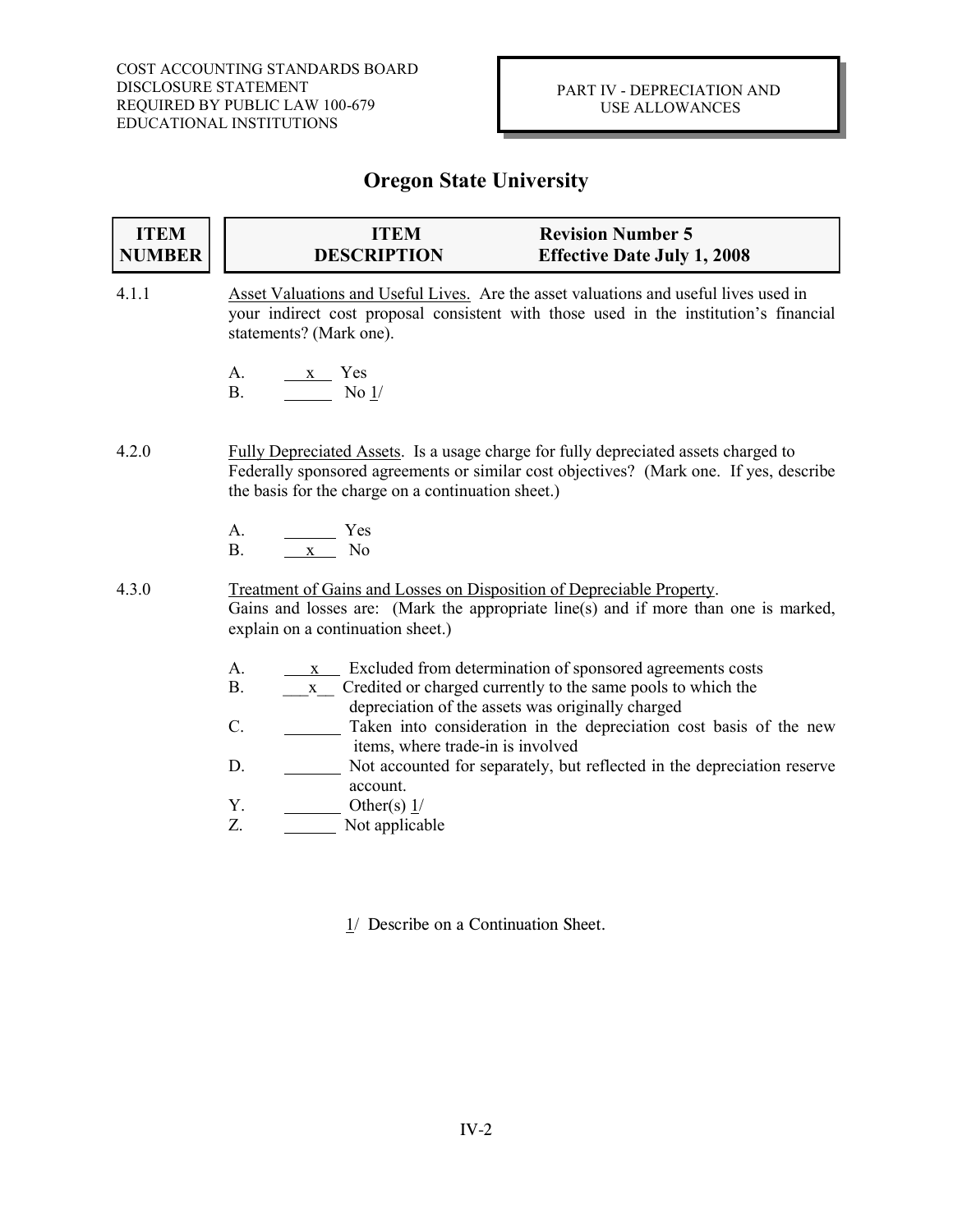### PART IV - DEPRECIATION AND USE ALLOWANCES

# **Oregon State University**

| <b>ITEM</b><br><b>NUMBER</b> | <b>ITEM</b><br><b>DESCRIPTION</b>                                  | <b>Revision Number 5</b><br><b>Effective Date July 1, 2008</b>                                                                                                                                                                                                                                                                                                                                                                                                                                                                             |  |  |
|------------------------------|--------------------------------------------------------------------|--------------------------------------------------------------------------------------------------------------------------------------------------------------------------------------------------------------------------------------------------------------------------------------------------------------------------------------------------------------------------------------------------------------------------------------------------------------------------------------------------------------------------------------------|--|--|
| 4.4.0                        | Criteria for Capitalization.<br>those for the majority of assets.) | (Enter (a) the minimum dollar amount of expenditures which are capitalized for<br>acquisition, addition, alteration, donation and improvement of capital assets, and (b) the<br>minimum number of expected life years of assets which are capitalized. If more than<br>one dollar amount or number applies, show the information for the majority of your<br>capitalized assets, and enumerate on a continuation sheet the dollar amounts and/or<br>number of years for each category or subcategory of assets involved which differs from |  |  |
|                              | Minimum Dollar Amount<br>A.<br><b>B.</b><br>Minimum Life Years     | \$5,000<br>$>1$ year                                                                                                                                                                                                                                                                                                                                                                                                                                                                                                                       |  |  |
|                              | See additional information on continuation sheet.                  |                                                                                                                                                                                                                                                                                                                                                                                                                                                                                                                                            |  |  |
| 4.5.0                        | capitalized? (Mark one.)                                           | Group or Mass Purchase. Are group or mass purchases (initial complement of similar<br>items, which individually are less than the capitalization amount indicated above,                                                                                                                                                                                                                                                                                                                                                                   |  |  |

- A. Yes 1/
- B. x No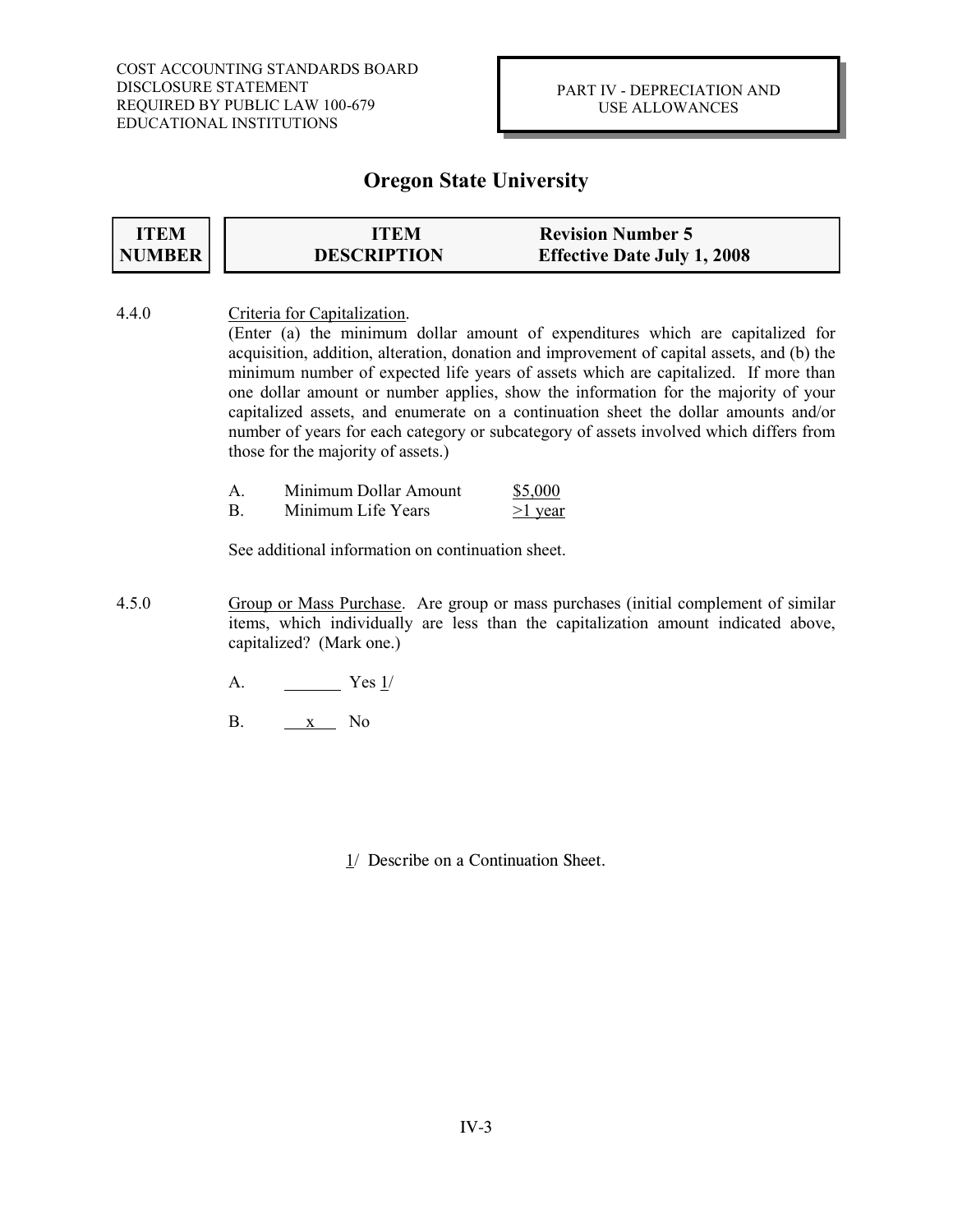| <b>ITEM</b> | ITEM               | <b>Revision Number 5</b>           |
|-------------|--------------------|------------------------------------|
| NUMBER      | <b>DESCRIPTION</b> | <b>Effective Date July 1, 2008</b> |

### 4.1.0 **Depreciation Charged to Federally Sponsored Agreements or Similar Cost Objectives**

| Asset    | Depreciation Useful |      | Property     | Residual |
|----------|---------------------|------|--------------|----------|
| Category | Method              | Life | Unit         | Value    |
| Vessels  |                     |      | $\mathbf{A}$ |          |

### 4.1.1 **Asset Valuations and Useful Lives**

OSU calculates building depreciation as specified in the componentization policy established by the Oregon University System (OUS) effective July 2003. This policy applies to those buildings that are substantially used for or support organized research. The policy is located in the OUS Fiscal Policy Manual, section 55.110. Useful lives are based on the estimated service life of the component.

### 4.3.0 **Treatment of Gains & Losses on Disposition of Depreciable Property**

Gains and losses are only recorded for those assets that are owned and recorded on proprietary funds (auxiliaries and service centers). There is no gain or loss reflected on university plant fund assets when sale or trade-in.

### 4.40 **Criteria for Capitalization**

Sponsoring agencies may require capitalization of items which either cost less than \$5000 or are defined by the agency as "sensitive" equipment.

### 4.5.0 **Group or Mass Purchase**

Costs for items under construction are identified and accumulated in a separate account and may include component parts which cost less than \$5,000; however, the costs of completed items are capitalized only if the total cost meets the \$5,000 threshold.

"End of Part"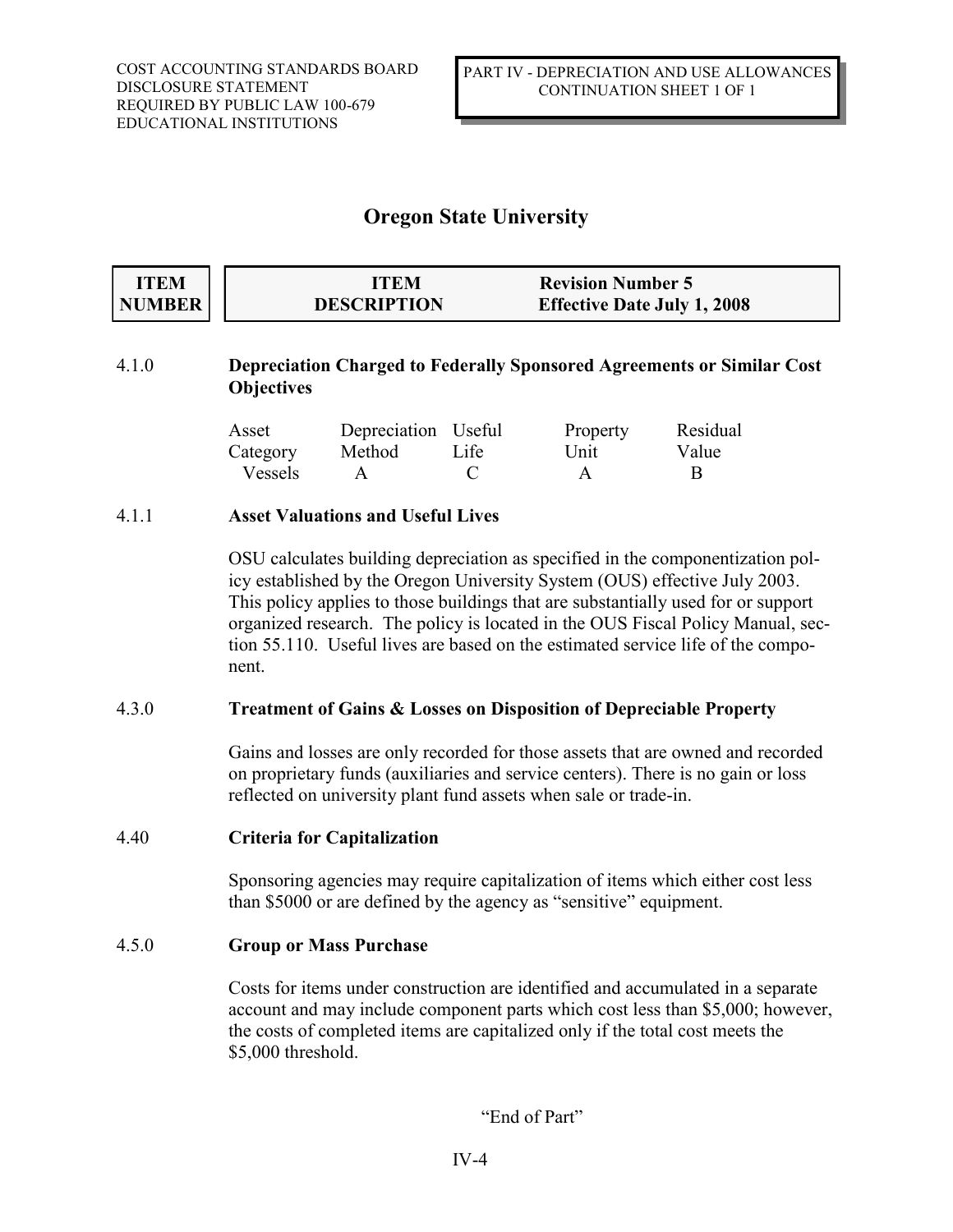# **Oregon State University Part V**

| <b>ITEM</b>   | ITEM               | <b>Revision Number 5</b>           |
|---------------|--------------------|------------------------------------|
| <b>NUMBER</b> | <b>DESCRIPTION</b> | <b>Effective Date July 1, 2008</b> |

- 5.1.0 Method of Charging Leave Costs. Do you charge vacation, sick, holiday and sabbatical leave costs to sponsored agreements on the cash basis of accounting ( i.e. when the leave is taken or paid), or on the accrual basis of accounting (when the leave is earned)? (Mark applicable line(s))
	- A. x Cash
	- B. x Accrual 1/
- 5.2.0 Applicable Credits. This item is directed at the treatment of "applicable credits" as defined in Section C of Circular A-21 and other incidental receipts (e.g., purchase discounts, insurance refunds, library fees and fines, parking fees, etc.). (Indicate how the principal types of credits and incidental receipts the institution receives are usually handled.)
	- A. The credits/receipts are offset against the specific direct or indirect costs to which they relate.
	- B. The credits/receipts are handled as a general adjustment to the indirect pool.
	- C. The credits/receipts are treated as income and are not offset against costs.
	- D. x Combination of methods 1/
	- E. Other 1/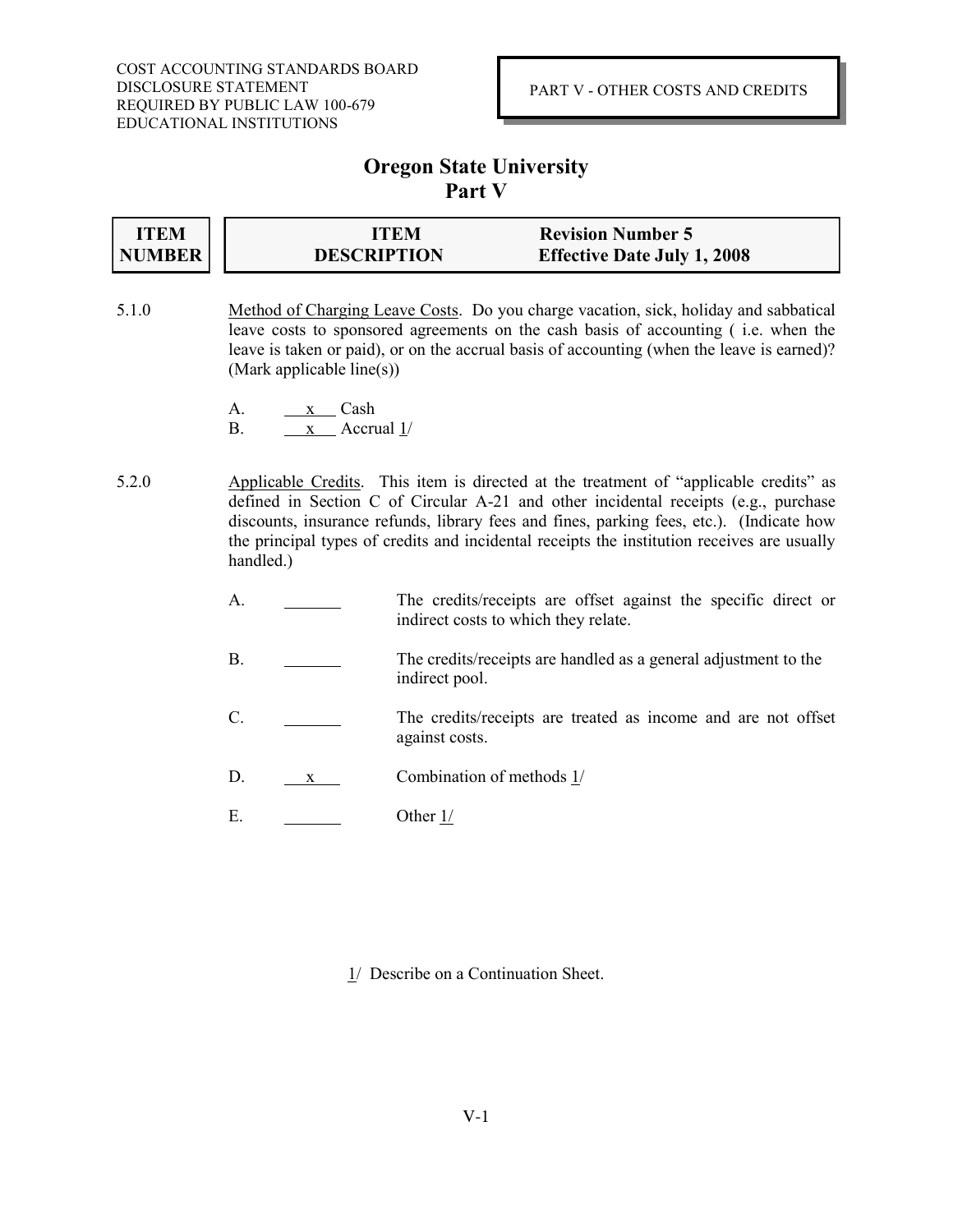| <b>ITEM</b> | ITEM               | <b>Revision Number 5</b>           |
|-------------|--------------------|------------------------------------|
| NUMBER      | <b>DESCRIPTION</b> | <b>Effective Date July 1, 2008</b> |

### 5.1.0 **Method of Charging Leave Costs**

With the exception of "shore leave," all leave costs are recorded on the cash basis during the fiscal year. Shore leave, the equivalent of vacation for personnel employed on vessels, is calculated, accrued, and paid according to the union contract covering employees assigned to vessels. The shore leave is accounted for on the calendar year; any leave earned and taken during the year is paid on the cash basis. At year-end, any earned leave that has not been used is recorded on the accrual basis. Shore leave is specifically identified in the affected sponsored agreement budgets.

Sabbatical leave costs are not charged directly to sponsored agreements. Such costs are included in administrative costs and allocated to benefiting cost objectives, including sponsored agreements, as indirect costs.

### 5.2.0 **Applicable Credits**

Credits and Refunds.

Discounts, allowances, or refunds related to expenditures are offset against the  $\bullet$ specific direct or indirect costs to which they relate.

Incidental Receipts.

Amounts received for fees, fines, and other miscellaneous services are recorded as income and are not offset against costs.

"End of Part"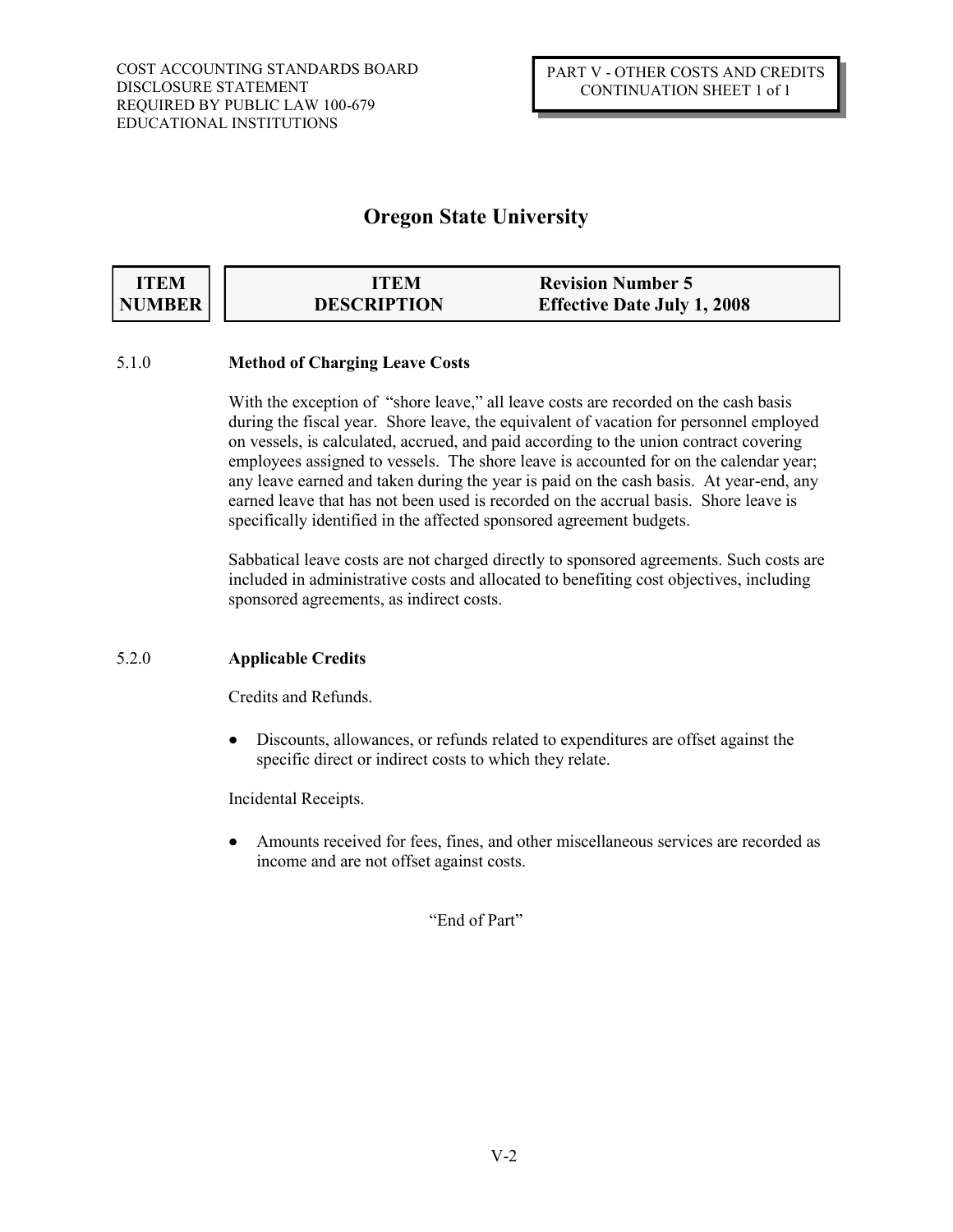### PART VI - DEFERRED COMPENSATION AND INSURANCE COSTS

### **Oregon State University Part VI**

**ITEM NUMBER**

**ITEM ITEM Revision Number 5 DESCRIPTION DESCRIPTION Effective Date July 1, 2008**

### **Instructions for Part VI**

This part covers the measurement and assignment of costs for employee pensions, post retirement benefits other than pensions (including post retirement health benefits) and insurance. Some organizations may incur all of these costs at the main campus level or for public institutions at the governmental unit level, while others may incur them at subordinate organization levels. Still others may incur a portion of these costs at the main campus level and the balance at subordinate organization levels.

Where the segment (reporting unit) does not directly incur such costs, the segment should, on a continuation sheet, identify the organizational entity that incurs and records such costs. When the costs allocated to Federally sponsored agreements are material, the reporting unit should require that entity to complete the applicable portions of this Part VI. (See item 4, page (i), General Instructions)

- 6.1.0 Pension Plans.
- 6.1.1 Defined Contribution Pension Plans. Identify the types and number of pension plans whose costs are charged to Federally sponsored agreements. (Mark applicable line(s) and enter number of plans.)

|               | Type of Plan |                                                                                                                                                    | Number of Plans |  |
|---------------|--------------|----------------------------------------------------------------------------------------------------------------------------------------------------|-----------------|--|
| A.            | $X_{-}$      | Institution employees participate in<br>State/Local Government Plan(s)                                                                             |                 |  |
| В.            | $\mathbf{X}$ | Institution uses TIAA/CREF plan or<br>other defined contribution plan that<br>is managed by an organization not<br>affiliated with the institution |                 |  |
| $\mathcal{C}$ |              | Institution has its own Defined-<br>Contribution Plan(s) $1/$                                                                                      |                 |  |

6.1.2 Defined Benefit Pension Plan. (For each defined-benefit plan (other than plans that are part of a State or Local government pension plan) describe on a continuation sheet the actuarial cost method, the asset valuation method, the criteria for changing actuarial assumptions and computations, the amortization periods for prior service costs, the amortization periods for actuarial gains and losses, and the funding policy.)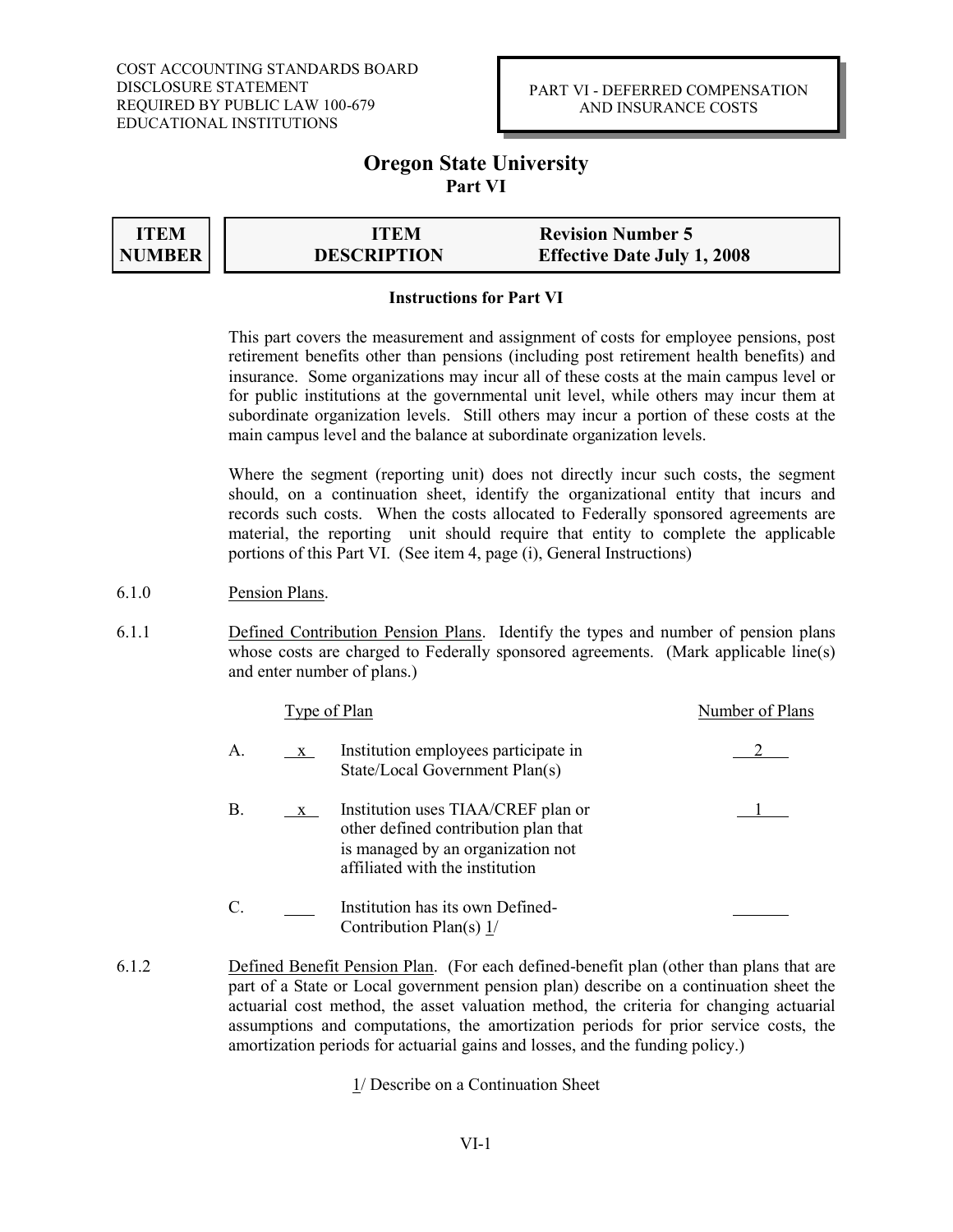### PART VI - DEFERRED COMPENSATION AND INSURANCE COSTS

# **Oregon State University Part VI**

| <b>ITEM</b><br><b>NUMBER</b> | <b>ITEM</b><br><b>DESCRIPTION</b>                                                                                                                                                                                                                                                                                                                                                                                                                                                                                                            | <b>Revision Number 5</b><br><b>Effective Date July 1, 2008</b>                                                                                                                                                                                                                                                                                                 |  |
|------------------------------|----------------------------------------------------------------------------------------------------------------------------------------------------------------------------------------------------------------------------------------------------------------------------------------------------------------------------------------------------------------------------------------------------------------------------------------------------------------------------------------------------------------------------------------------|----------------------------------------------------------------------------------------------------------------------------------------------------------------------------------------------------------------------------------------------------------------------------------------------------------------------------------------------------------------|--|
| 6.2.0                        | Post Retirement Benefits Other Than Pensions (including post retirement health care<br>benefits) (PRBs). (Identify on a continuation sheet all PRB plans whose costs are<br>charged to Federally sponsored agreements. For each plan listed, state the plan name<br>and indicate the approximate number and type of employees covered by each plan.)                                                                                                                                                                                         |                                                                                                                                                                                                                                                                                                                                                                |  |
|                              | A.<br>Not applicable<br>[X]                                                                                                                                                                                                                                                                                                                                                                                                                                                                                                                  |                                                                                                                                                                                                                                                                                                                                                                |  |
| 6.2.1                        | Determination of Annual PRB Costs. (On a continuation sheet, indicate whether PRB<br>costs charged to Federally sponsored agreements are determined on a cash or accrual<br>basis of accounting. If costs are accrued, describe the accounting practices used, includ-<br>ing actuarial cost method, the asset valuation method, the criteria for changing actuarial<br>assumptions and computations, the amortization periods for prior service costs, the<br>amortization periods for actuarial gains and losses, and the funding policy.) |                                                                                                                                                                                                                                                                                                                                                                |  |
| 6.3.0                        | Self-Insurance Programs (Employee Group Insurance). Costs of the self-insurance pro-<br>grams are charged to Federally sponsored agreements or similar cost objectives: (Mark<br>one.)                                                                                                                                                                                                                                                                                                                                                       |                                                                                                                                                                                                                                                                                                                                                                |  |
|                              | When accrued (book accrual only)<br>A.<br>When contributions are made to a nonforfeitable fund<br><b>B.</b><br>$C$ .<br>When contributions are made to a forfeitable fund<br>When the benefits are paid to employee<br>D.<br>$\overline{\phantom{0}}$<br>Ε.<br>When amounts are paid to an employee welfare plan<br>$\overline{\phantom{a}}$<br>$Y_{\cdot}$<br>Other or more than one method $1/$<br>Not applicable<br>Z.<br>$X_{-}$                                                                                                         |                                                                                                                                                                                                                                                                                                                                                                |  |
| 6.4.0                        | Self-Insurance Programs. (Worker's Compensation, Liability and Casualty Insurance.)                                                                                                                                                                                                                                                                                                                                                                                                                                                          |                                                                                                                                                                                                                                                                                                                                                                |  |
| 6.4.1                        | Worker's Compensation and Liability. Costs of such self-insurance programs are<br>charged to Federally sponsored agreements or similar cost objectives: (Mark one.)                                                                                                                                                                                                                                                                                                                                                                          |                                                                                                                                                                                                                                                                                                                                                                |  |
|                              | A.<br><b>B.</b><br>the liability<br>$C$ .<br>D.<br>Y.<br>Other or more than one method $1/$<br>Z.<br>Not applicable<br>$X_{-}$<br>1/ Describe on a Continuation Sheet.                                                                                                                                                                                                                                                                                                                                                                       | When claims are paid or losses are incurred (no provision for reserves)<br>When provisions for reserves are recorded based on the present value of<br>When provisions for reserves are recorded based on the full or<br>undiscounted value, as contrasted with present value, of the liability<br>When funds are set aside or contributions are made to a fund |  |
|                              |                                                                                                                                                                                                                                                                                                                                                                                                                                                                                                                                              |                                                                                                                                                                                                                                                                                                                                                                |  |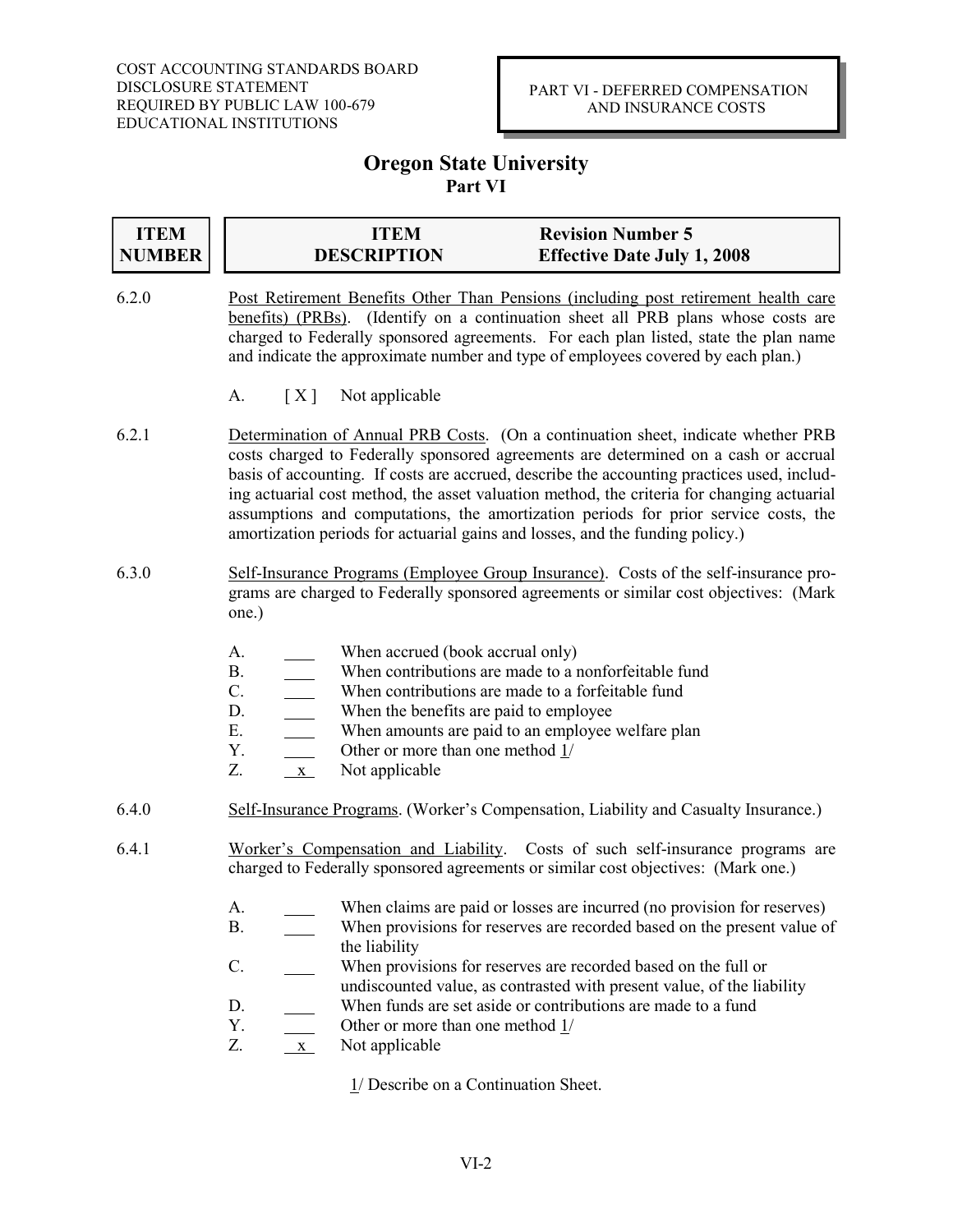| <b>ITEM</b><br><b>NUMBER</b> | <b>Revision Number 5</b><br><b>ITEM</b><br><b>DESCRIPTION</b><br><b>Effective Date July 1, 2008</b>                                                                                                                                                                                                                                      |
|------------------------------|------------------------------------------------------------------------------------------------------------------------------------------------------------------------------------------------------------------------------------------------------------------------------------------------------------------------------------------|
| 6.4.2                        | Casualty Insurance. Costs of such self-insurance programs are charged to Federally<br>sponsored agreements or similar cost objectives: (Mark one.)                                                                                                                                                                                       |
|                              | When losses are incurred (no provision for reserves)<br>A.<br>When provisions for reserves are recorded based on replacement costs<br><b>B.</b><br>When provisions for reserves are recorded based on reproduction costs<br>C.<br>new less observed depreciation (market value) excluding the value of<br>land and other indestructibles |
|                              | Losses are charged to fund balance with no charge to contracts and<br>D.<br>grants (no provision for reserves)                                                                                                                                                                                                                           |
|                              | Other or more than one method 1/<br>Υ.<br>Z.<br>Not applicable<br>$\mathbf{X}$                                                                                                                                                                                                                                                           |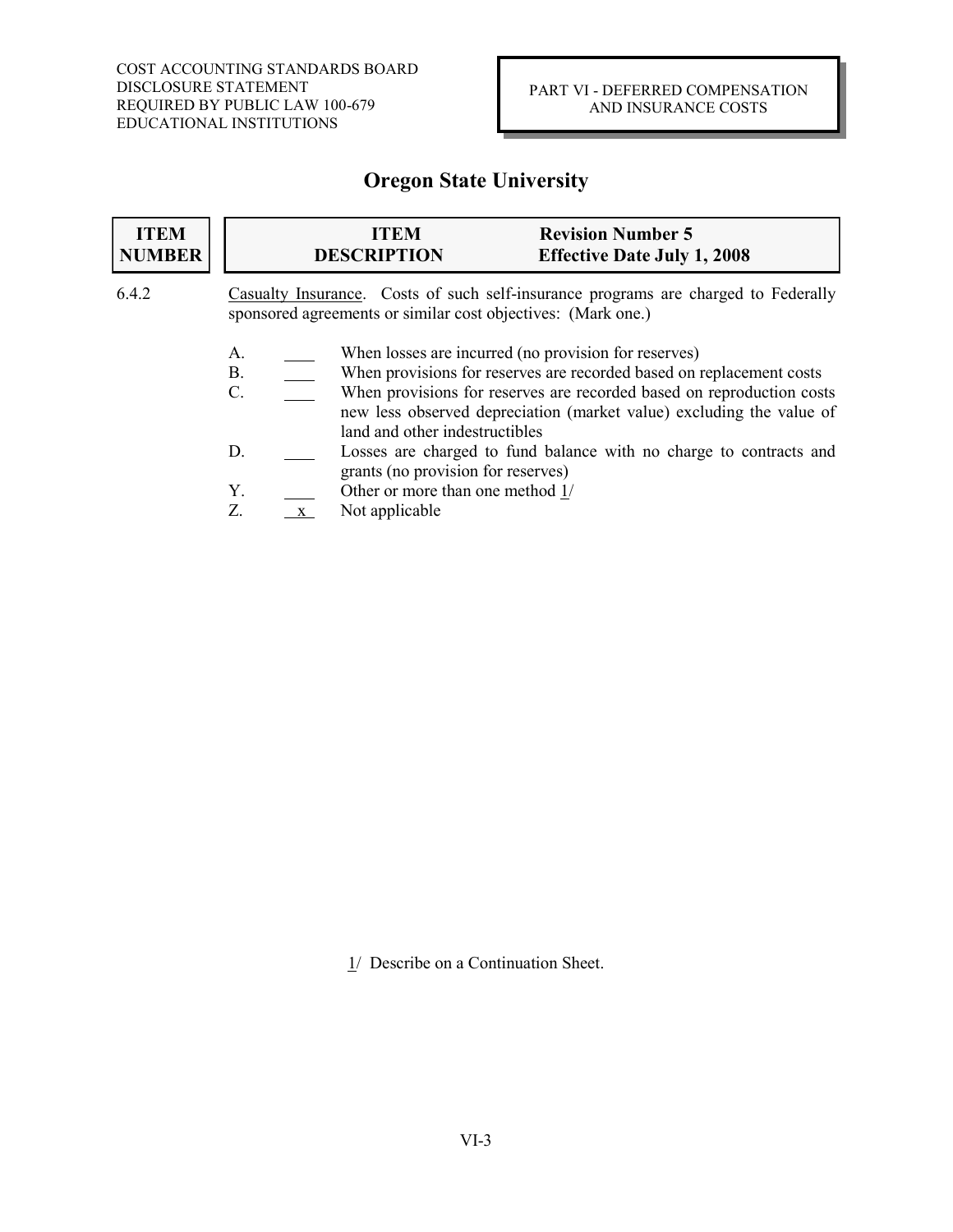| <b>ITEM</b> | ITEM               | <b>Revision Number 5</b>           |
|-------------|--------------------|------------------------------------|
| NUMBER      | <b>DESCRIPTION</b> | <b>Effective Date July 1, 2008</b> |

### 6.1.1 **Defined Contribution Pension Plans**

In addition to a State Plan (The Optional Retirement Plan, or ORP), the University contributes to a Federal plan. Some Extension Service employees at Oregon State University hold Federal appointments. As Federal appointees, these employees participate in a Thrift Savings Plan connected with their participation in the Federal Employees Retirement System (FERS) noted in item 6.1.2. The University is required to contribute to the thrift plan.

### 6.1.2 **Defined Benefit Pension Plan**

In addition to a State Plan (Oregon Public Employees Retirement System, or PERS), the University contributes to two Federal plans. Some Extension Service employees at Oregon State University hold Federal appointments. As Federal appointees, these employees participate in either the Federal Civil Service Retirement System (CSRS) or the Federal Employees Retirement System (FERS). The University is required to contribute to these plans. FERS employees are not eligible for membership in PERS.

"End of Part"